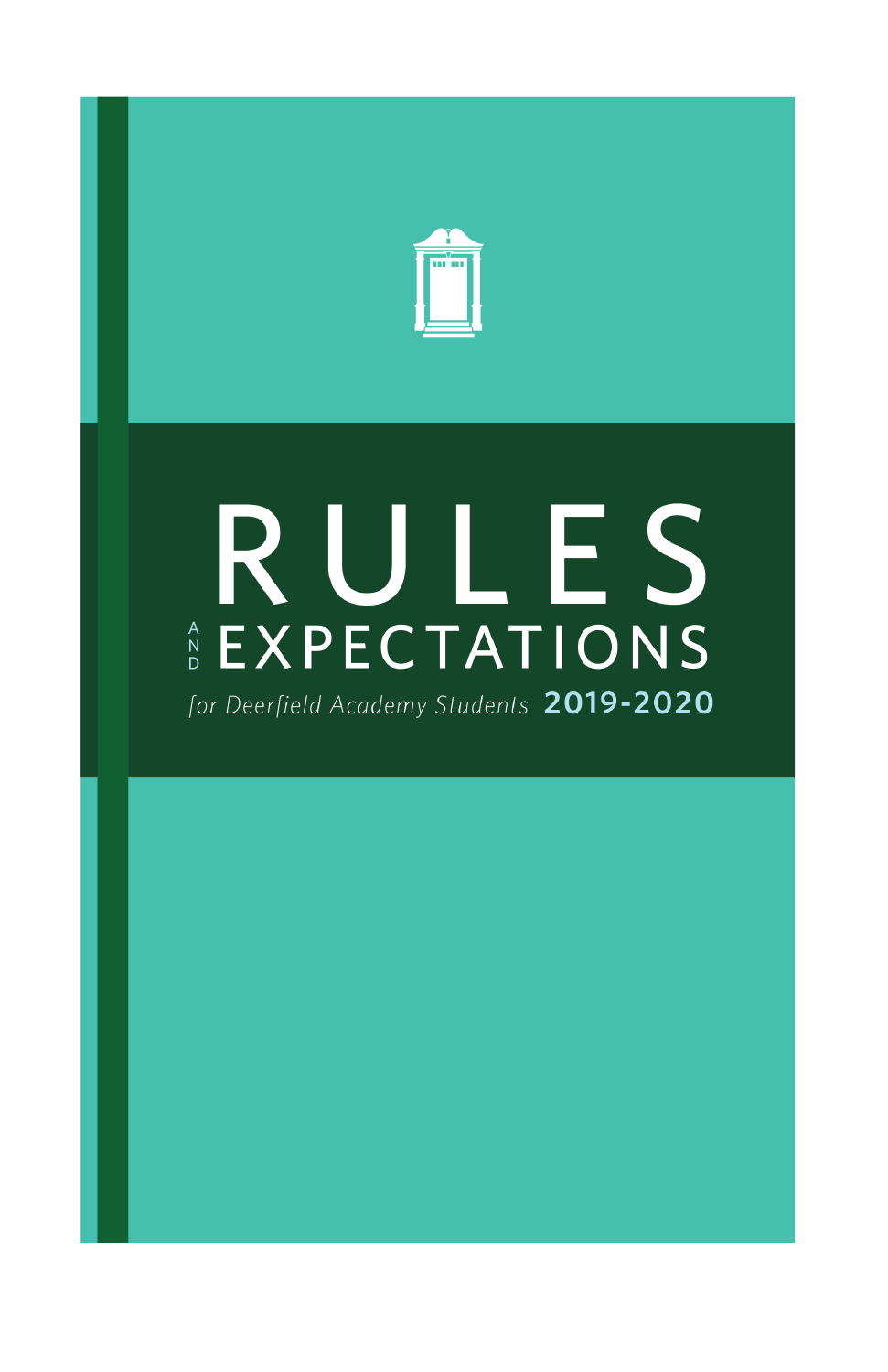| <b>TABLE OF CONTENTS</b> |  |
|--------------------------|--|
|--------------------------|--|

| 1.<br>Introduction |                                                     | 5  |
|--------------------|-----------------------------------------------------|----|
| 2.                 | The Major School Rules                              | 5  |
| 2.1.               | <b>Community Pledge</b>                             | 5  |
| 2.2.               | Mistreatment of Others                              | 5  |
|                    | 2.3. Honesty                                        | 6  |
|                    | 2.4. Academic Integrity<br>2.5. Curfew              | 6  |
|                    |                                                     | 8  |
|                    | 2.6. Quiet Hours, Study Hours                       | 8  |
|                    | 2.7. Dormitory & Common Room Visitation             | 9  |
|                    | 2.8. Alcohol and Drugs                              | 10 |
|                    | 2.9. Online Behavior, Devices, and Privacy          | 11 |
|                    | 2.10. Theft                                         | 12 |
| 2.11.              | Open Flame, Fire Safety Equipment                   | 12 |
|                    | 2.12. Weapons                                       | 12 |
| 2.13.              | Keys, Keycards, Unauthorized Access                 | 12 |
| 2.14.              | Fake IDs                                            | 13 |
| 2.15.              | Repeated Failure to Meet Obligations & Expectations | 13 |
|                    | 3. Personal Conduct                                 | 13 |
| 3.1.               | Gender at Deerfield                                 | 13 |
|                    | 3.2. Attendance                                     | 14 |
|                    | 3.3. Dress Code                                     | 17 |
|                    | 3.4. Sit-Down Meals and Dining Hall Guidelines      | 19 |
|                    | 3.5. Possession, Use of Tobacco/Nicotine            | 20 |
|                    | 3.6. Cell Phones                                    | 20 |
|                    | 3.7. Taking Advantage                               | 21 |
|                    | 3.8. Fundraising, Sales, and Gambling               | 21 |
|                    | 3.9. Clubs and Groups                               | 21 |
|                    | 3.10. Use of Academy Resources                      | 22 |
| 3.11.              | Common Rooms and Shared Spaces                      | 23 |
| 3.12.              | Dormitory Room Guidelines                           | 23 |
| 3.13.              | <b>Gaming Systems and Monitors</b>                  | 24 |
| 3.14.              | Guests, Service Providers, and Family Visits        | 24 |
| 3.15.              | End of Workday and Adult Availability               | 24 |
| 4.                 | <b>Leaving Campus</b>                               | 25 |
| 4.1.               | Definition of Campus                                | 25 |
| 4.2.               | Cars                                                | 25 |
| 4.3.               | Off Campus Sign-out                                 | 25 |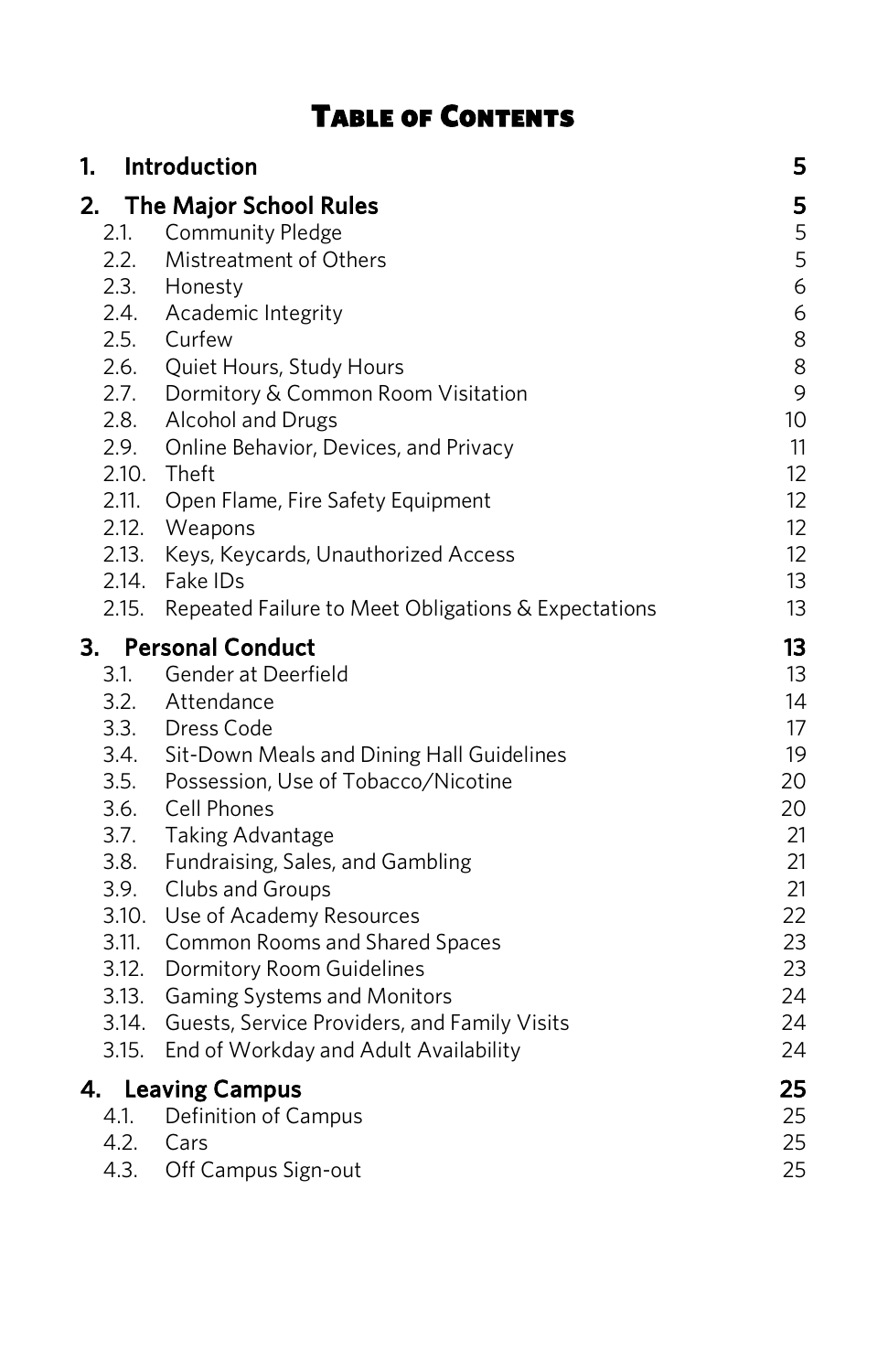|              | 5. Health and Safety                                                                             | 28       |
|--------------|--------------------------------------------------------------------------------------------------|----------|
| 5.1.         | <b>River Safety</b>                                                                              | 28       |
| 5.2.         | Alerts                                                                                           | 28       |
|              | 5.3. Sexual Intimacy                                                                             | 28       |
|              | 5.4. Definition of Consent                                                                       | 29       |
| 5.5.<br>5.6. | <b>Statutory Rape, Unwanted Sexual Contact</b>                                                   | 29       |
|              | <b>Sanctuary Policy</b>                                                                          | 29       |
|              | 5.7. Drug and Alcohol Testing                                                                    | 30       |
|              | 5.8. Extended Leaves<br>5.9. Personal Property                                                   | 32<br>33 |
|              | 5.10. Fire Precautions and Drills                                                                | 34       |
| 5.11.        | Anonymous Reporting                                                                              | 36       |
|              |                                                                                                  |          |
| 6.           | <b>Disciplinary Process</b>                                                                      | 36       |
| 6.1.<br>6.2. | Discipline Committee (Major Rule Violations)<br>Academic Honor Committee (Major Rule Violations) | 36<br>37 |
| 6.3.         | Sexual Misconduct Response Committee (SMRC)                                                      | 38       |
| 6.4.         | "16 Day" Rule                                                                                    | 39       |
| 6.5.         | Walking Privileges at Commencement                                                               | 39       |
|              | 6.6. Academic Standing                                                                           | 40       |
| 6.7.         | <b>Accountability Points (APs)</b>                                                               | 40       |
| 6.8.         | Loss of Leadership Positions                                                                     | 41       |
|              | 6.9. Loss of Other Privileges                                                                    | 42       |
|              | 6.10. Appeal Process                                                                             | 42       |
| 6.11.        | Head of School Discretion                                                                        | 42       |
| 7.           | <b>Disciplinary Responses</b>                                                                    | 42       |
| 7.1.         | Letter of Reprimand                                                                              | 43       |
|              |                                                                                                  | 43       |
|              | 7.2. Disciplinary Warning<br>7.3. Disciplinary Probation                                         | 43       |
|              | 7.4. Enrollment Review                                                                           | 43       |
| 7.5.         | Cocurricular Response to Major Rule Violations                                                   | 44       |
|              | 7.6. Drug and Alcohol Assessment                                                                 | 44       |
| 7.7.         | College Notification                                                                             | 45       |
| 7.8.         | Returning to Campus                                                                              | 45       |
| 8.           | Mistreatment, Bullying, and Harassment                                                           | 45       |
| 8.1.         | Responding to Bullying/Harassment from a Peer                                                    | 46       |
| 8.2.         | Responding to Bullying/Harassment from an Employee                                               | 46       |
| 8.3.         | Anti-Bullying and Anti-Harassment Policy                                                         | 47       |
| 8.4.         | Definitions                                                                                      | 48       |
| 8.5.         | Responsibilities                                                                                 | 50       |
| 8.6.         | Protection Against Retaliation                                                                   | 51       |
| 8.7.         | Reporting and Resolution Process                                                                 | 51       |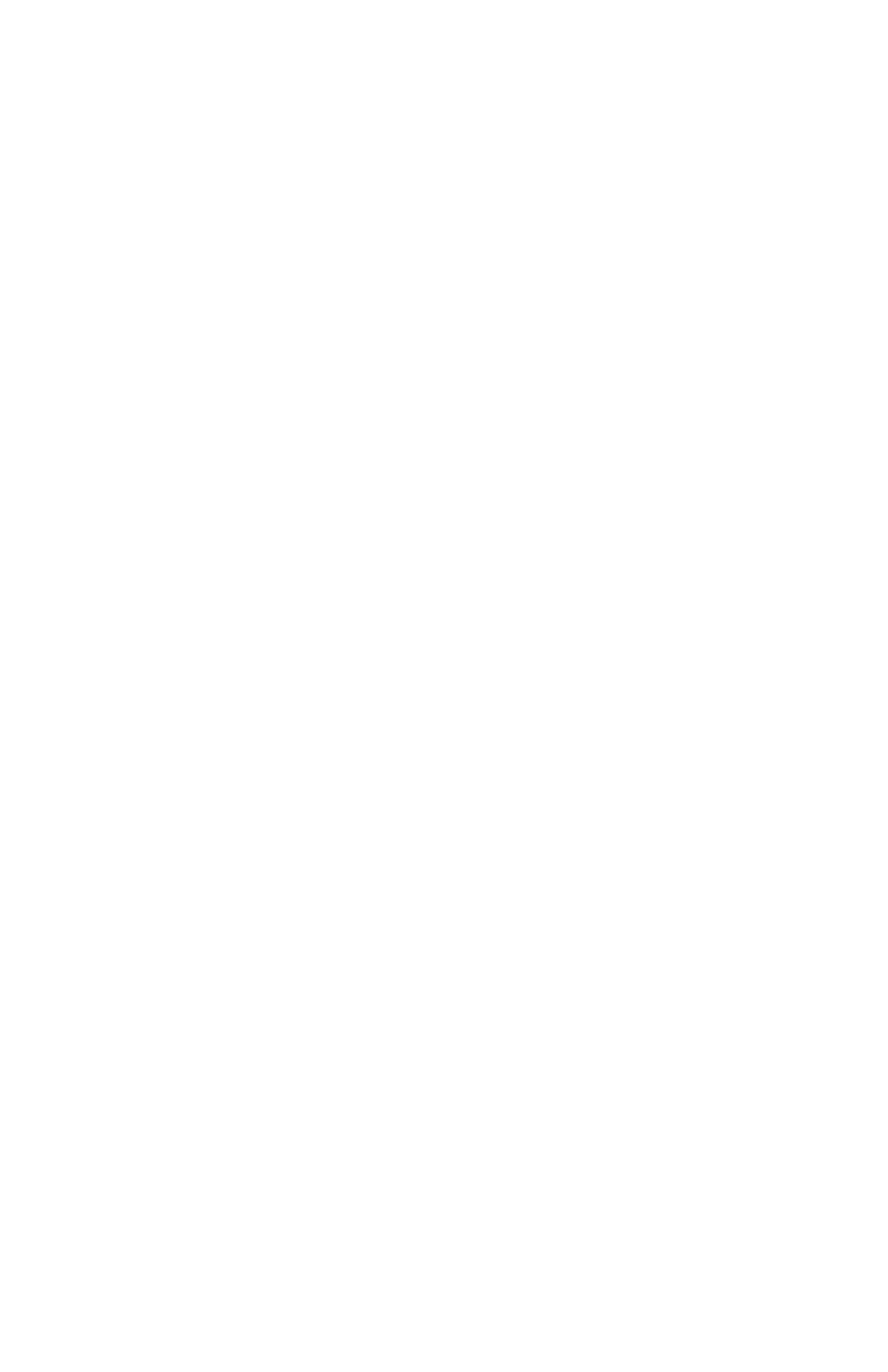# 1. INTRODUCTION

It is impossible to list every rule. At Deerfield, we hope to cultivate the judgment required to determine right from wrong—and to use that understanding as a guide in the decisions we make each day.

Together, we commit to these aspirations through our Community Pledge: "I will act with respect, honesty, and concern for others, and I will seek to inspire the same values in our community and beyond."

When we are thoughtful about individual decisions and everyday habits, we have the opportunity to align our own interests with those of the larger community. This may be the most important lesson we learn at Deerfield.

Anné Wemer Creegn

Amie Wilmer Creagh Assistant Head of School for Student Life

# 2. THE MAJOR SCHOOL RULES

### **2.1. Community Pledge**

Written and adopted by the Student Council in 2012, the Community Pledge guides our actions, behavior, and conduct at Deerfield Academy. It reads:

> *"I will act with respect, honesty, and concern for others, and I will seek to inspire the same values in our community and beyond."*

This is the basis for every rule found in this book and should itself be regarded as the single most important rule at Deerfield.

# **2.2. Mistreatment of Others**

All students at Deerfield should feel safe. When that is not the case, they should seek out a trusted adult (advisor, faculty resident, cocurricular supervisor, teacher, counselor, etc.), who can offer support and guidance on available steps to address the mistreatment—regardless of its nature—and to help make it stop. Examples of mistreatment include, but are not limited to the following: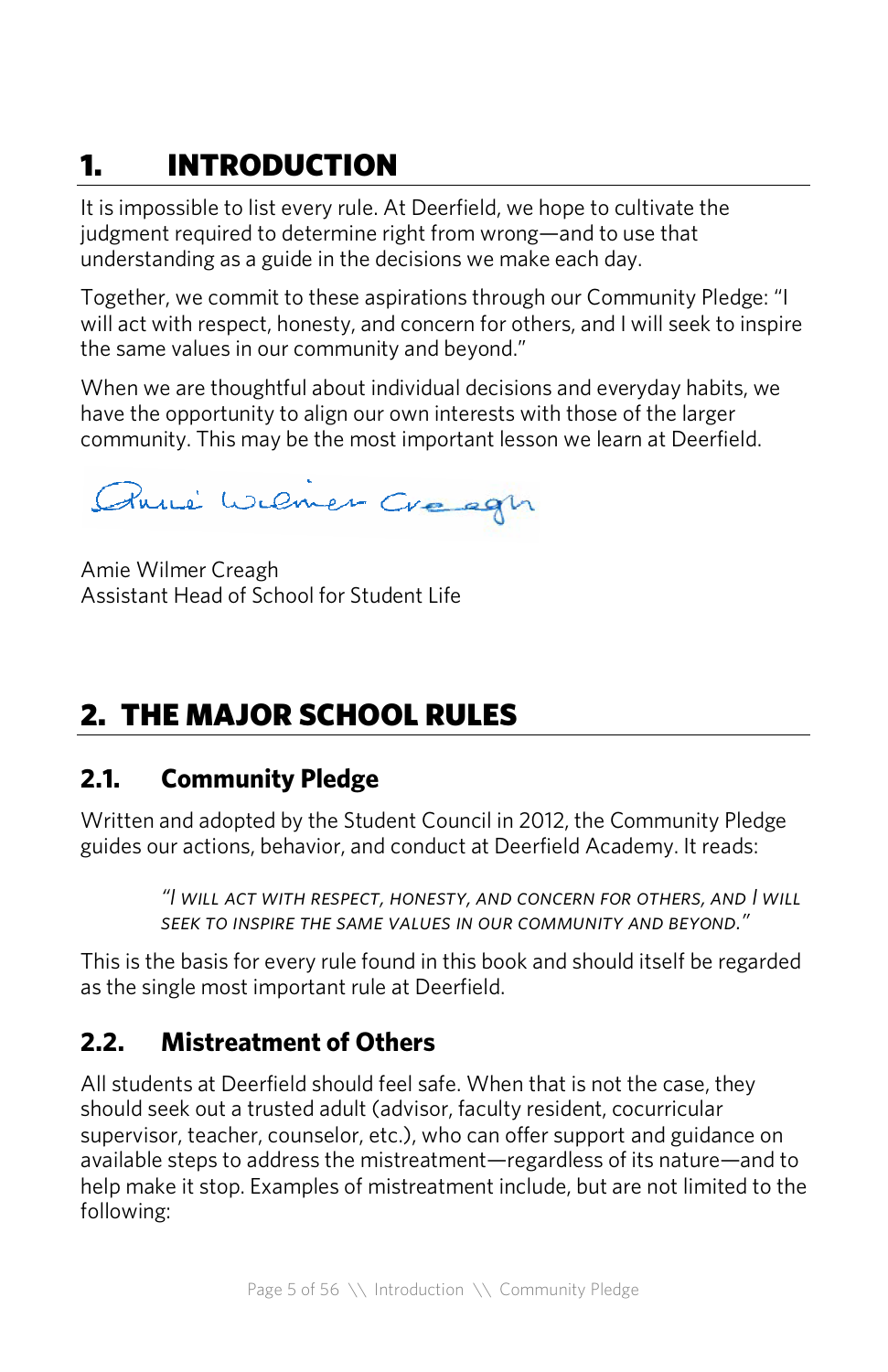- Sexual Misconduct
- Sexual Harassment
- Harassment and Hazing
- Bullying
- Cyberbullying
- **Discrimination**
- Retaliation

Options for addressing these behaviors include: mediation, consultation with the Community Conduct Committee, and referral to the Student Life Office for consideration and possible disciplinary action.

All community members should review Section 8: Mistreatment, Bullying, and Harassment.

# **2.3. Honesty**

Any community can survive only in an atmosphere where honesty—and the trust that results—is a guiding principle. Dishonesty is a breach of trust and subjects a student to disciplinary action.

Any student who lies in documents or statements submitted as part of the Disciplinary Committee process may be liable for dismissal.

# **2.4. Academic Integrity**

Academic integrity is of the utmost importance at Deerfield Academy and must be one of the guiding principles in the life of every student. At the core of academic integrity is a bond of trust between teacher and student. By affixing their name to a piece of work, students pledge that, unless properly cited, the work is entirely their own. Students occasionally benefit from cooperative and collaborative learning; however, when work is submitted by teams or individuals, each student must be able to independently explain and defend the claims and ideas presented and must acknowledge the collaboration. Furthermore, students should be thoughtfully cautious in providing aid to their peers—*donors* of unauthorized aid may be in violation of the school's Academic Integrity guidelines.

Academic dishonesty in all its various forms can be broad and complex, and no policy on academic integrity can list and describe every possible transgression. The Academy expects that each student will work to understand this complexity and will adhere to the highest standards of honesty. If there is doubt about the guidelines for academic integrity, students should discuss questions with a teacher.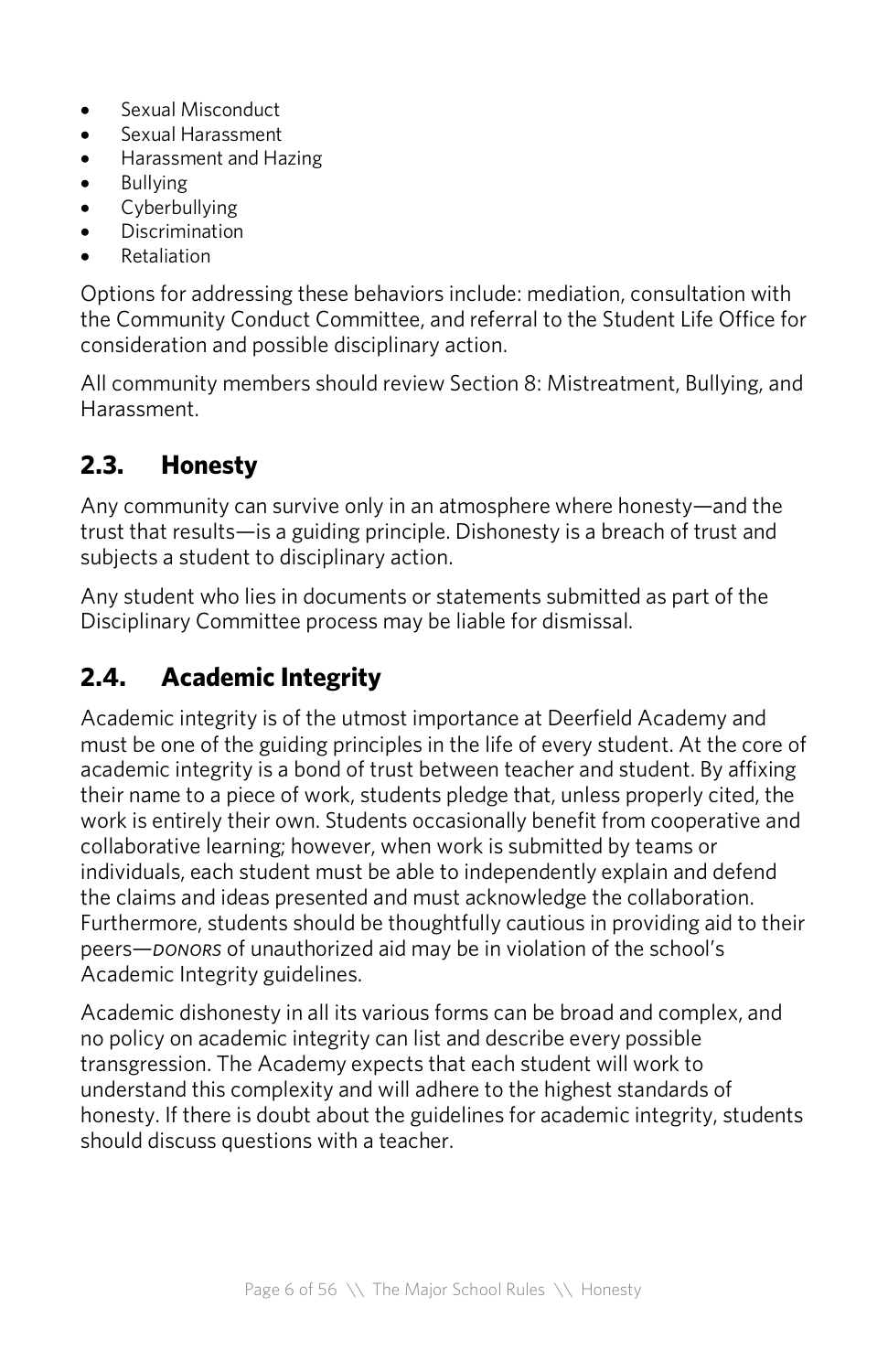# **2.4.1. Plagiarism**

Plagiarism is the use of another person's ideas or work without proper acknowledgment. The source of the plagiarized material may, for instance, be another student's paper, a conversation with a peer, an exchange with a tutor or parent, an encyclopedia, a scholarly text, or an Internet site; the source does not change the degree or seriousness of the plagiarism. Plagiarism usually occurs in two forms: 1) copying and 2) receiving outside writing help.

The first form of plagiarism (copying) may consist of the following:

- Copying or gaining any other advantage from another student during a quiz, test, or examination situation
- Exact copying of an author's text without the use of quotation marks
- Using an author's words, sentences, or passages—even with omissions or changes in wording—without proper acknowledgment
- Using an author's argument or points from an argument without proper acknowledgment

The second form of plagiarism occurs when students receive unacknowledged help in preparing an assignment. Such outside help includes proofreading, editing, and assistance from, but not limited to, parents/guardians, proctors, tutors, or classmates. While students are encouraged to discuss assignments with faculty and other students, all writing should be their own. Again, when in doubt, students should acknowledge any help they receive.

A student will receive a failing grade for any assignment in which plagiarism occurs. In order to ensure adherence to this policy and to resolve questions of authorship, the Academy reserves the right to electronically screen papers and other submitted work for authenticity.

If ever in doubt, students should speak with their teachers and document their sources.

### **2.4.2. Resubmission of Work**

When a student submits work to a teacher in a course, the teacher expects that the work has been completed and submitted only in that course. Using the same assignment for credit twice is a shortcut that provides an unfair advantage. Students are credited for completing a course only when they have met in good faith all the requirements of/for that course specifically.

In cases where overlap between assignments in two different courses might lead the students to perform fruitful, interdisciplinary work, they may submit the same assignment for credit with approval from both teachers—who may attach additional expectations.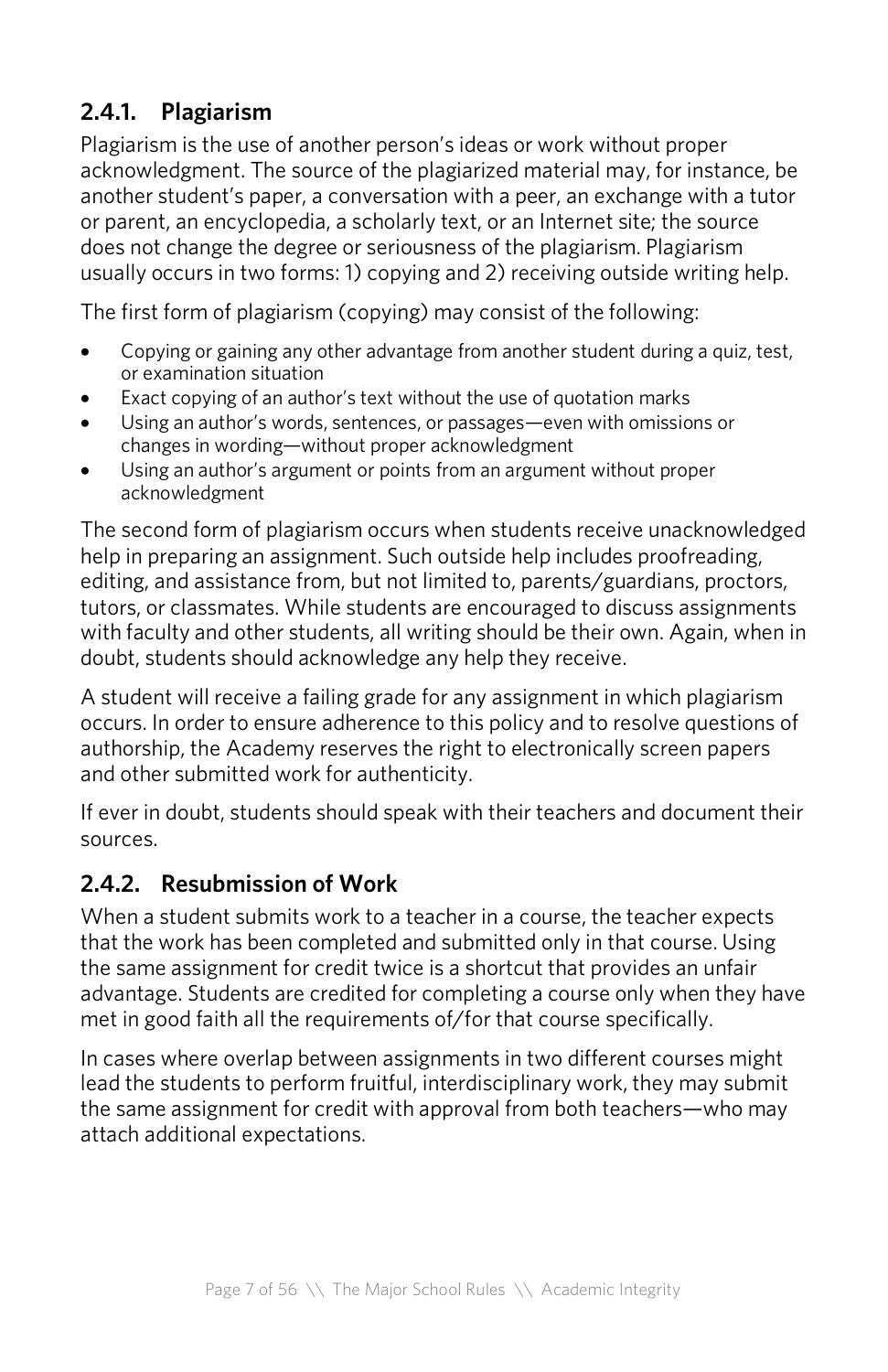# **2.4.3. Access to Electronic/Smart Devices**

During any quiz, test, or examination, or graded work, students may not access any electronic or smart device unless explicitly allowed by their teacher or by a documented academic or medical accommodation. Prohibited devices include—but are not limited to—phones, tablets, computers, smart speakers, smart wearables (watches, glasses, headphones).

# **2.5. Curfew**

All students must check-in, face-to-face, at curfew. Being out of the dormitory after curfew or leaving the dormitory after check-in without permission is a breach of trust and thus a major rule violation. Repeated instances of tardiness for curfew may, at the faculty resident's and/or dean's discretion, be considered a major rule violation.

| <b>CURFEWS</b>             | Sunday-Thursday   | Friday             | Saturdav           |
|----------------------------|-------------------|--------------------|--------------------|
| Ninth- and Tenth-Graders   | $7:45$ pm         | $10:30 \text{ pm}$ | $11:00 \text{ pm}$ |
| <b>Juniors and Seniors</b> | $9:45 \text{ pm}$ | $11:00$ pm         | $11:30$ pm         |

Ninth grade lights and devices (including tablets, phones, and computers) must be turned off by 10:30 pm, and, at this time, tenth-graders must be in their rooms for the night.

### DAY STUDENTS

Without approval from a Dean for late departure, day students should be off campus at curfew. They may return after 5:30 am.

# **2.6. Quiet Hours, Study Hours**

*Quiet Hours* are in effect Sunday–Thursday from 7:45 pm until the start of classes the following day; during this time, access to the Lower Level and Meadows is prohibited, phone calls are discouraged, and students are expected to create an environment conducive to study. (Feeds sponsored by faculty or proctors from 9:45 – 10:15 pm on weeknights are excepted from Quiet Hours.)

*Study Hours* are in effect Sunday–Thursday from 7:45 pm to 9:45 pm. During this time, all students should be engaged in academic work; social media, video games, and other non-academic pursuits are prohibited during Study Hours.

Juniors and seniors may choose an appropriate place of study on campus.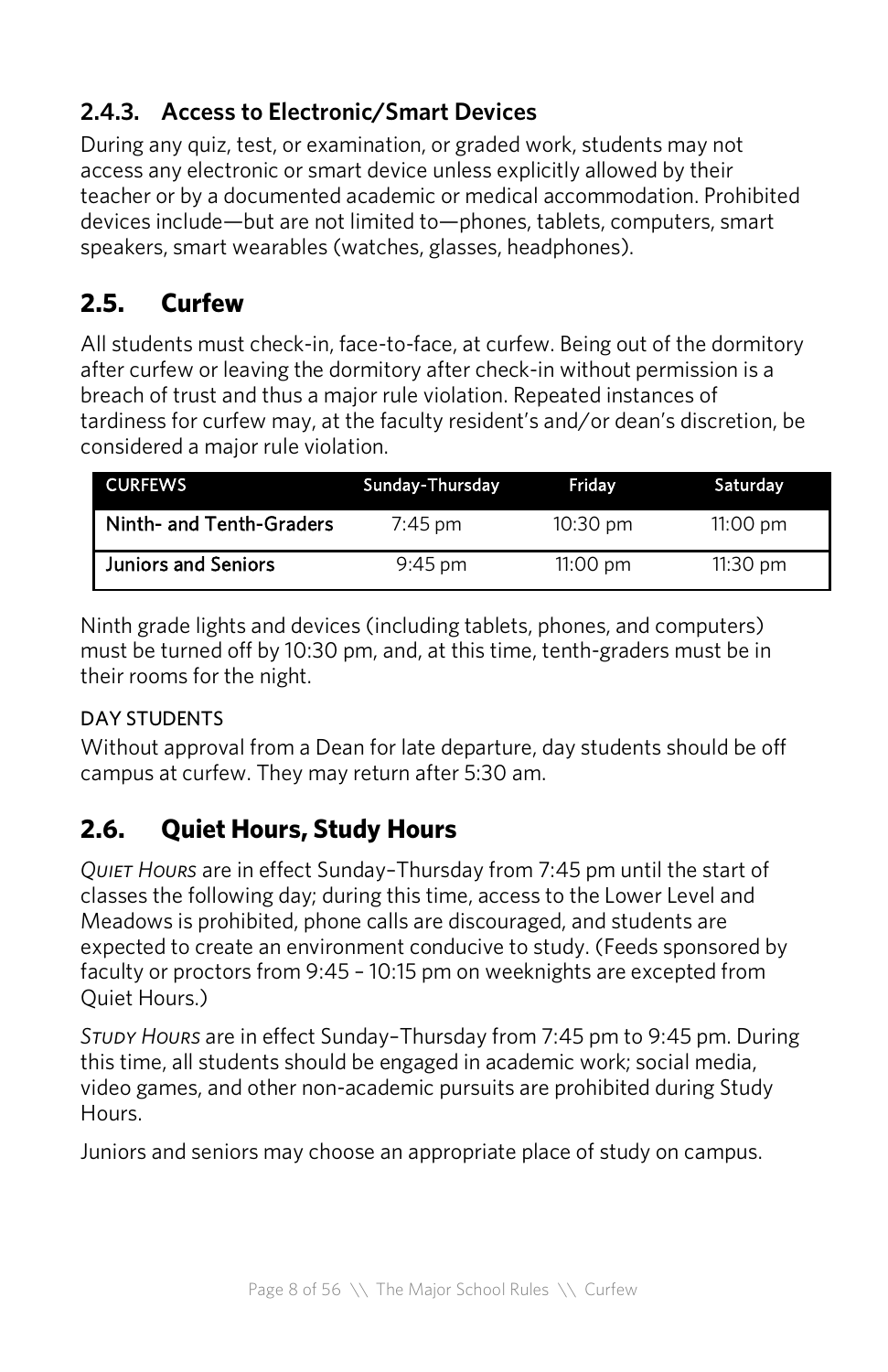Ninth- and tenth-graders are expected to be in their dormitories. Rarely, with on-duty faculty permission, they may leave the dorm for extra help during the first hour of Study Hall.

# **2.7. Dormitory & Common Room Visitation**

### **2.7.1. Dorm Room Visitation**

Spending time together is an important part of any healthy relationship. At Deerfield, we encourage students to visit each other, to foster friendships, and to practice the skills that lead to meaningful relationships.

The Visitation Policy does not—and should not—assume that students requesting Visitation are engaged in an intimate, physical, or sexual relationship. These rules cannot sufficiently address the complex topics of intimacy and consent but strive to promote a safe environment for all students.

Deerfield's dorm room Visitation Policy acknowledges some students regardless of their gender identity or sexual orientation—are engaged in relationships that are more than simple friendships. The closeness of our community and our current gender-binary housing system require a degree of trust.

The following rules are guided first and foremost out of concern for student safety:

- Visitation privileges are granted at the sole discretion of the on-duty faculty member and may be subject to assessments of students' citizenship, room cleanliness, and other factors.
- Visitation is allowed after October 1.
	- Ninth-graders may not have single-pair visitation until January 1. Single-pair visitation between seniors and ninth-graders is never permitted, but they may visit in groups.
	- Visitation is allowed on Friday and Saturday nights, from 8 pm until 15 minutes before the earliest curfew of any student in the visitation.
	- Study Visitation, available only to juniors and seniors during study hours must adhere to study hall guidelines. During Study Visitation, doors are to be kept wide open, and overhead lights are to remain on.
- In visits between an older and younger student, the visitation rules for the younger student apply, regardless of where the visit takes place.
	- For ninth- and tenth-graders, the door must be open as wide as a trash can, and the room's main overhead light must be turned on.
	- For juniors and seniors, the door must be open as wide as a shoe (sole down), and a light source (not a computer display) must be on.
- Visiting students and their hosts must check-in and check-out, in person, with the on-duty faculty member in the dorm.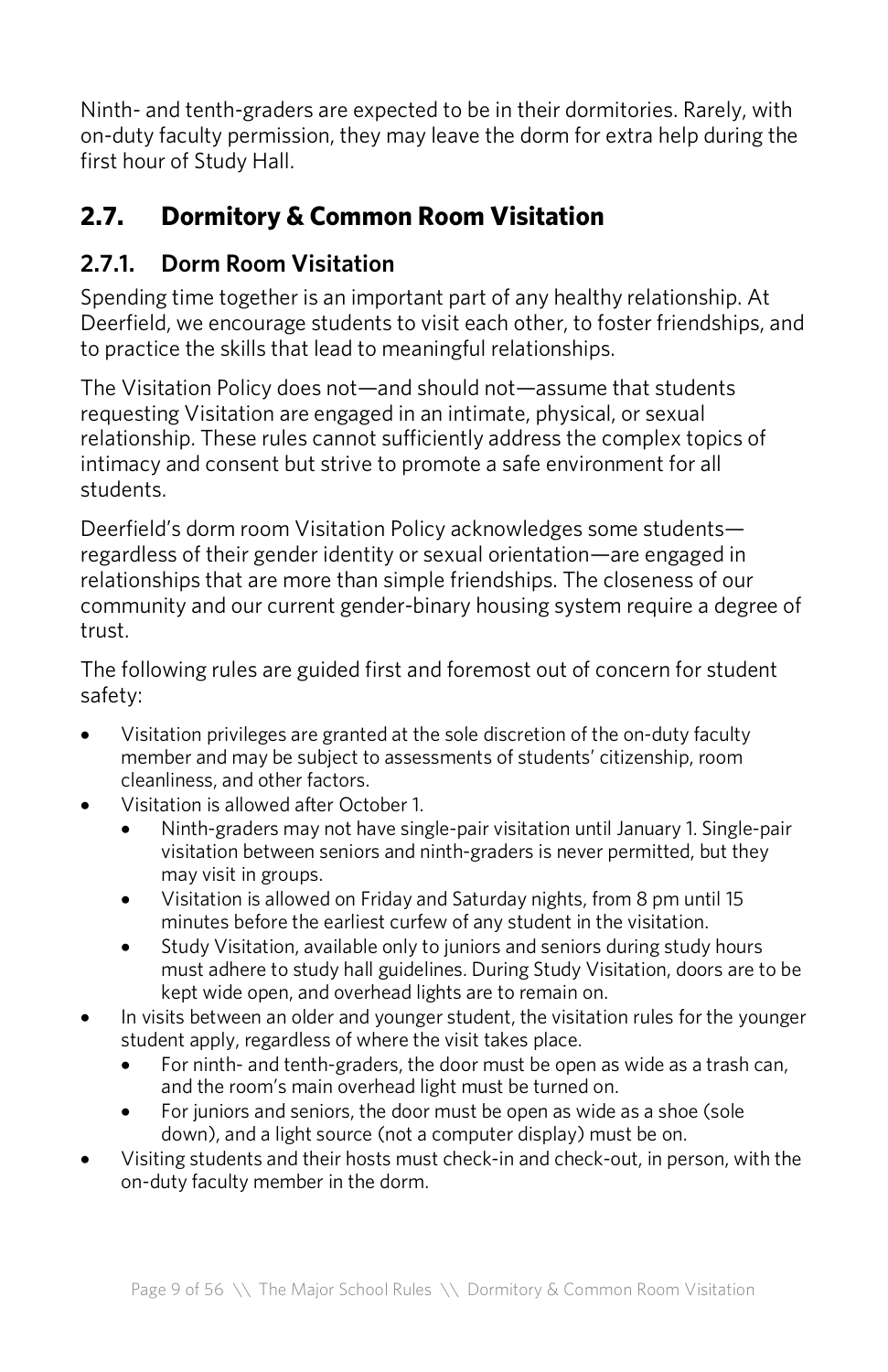# **2.7.2. Common Room Visitation**

In the *first-floor* common rooms below, Visitation does not require faculty permission but is subject to the following guidelines:

- Barton
- Crow Commons
- DeNunzio
- Harold Smith
- John Louis
- John Williams
- Louis Marx
- Rosenwald/Shumway

Monday through Friday, common room visitation is allowed from 2 pm until 15 minutes before curfew.

On Saturday and Sunday, common room visitation is allowed from 11 am until 15 minutes before curfew.

# **2.7.3. Dormitory Sleepovers**

- Sleepovers are permitted only on Friday or Saturday nights and must be approved by the on-duty faculty (of both dormitories) at least one hour before the curfew of the host student.
- At their discretion, on-duty faculty may limit the number of sleepovers. A limit of three sleepovers (three students) per corridor is recommended.
- When ninth- and tenth-graders stay in a junior and senior dormitory, their earlier curfew still applies.
- Students spending the night must fill out a paper Sleepover Form, which requires signatures of faculty on duty in both the visitors' and the hosts' dorms. Copies of this pass must be posted on both visitor and host doors.
- The host dorm faculty member on duty must log the sleepover in the eSignout system.
- Day students must have parent/guardian permission to stay overnight in a dormitory; day-student sleepovers are permitted only on weekends, during inclement weather, or with permission of a dean for special events (Dance Showcase, etc.).
- Occasionally, students request sleepover guests who are unaffiliated with the Academy; in this case, an Overnight Guest Form (paper) must be completed and approved by a dean.
- Guests of college-age are *not* permitted to stay overnight in Deerfield dorms.

# **2.8. Alcohol and Drugs**

The legal drinking age in the United States is twenty-one. The Academy forbids the use, purchase, attempted purchase, possession, distribution, and sale of alcohol and illegal drugs—in any form, even for students of legal age. Similarly, the Academy forbids the possession of equipment and paraphernalia, including vaporizers and electronic smoking devices, involved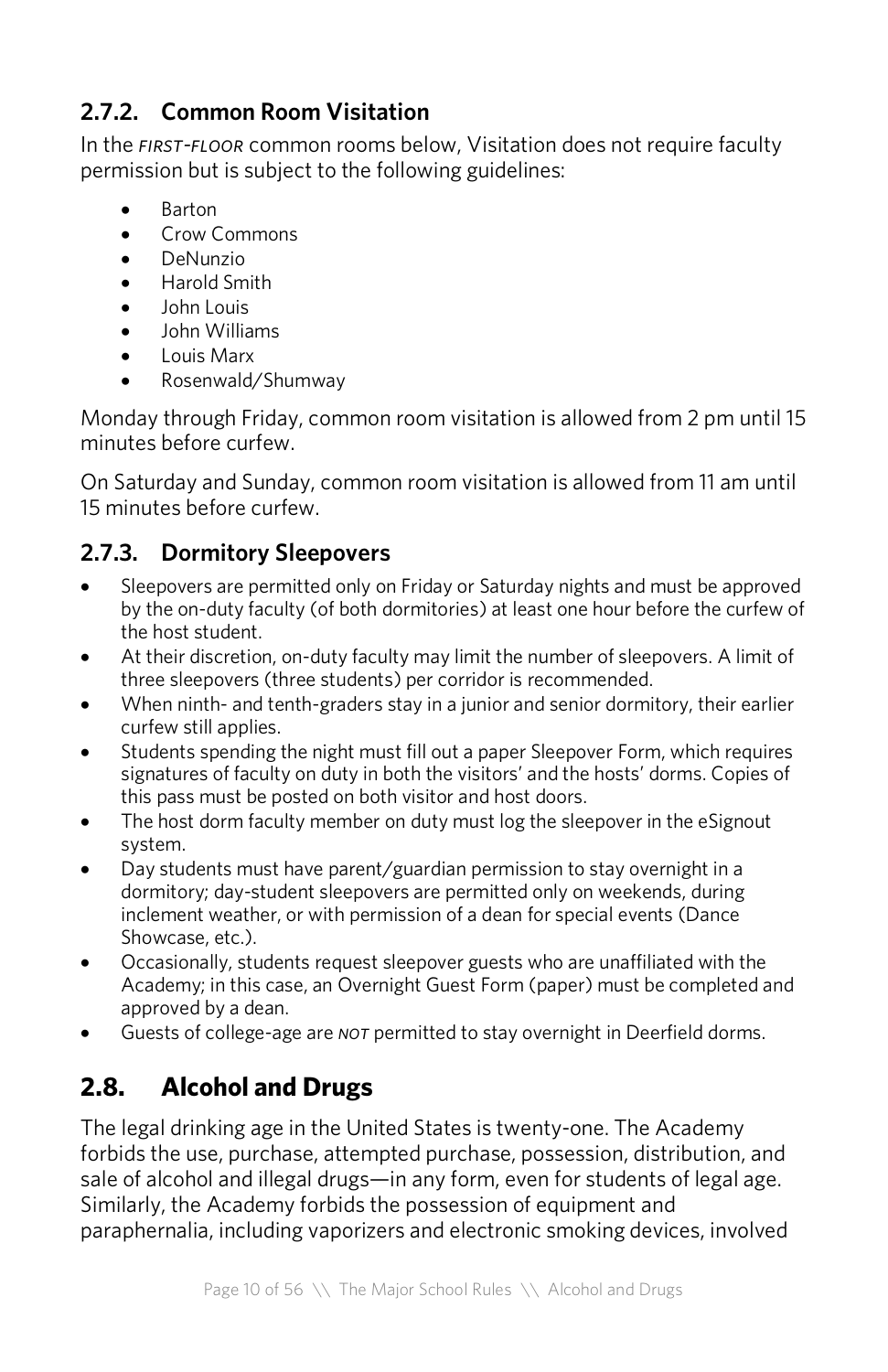in the use of prohibited drugs. Also forbidden is any material, such as synthetic urine, designed to circumvent drug/alcohol testing protocols or results. Students who choose to remain in the presence of others who are violating this rule—regardless of the level of their participation—may be subject to a disciplinary response.

*Please note: While possession and/or use of marijuana/cannabinoids has been decriminalized or legalized in some states including Massachusetts, the use and/or possession of marijuana/cannabinoids continues to be prohibited by Deerfield Academy.*

The Disciplinary Committee will consider possession or attempted purchase of any alcohol in excess of 1.5 liters as evidence of intent to distribute; for drugs, the Committee will follow MA state guidelines.

Students who use illicit drugs such as opiates or cocaine, those who abuse prescription psychotropic drugs, and/or those who mix multiple drugs or consume such drugs and alcohol simultaneously may be subject to immediate dismissal.

Students who are found to have participated in the sale of alcohol or prohibited drugs on campus may be subject to immediate dismissal.

# **2.8.1. Prescription Drugs**

The Academy forbids the misuse or misappropriation of prescription drugs. Misuse includes taking a prescription drug or being in possession of a prescription drug that has been prescribed for a different person. Misappropriation includes acquiring drugs from any source other than the student's healthcare provider or the Health Center; it also includes cases when a student provides a prescription drug to another student who is not the intended recipient. Psychotropic medication, a class of medication that requires special supervision in a boarding school environment, may only be used in strict accordance with the Psychotropic Medication Policy, which is available upon request from the Health Center.

# **2.9. Online Behavior, Devices, and Privacy**

Students are subject to the Academy's rules—and potential disciplinary response—for both offline and online activities. We recommend that students manage their online privacy settings carefully and review the Academy's Acceptable Use Policy.

We require that students:

- Never send, solicit, or share nude or compromising photos or content.
- Never impersonate or adopt another person's identity or gain access under another user's account or identity.
- Never post anonymously.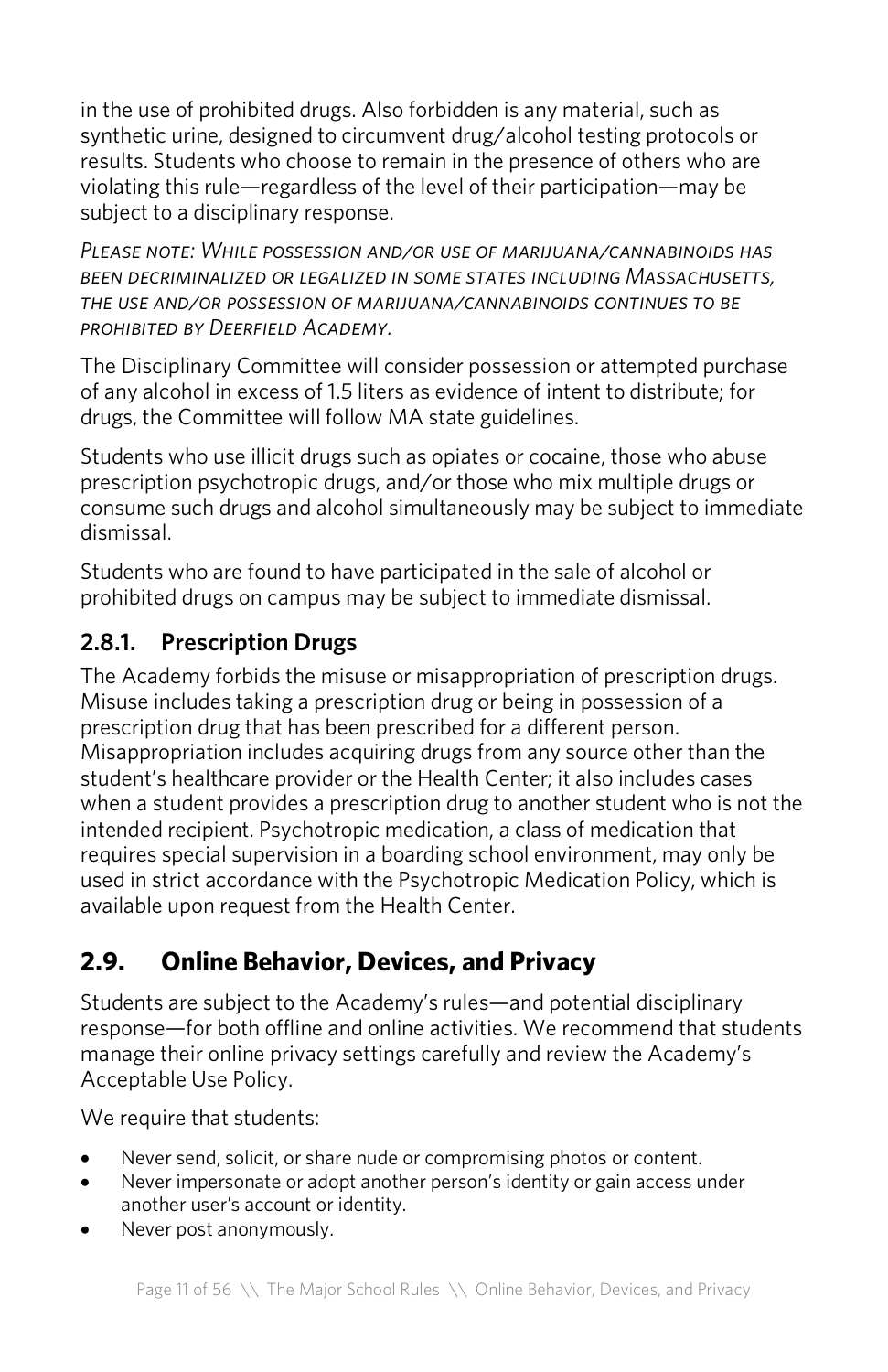- Never post sensitive information: ID numbers, addresses, birthdates, or other details that could enable identity theft or put people at risk.
- Report online bullying or harassing behavior to a Designated School Official (DSO) immediately.
- Ask permission to record classes, meetings, or private conversations.

Students should recognize that community members have varying degrees of comfort with their words and images being captured and/or posted online; they should consider others' privacy and exercise discretion when recording and sharing material. In this vein, wearable computing devices, hidden cameras, and other devices designed for surreptitious recording are prohibited. Students operating remotely controlled or automated cameras (e.g. GoPros, helicopters, timelapses, etc.) should exercise special care to protect the privacy of others. Drones may only be used with explicit permission from a member of the Student Life Office, obtained at least 24 hours in advance.

# **2.10. Theft**

Theft—including using others' possessions without explicit prior permission is a major rule violation at Deerfield. Students must be clear on this standard and recognize that the unauthorized use of someone else's information (including login credentials), clothes, bicycle, scooter, etc. is considered theft.

# **2.11. Open Flame, Fire Safety Equipment**

The burning of anything (tobacco products, incense, candles, etc.) poses a serious risk to all occupants of a building and is prohibited. Open flame, including the lighting of matches or lighters, in any building, except under the supervision of an employee, is also prohibited. Inappropriate use of fire extinguishers, emergency lights, smoke or heat detectors, or fire alarms presents a significant safety risk and will be considered a disciplinary matter.

Students are not permitted to possess gas grills on campus. The storage and use of charcoal grills require employee permission and supervision.

# **2.12. Weapons**

Firearms, weapons (including knives), ammunition, fireworks, or other explosives are prohibited.

# **2.13. Keys, Keycards, Unauthorized Access**

Unauthorized entry or the unauthorized use or possession of an Academy key or keycard is forbidden. Propping of locked doors to provide unauthorized access is prohibited.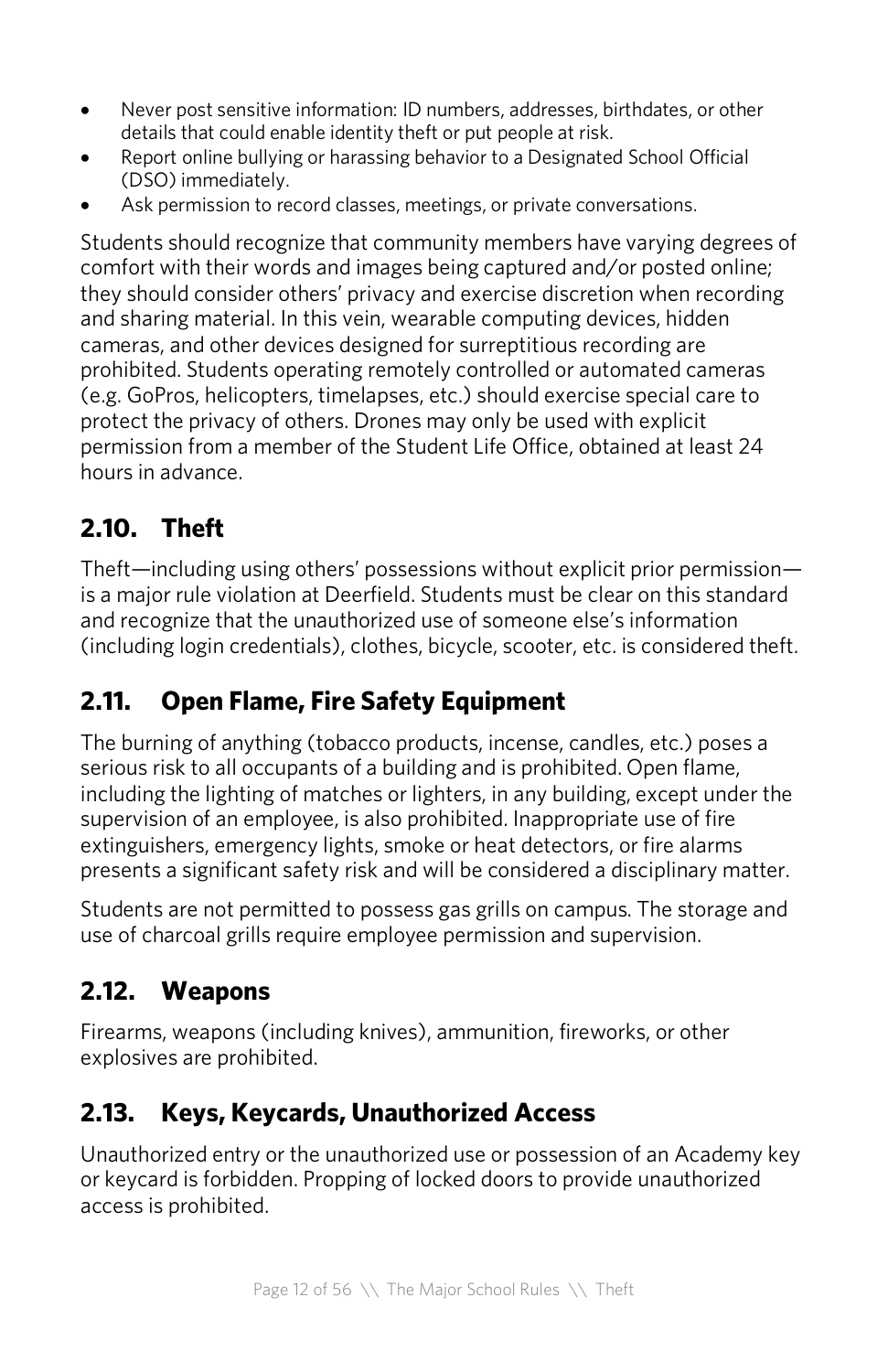To ensure the security of dormitories and other shared spaces, OneCards must be deactivated immediately (via DAinfo) if lost or stolen. Replacement cards can be procured from the Finance Office or Security Office; there is a \$10 fee for replacement, but no Accountability Points are assessed.

Out of a concern for security and safety, students should take care to protect and keep track of keys. Those who lose their room keys will be assessed seven Accountability Points and charged \$50.00 for replacement.Students who place repeated calls to Security for lockouts will be assessed two Accountability Points for each call. Seniors who do not return their keys at the end of the year will be charged \$100.00. Returning students who do not return their key at the end of the year will have seven APs added to their spring term totals, and any resulting Sanctions will be served the following fall.

# **2.14. Fake IDs**

False forms of identification and the use of others' identification with an intention to deceive are prohibited.

# **2.15. Repeated Failure to Meet Obligations & Expectations**

Students who repeatedly miss school commitments or display behavior disrespectful and unbecoming of the Academy may face disciplinary action up to and including dismissal. When a student's general citizenship and demeanor repeatedly fall below the Academy's expectations, a faculty review may result in a recommendation to the Head of School, Assistant Head of School for Student Life or Dean of Students for disciplinary response, up to and including suspension or dismissal.

A continued accumulation of minor infractions or incidents of personal misconduct—including the accumulation of Accountability Points—may also be considered a violation of a major school rule.

# 3. PERSONAL CONDUCT

# **3.1.Gender at Deerfield**

Deerfield welcomes and seeks to affirm students of all genders. Gender Support and Gender Communication Plans, which outline options available to gender non-conforming and gender-expansive students, are available in dorms, the Health Center, and with advisors.

We aim to treat students according to their gender identity and to apply policies accordingly. Acknowledging the constraints of our remaining gender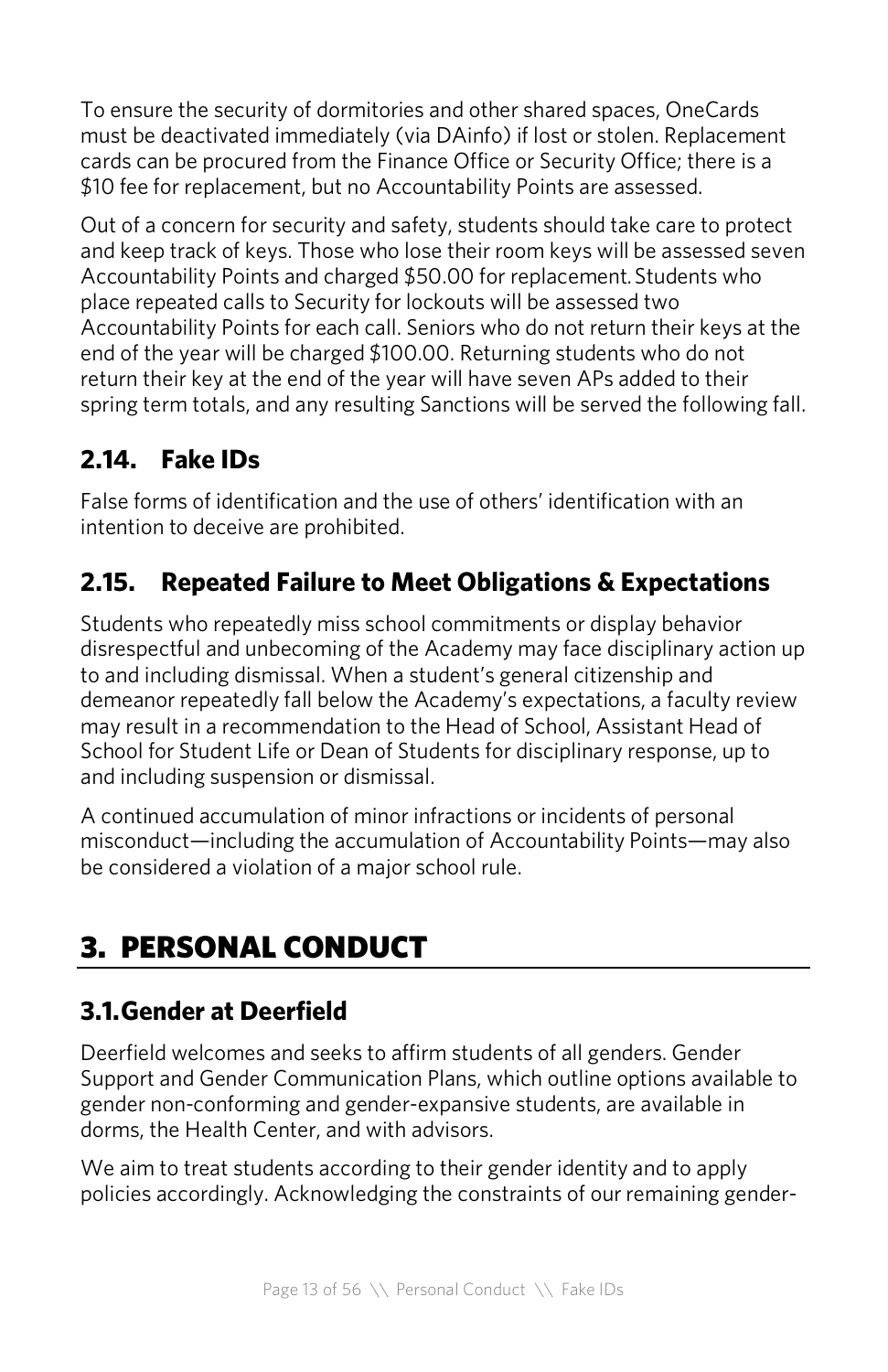binary structures, the Academy strives to make thoughtful and supportive accommodations for gender non-conforming and gender-expansive people.

# **3.2. Attendance**

### **3.2.1. Classes**

The Academy places great emphasis on class attendance. We assume that students who come to Deerfield do so with purpose and that they will be conscientious in meeting all obligations. Families should not schedule medical appointments, vacations, visits, or other events that conflict with academic commitments, assessments, or standardized testing.

If a teacher is detained or not in class, students should wait for ten minutes past the normal start time of the class and then report the faculty absence to the Dean of Faculty.

### **3.2.2. The 20% Rule**

When, for any reason, excused or unexcused, a student has missed 20% or more of the meetings for a given course, during a given term, Deerfield may withhold credit for the course for that term or may compel the student to move to pass-fail status for the term. (Pass-fail status is determined by the Academic Dean's Office and cannot be initiated through student or family request.)

When, for any reason, excused or unexcused, a student misses more than 20% of all course meetings during a given term, Deerfield may require that student to go on leave until the beginning of the subsequent academic year. No academic credit is granted for the term in question.

### **3.2.3. Conflicts**

Students must adhere to the published term-end schedule. The Academic Dean's Office will accommodate conflicts for illnesses, medical issues, or emergencies as determined by the Health Center and Student Life Office. Requests for changes to the term-end schedule for personal convenience will not be approved.All term-end travel arrangements must be made to align with the completion of each term: after Friday at noon.

## **3.2.4. Cocurriculars, Meals, School Meetings, and Events**

Attendance is taken on several occasions outside of class. Cocurriculars, sitdown meals, School Meetings, and Academy events are required for all students, as are other obligations as assigned. From time to time, with the approval of the Curriculum Committee, faculty may designate required events as an alternative to class time.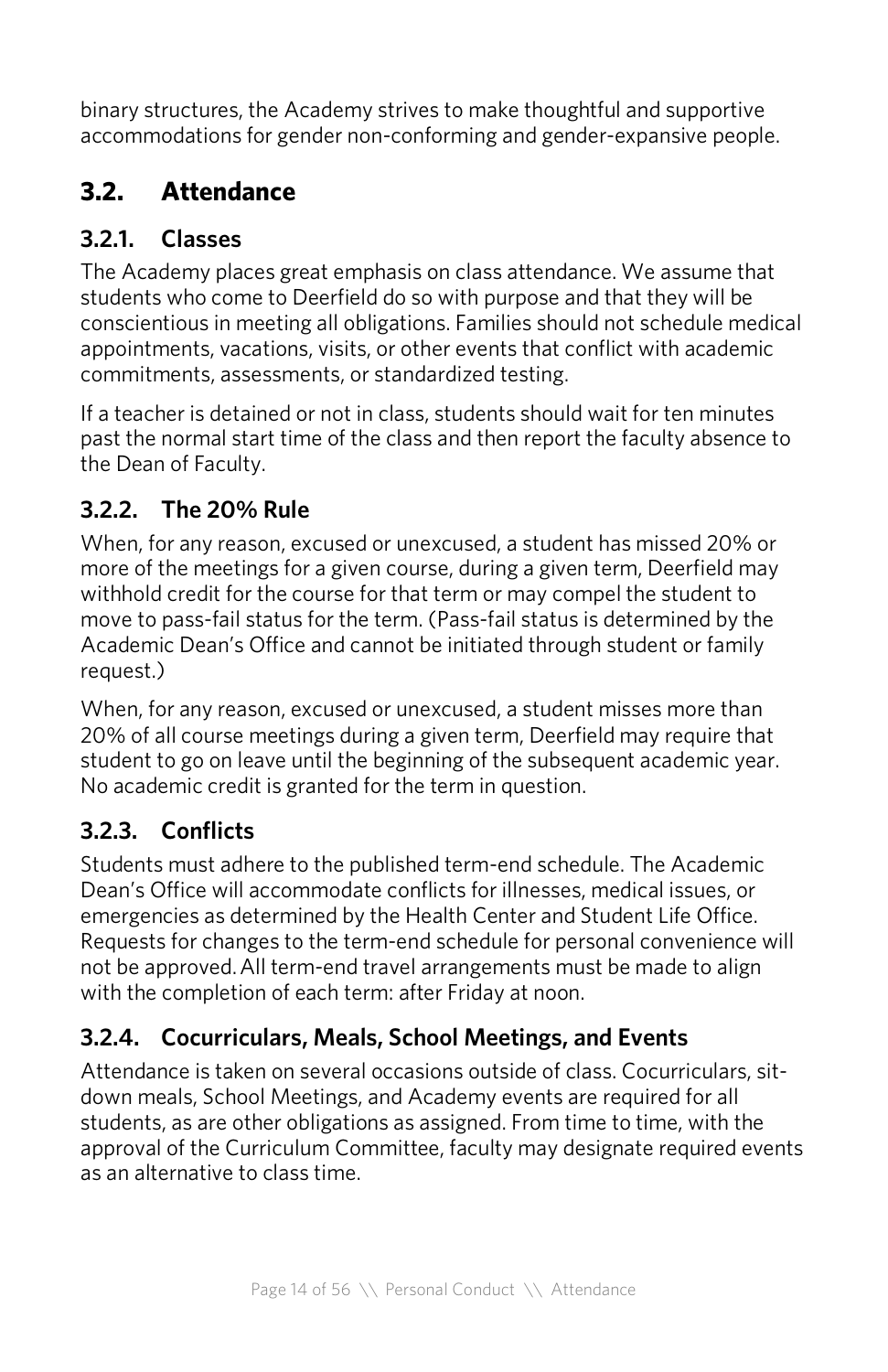### **3.2.5. Day Students**

If a day student must be absent due to illness, a parent or guardian must notify the Health Center prior to 8:30 am.

Absences for any other reason should be communicated directly to the Student Life Office.

### **3.2.6. Attendance Taken**

All teachers submit daily online reports of student absences; they take attendance only and do not assign or excuse Accountability Points. Faculty cannot adjust attendance or eliminate APs—even when there is certainty that the absence will be excused. The Student Life Office determines which absences are excused; errors and/or requests for clearance must be submitted to the Class Dean within three school days of the absence.

### **3.2.7. Excused Absences**

### 3.2.7.1. MEDICAL EXCUSES

### MEDICAL EXCUSES FOR CLASSES, MEALS, OR OTHER REQUIRED EVENTS

If students are too sick to go to class, sit-down meal, or another required activity, they must arrive at the Health Center at the beginning of the timeframe for which they wish to be excused for medical reasons. If a class is missed, students should inform the teachers that they were in the Health Center. If unable to complete or to hand in any graded assignment when medically excused from class, students should notify their teachers as soon as possible to acknowledge that assignments will be late and to clarify when assignments can be completed. Students who miss class due to illness may not participate in their cocurricular activities that day, except at the clinical discretion of the Director of Medical Services. Other considerations include:

- Students ill enough to miss the majority of their classes should expect to spend the night in the Health Center.
- Students ill enough to miss at least one class, two days in a row, should expect to spend the night inthe Health Center.
- Students sick enough to miss any class on Friday should expect to spend Friday night in the Health Center.

### MEDICAL EXCUSES FOR COCURRICULAR ACTIVITIES

Sick or injured students may be excused from cocurricular activities only by a school nurse or physician. In such cases, students are expected to communicate with their cocurricular supervisors. In certain cocurricular activities where the unexpected absence of a student may create a hardship for the group, it is important that the student notify the appropriate adult in a timely fashion. Failure to notify the adult before the beginning of the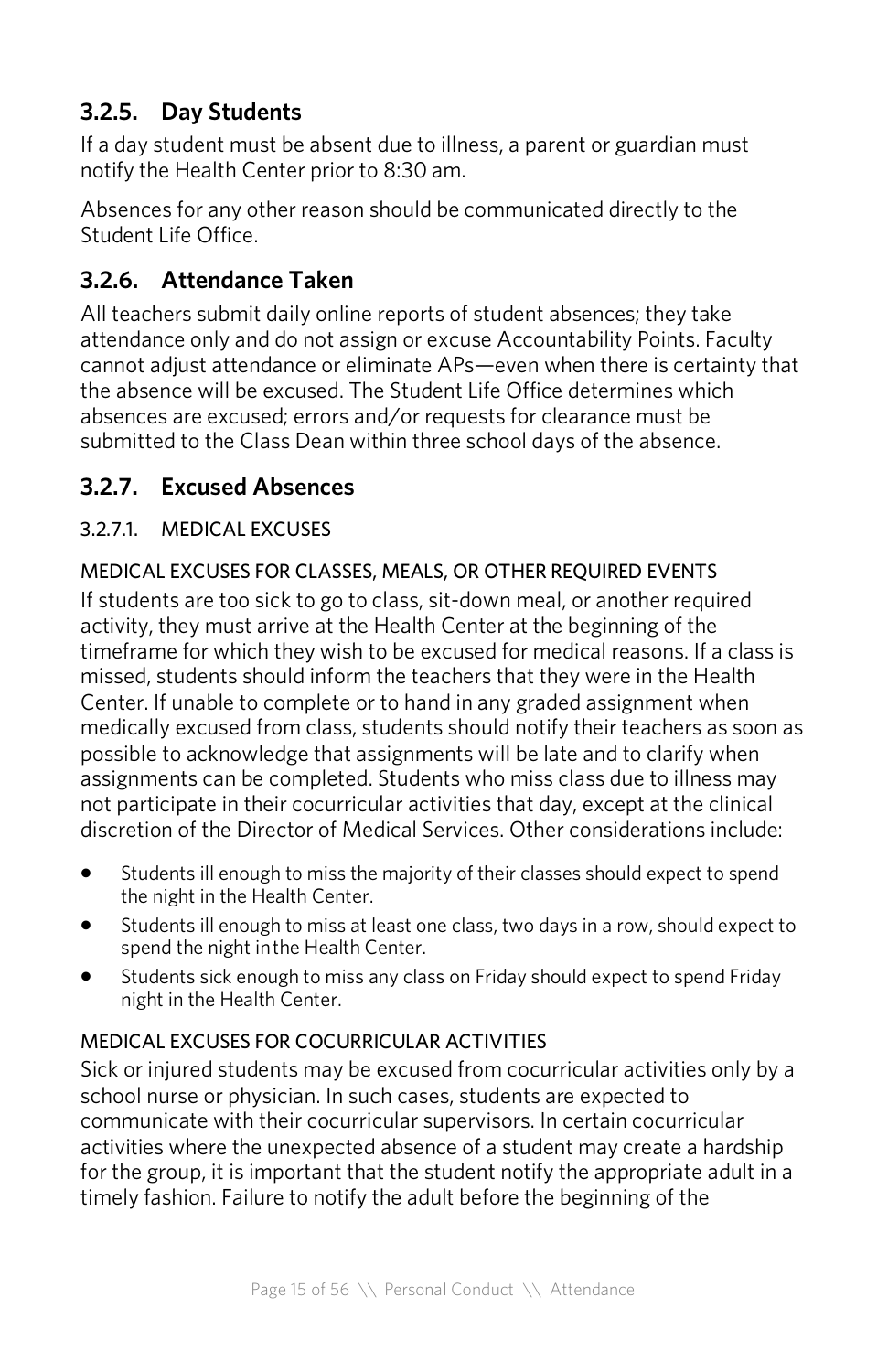cocurricular time period may result in invalidation of the medical excuse, and the student may receive Accountability Points.

### 3.2.7.2. COLLEGE VISITS AND NON-MEDICAL EXCUSES

Students are permitted to miss a combined total of five class days for college visits, approved Pursuits of Excellence, or other commitments approved by the Student Life Office.

Juniors and seniors are encouraged to schedule college visits during the summer or other school vacation times. The Academy allows seniors to miss class days—of the total five—to visit colleges. Requests require approval from the student's college advisor and Class Dean; requests should be submitted at least three days in advance by selecting "College Visit" in the electronic signout system. (Please note that choosing this option will automatically create an Overnight Permission request, if applicable, so students do not need to submit a separate form.)

#### 3.2.7.3. PURSUIT OF EXCELLENCE

Attendance in class is essential to individual academic success and community health. However, when appropriate opportunities to pursue excellence arise, Deerfield may allow students to miss class.

To be eligible to petition for Pursuit of Excellence, students must:

- Remain in good academic standing:
- Maintain solid citizenship, including strong attendance;
- Demonstrate extraordinary accomplishment in their areas of excellence; and
- Receive invitations to pursue extraordinary opportunities.

In petitioning, students must establish:

- Ways an event furthers their development of excellence:
- What they have done to qualify for the opportunity;
- That the opportunity has resulted from a rigorous selection process; and
- That there is no way to engage in the opportunity without missing school.

Interested students should petition by selecting "Pursuit of Excellence" in the electronic signout system. (Please note that choosing this option will automatically create an Overnight Permission request, if applicable, so students do not need to submit a separate form.) The form should be completed as soon as an opportunity arises and no later than three days prior to the event; late submissions will result in four or more APs. A subcommittee of the Curriculum Committee reviews all petitions. The Office of the Academic Dean notifies students of decisions and, when petitions are approved, notifies classroom teachers. Students are expected to make up all missed work without requesting extra help from teachers.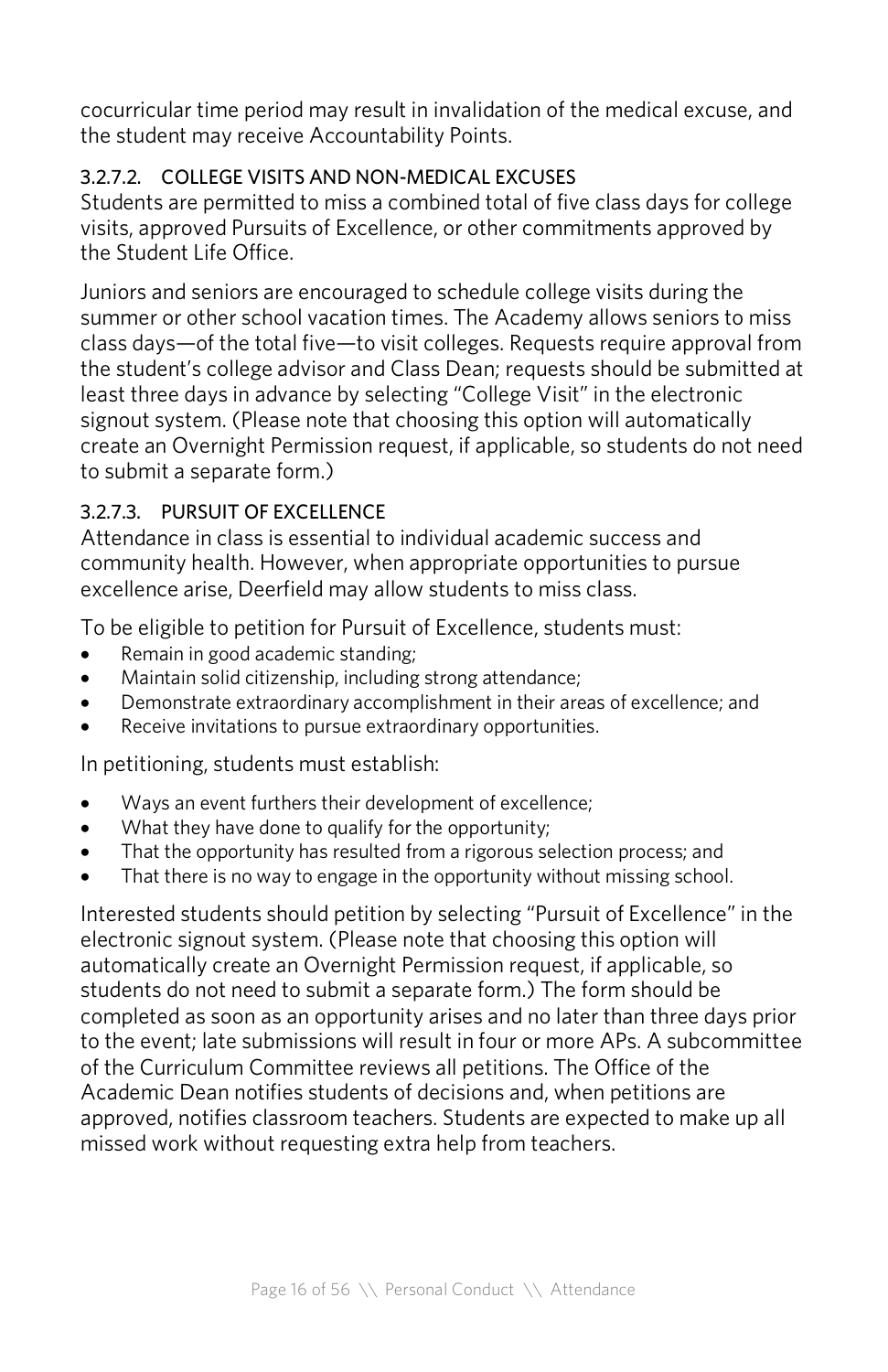### 3.2.7.4. OTHER REQUESTS TO MISS CLASSES

If students must miss classes for unavoidable commitments (e.g. job interview, funeral, wedding, etc.) they should request permission by selecting "Request to Miss Classes" in the electronic signout system. (Please note that choosing this option will automatically create an Overnight Permission request, if applicable, so students do not need to submit a separate form.) The form should be completed as early as possible; late submissions may result in four or more APs.

### 3.2.7.5. RELIGIOUS OBSERVANCES

Students missing classesor assignmentsfor religious observances should inform teachers in advance. Teachers should set a reasonable schedule for completion of assignments and/or assessments. When students have multiple assessments during a period of religious obligation, a staggered set of due dates in the days following a holiday may be required. This policy does not apply to holidays that fall on a single day of the weekend.

# **3.3. Dress Code**

The dress code is a shared experience and an everyday practice that signals seriousness of purpose and mutual respect within our community. It promotes understanding of the often-unwritten rules for the adjustment of attire based on setting. Dress code represents a standard of formality while providing room for personal expression and inclusion of our diverse identities and cultures.

Deerfield employees are expected to hold students to these guidelines; when students are reminded that they are out of dress code, they are expected to comply quickly and respectfully with the faculty/staff member's request to change into appropriate attire.

We are eager to support students whose cultural, religious, and gender identities extend beyond our current dress code. In addition, the Academy is ready to support students for whom the dress code imposes undue financial burden. Advisors and members of the Student Life Office are available to discuss alternatives and accommodations.

### **3.3.1. Formal Dress for Fall and Spring Terms:**

All Deerfield students must wear:

- 1. A blazer or sportscoat (with lapel)
- 2. An appropriate top
	- Collared shirt
	- Blouse
	- **Dress**
- 3. An appropriate bottom layer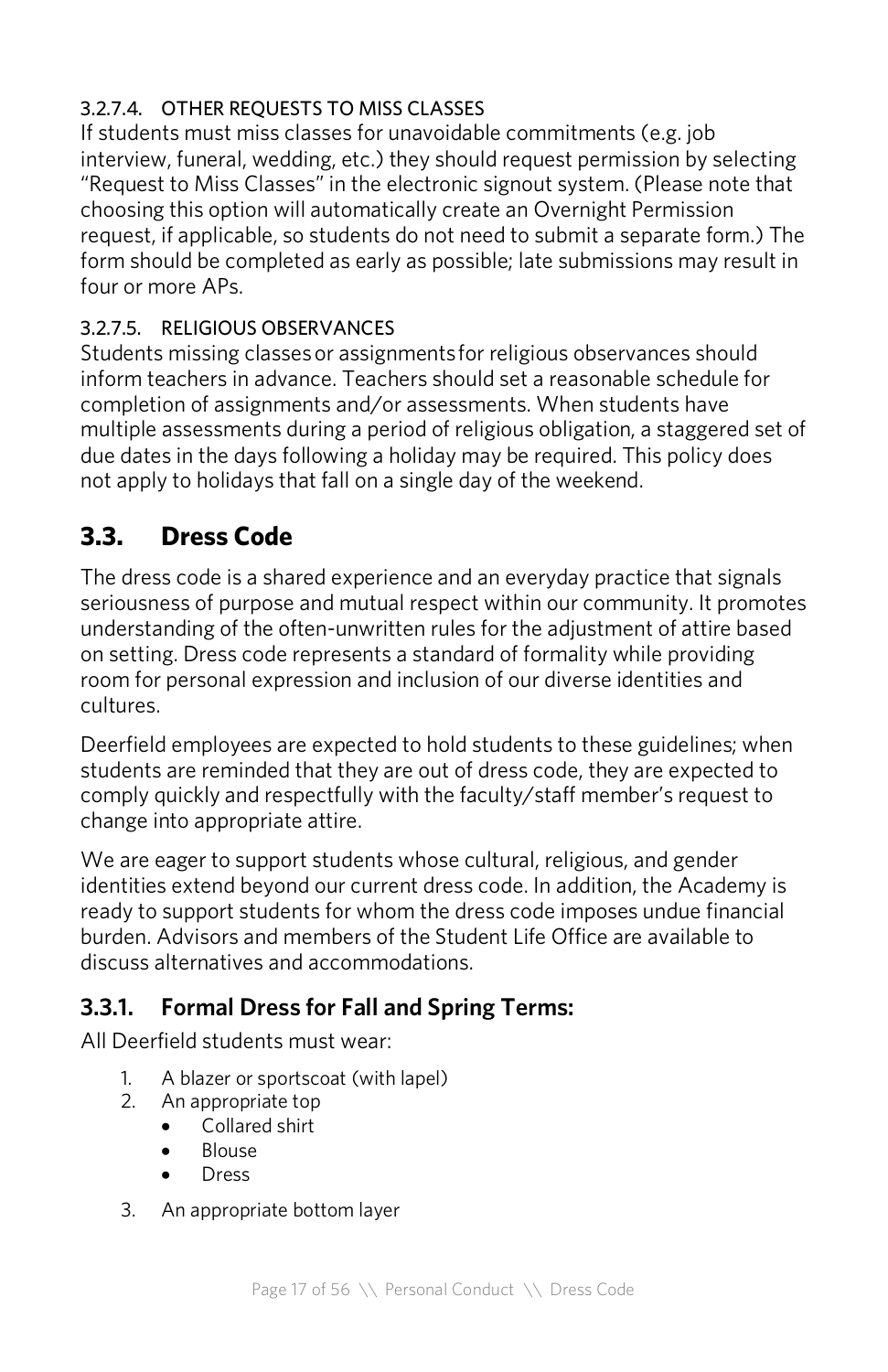- Pants
- Shorts
- Skirt
- Dress

### **3.3.2. Additional requirements:**

Boys are required to wear neckties with a collared shirt, tucked in; golf shirts may not be worn with a tie. T-shirts and athletic tops may not serve as blouses.

Bottom layers should be of a length that supports full and comfortable participation in all school-day activities. Leggings and tights may be worn as a bottom layer, if paired with shorts, skirts, or dresses.

Clothing inconsistent with a formal academic atmosphere is not permitted: this includes blue denim pants, denim jackets of any color, sweatpants, yoga pants, crop tops, athletic attire, and hooded tops.

Hats are not to be worn in academic buildings or in the Dining Hall at any time, except as part of a student's religious or cultural tradition.

All students are expected to adhere to basic standards of hygiene and grooming. Neatly-trimmed facial hair is permitted.

Formal Dress must be worn (not carried) in the Dining Hall and in all academic buildings during the entire class day—regardless of individuals' schedules.

Formal Dress may also be required on occasions designated by the Head of School or the Assistant Head of School for Student Life.

### **3.3.3. Winter Term: Casual Dress**

While our Formal Dress serves to promote the principles above, we also recognize the practical challenges students and employees face as they strive to uphold dress code and maintain Deerfield's rigorous pace of life, particularly in the winter.

To assist with these challenges, we adopt a different standard of dress in the winter. During the timeframe between the end of winter break and the start of spring term, dress for all classes and meals (except Sunday dinner, which requires Formal Dress) shall be "Casual Dress." Students are asked simply to dress appropriately; torn or ripped garments and athletic apparel—including sweatpants and yoga pants—are prohibited. Leggings and tights may be worn if paired with shorts, skirts, or dresses. Clothing choices should allow full and comfortable participation in all school-day activities.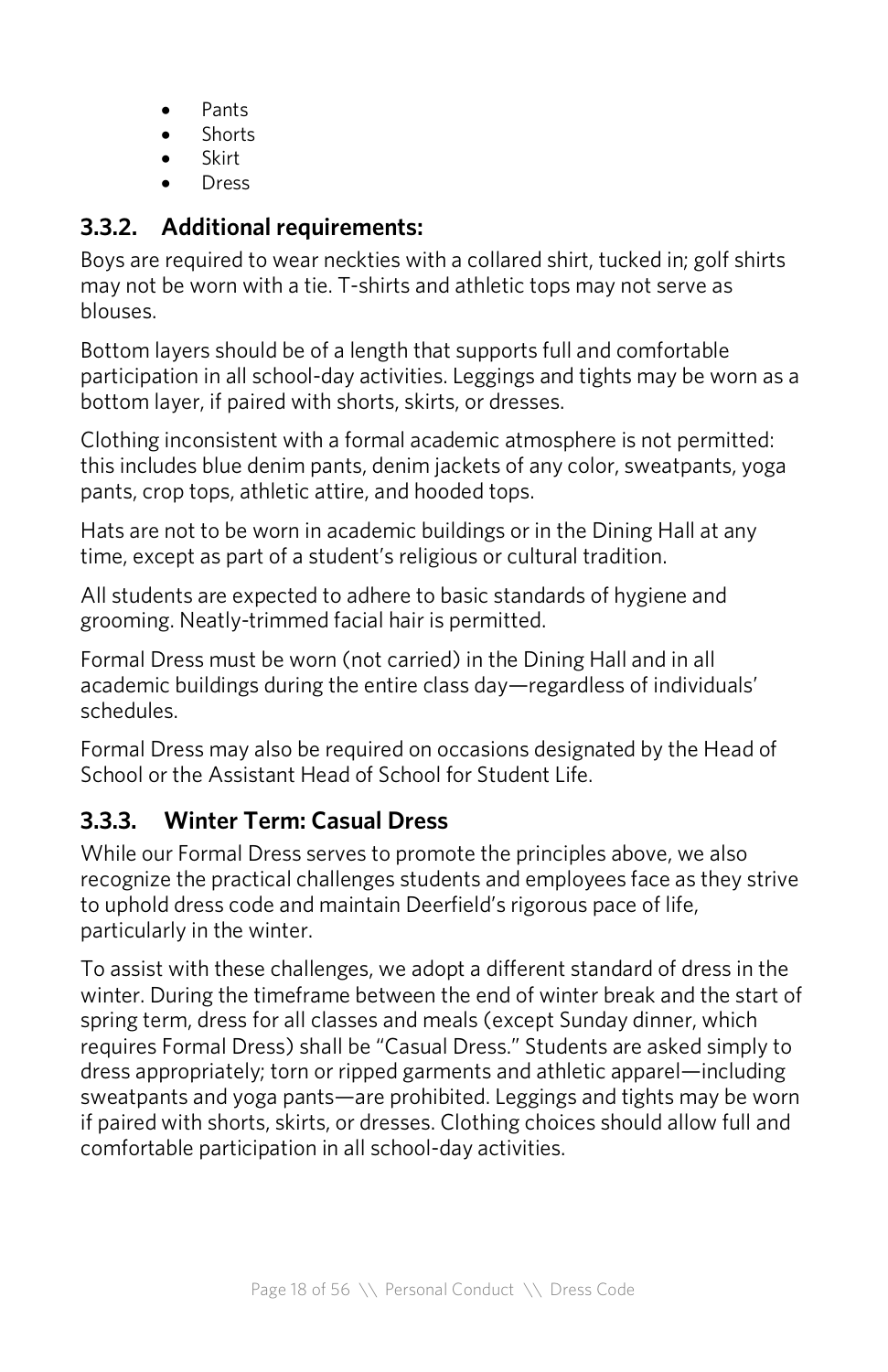# **3.3.4. Free Dress**

After the class day is over, for athletics travel, during end-of-term examination periods, and on vacation travel days, students' clothing choices are unrestricted.

# **3.4. Sit-Down Meals and Dining Hall Guidelines**

#### STUDENTS SHOULD ARRIVE ON TIME.

- Upon arrival at the Dining Hall, students should wait in the lobby until the four main doors to the dining room are opened.
- Anyone wishing to use the salad bar must do so before the start of the sit-down meal.
- Students should be at their tables before the Director of the Dining Hall begins the meal. At this time, all motion in the Dining Hall stops; if not at a table, students should stop and remain still.
- Most tables have one faculty member and nine students. If the capacity of the table is exceeded (e.g. guests), the table head may excuse a student to eat at another table in the Dining Room—rather than eating downstairs.

#### STUDENTS SHOULD EXERCISE GOOD MANNERS.

- No one should begin to eat until everyone at the table has been served.
- No one should eat and talk at the same time.
- Food should be passed around—not across—the table.
- Use "please" and "thank you."
- Take one serving at a time.
- Whoever finishes a dish or beverage should offer to replenish it.
- Students should request permission to leave the table for any reason.
- Be thoughtful and considerate; conversations at the table should be of general interest.

#### STUDENTS SHOULD BE DRESSED APPROPRIATELY.

- Blazers and sportscoats may not be removed unless the director of the Dining Hall grants permission.
- Second waiters may remove their blazers/sportscoats when performing waiting duties.

#### WAITING, KITCHEN DUTIES

All students take turns waiting tables in the Dining Hall during sit-down meals. Students typically serve as waiters for at least two table rotations a year. Each lasts approximately three to four weeks. If, for any reason, your dietary needs or preferences conflict with waiting or kitchen duties, please speak with your table head or the Director of the Dining Hall.

Guidelines for waiters are as follows:

• First waiters should arrive approximately fifteen minutes before the start of the meal.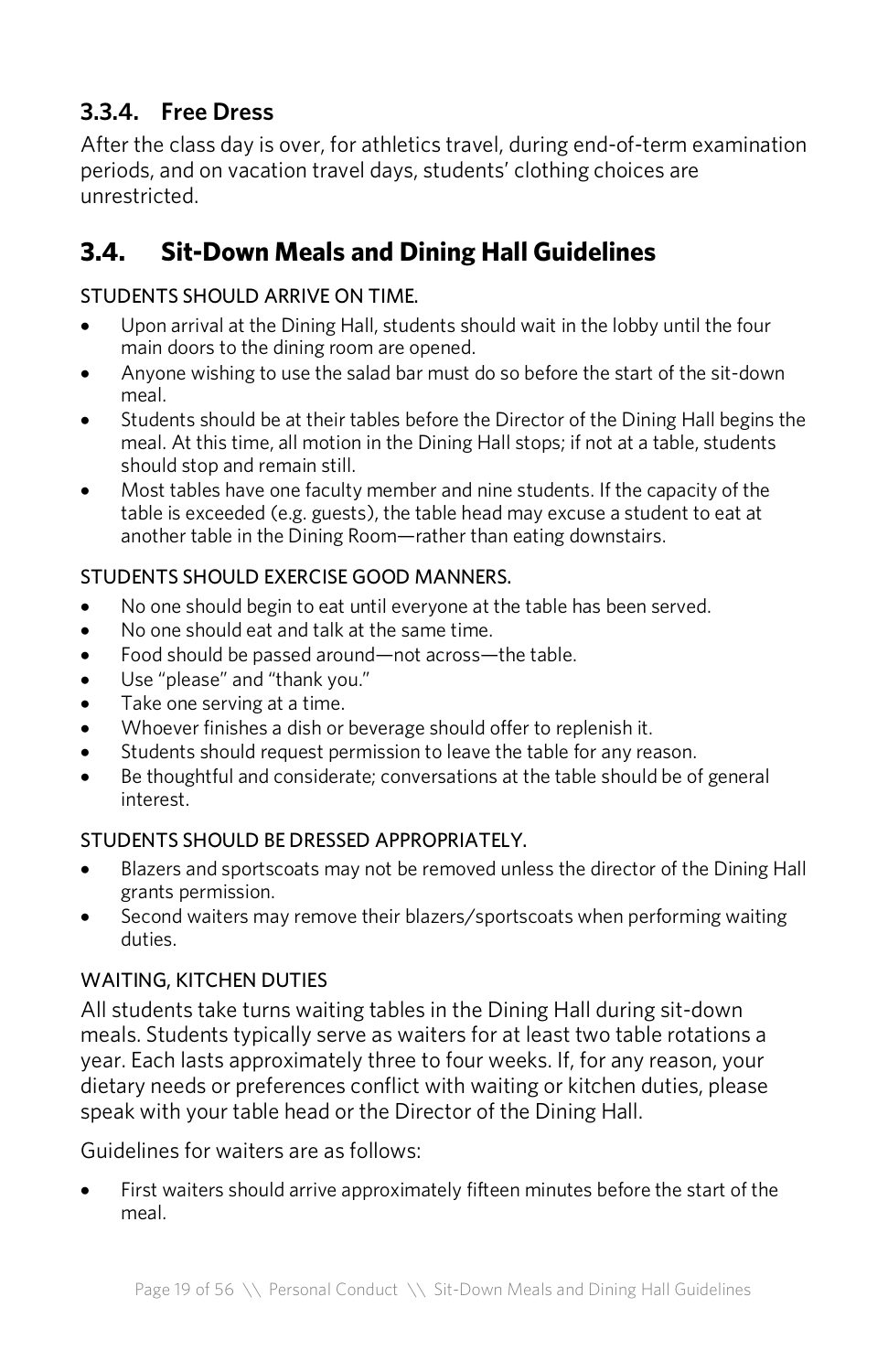- First waiters are responsible for setting and bringing food to the table.
- Second waiters are responsible for clearing the table after the main course and dessert.
- Dinner plates may be passed, individually, around the table to the waiter.
- Plates should not be scraped at the dining table; scraping should occur at the waiter stand.
- If a waiter is not present for any reason, or cannot wait, the next student on the table roster is the substitute.

#### THE PARKER ROOM

- The downstairs dining hall (the Parker Room) is only for people not assigned to an upstairs table.
- Student Dining Hall crews may eat in the Parker Room before starting their work assignments.

# **3.5. Possession, Use of Tobacco/Nicotine**

Students are not permitted to use or possess tobacco or nicotine of any kind in any form. If a student violates these rules:

- The first offense will result in a Letter of Reprimand, seven hours of work detail, and a follow-up with the Health Center to review the health implications of tobacco/nicotine use and to assess current impact.
- A second offense will result in a Disciplinary Committee hearing.

Deerfield is a smoke-free campus. Guests may not smoke or use vaporizers anywhere on Academy grounds. Deerfield hosts should monitor their guests' adherence to this rule.

Students found to have used nicotine will thereafter be tested exclusively for that substance in accordance with the Academy's prospective testing policy.

# **3.6. Cell Phones**

Students with cell phones are required to provide their numbers to the Academy for the emergency notification system. Failure to do so will result in Accountability Points.

Students are required to be present, responsive, and available to others. "Heads down," or engrossing activities (calls, games, Snapchat, text) are not permitted while walking the campus or at any time when in the presence of others except in dormitories, the Greer, the Fitness Center, the Day Student Lounge, and the Koch Café. While not prohibited, we encourage students to apply this same "heads up" standard to the use of headphones and earbuds.

All cell phone use in the Dining Hall is prohibited—including the lobby and Parker Room, even during walk through meals. (Students should leave their phones in their school bags during meals.) Use of cell phones during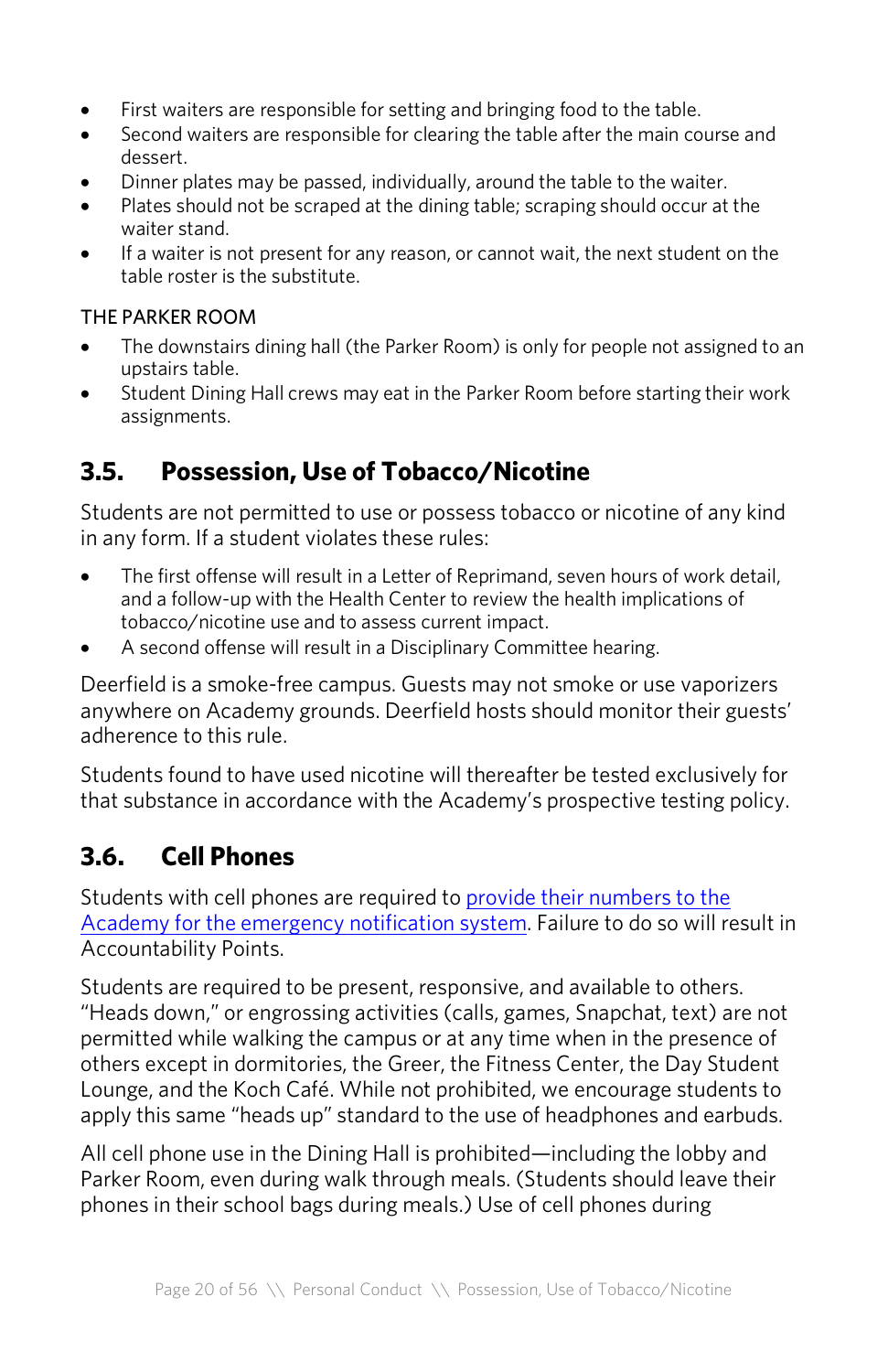community gatherings (e.g. School Meetings, performances, and Academy events) is also prohibited.

Students must respect requests to remove cell phones from situations where privacy is a concern, particularly locker-rooms and bathrooms, faculty residences, the Health Center, and others' dorm rooms.

Additionally, it is expected that all students carry their cell phones with them when travelling beyond Old Main Street of Deerfield.

Inappropriate use of a cell phone may result in a one-day confiscation. Repeated infractions can result in longer confiscations.

# **3.7. Taking Advantage**

As a community, our emphasis on character and mutual respect makes the concept of "taking advantage of someone" an unacceptable behavior. Behaviors that harm others, hinder others' access to opportunity, or provide an unfair advantage in competitive situations are examples of this type of behavior and are unacceptable.

# **3.8. Fundraising, Sales, and Gambling**

The Academy maintains relationships with several not-for-profit organizations and limits on-campus fundraising efforts only to those organizations.Academy resources—including Deerfield's name, photographs, slogans, logos, websites, and printing/mailing facilities—should not be used to fundraise for other organizations.

Only approved clubs and cocurricular groups may conduct sales and fundraise on campus; allfundraising and sales activities, including those conducted by and for individual students, require approval of the Student Life Office—and both approval and supervision of the club/cocurricular advisor. Gambling for money is prohibited.

# **3.9. Clubs and Groups**

Approved clubs at Deerfield, registered with the Student Life Office, can receive important benefits, such as:

- permission to conduct fundraising activities
- ability to reserve meeting spaces
- promotional assistance
- support for supplies, food, and transportation
- assistance in sponsoring events such as documentaries, feature films, and outside speakers
- permission to distribute publications
- permission to schedule items on the Academy calendar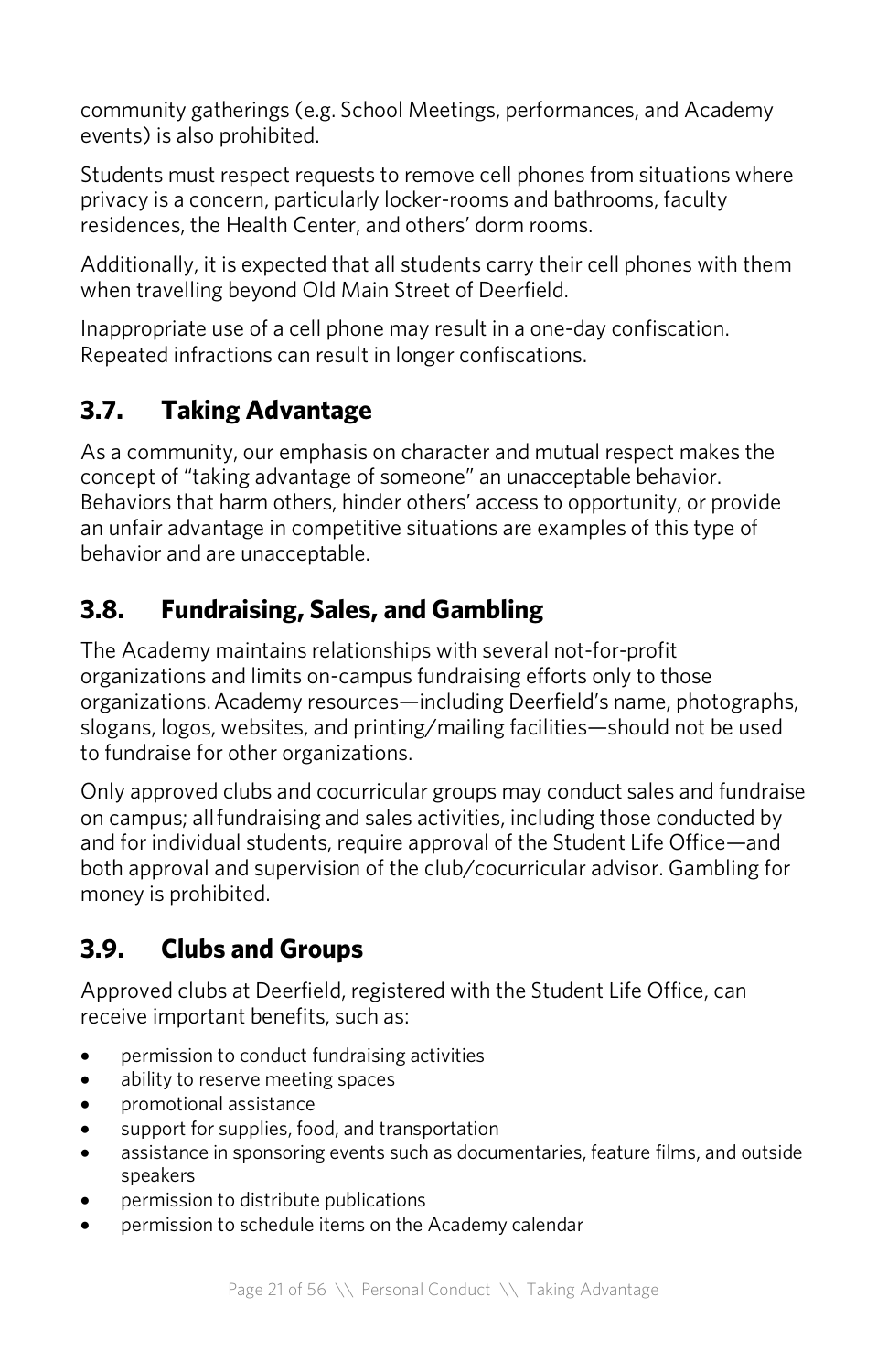Groups that do not register as clubs do not have these permissions and benefits.

Registered clubs must have open meetings and at least one school-affiliated advisor.

Student publications of any kind must be reviewed and approved by a club advisor before publication and distribution.

Exclusive or secret societies are not permitted. Any student who belongs to an exclusive or secret society will be required to resign from any leadership position at the Academy and may face disciplinary action.

# **3.10. Use of Academy Resources**

### 3.10.1.1. LOGOS, PHOTOS, AND OTHER INTELLECTUAL PROPERTY

Students must request permission from the Communications Office for any use of Deerfield Academy's name, logo, seal, photographs, or other official materials.

### 3.10.1.2. LOCKED DOORS

Secured external doors (including fire exits) may not be used by a student except during a drill or emergency. Tampering with the locked doors may lead to disciplinary action.

#### 3.10.1.3. COMPUTERS

Students who misuse technology resources are subject to disciplinary action. While it is impossible to delineate all the inappropriate uses of computing systems, common sense and respect for others are paramount.

Misuse of computers, the school's network, or other information resources including—but not limited to—anonymous postings, inappropriate use of social networks, apps, and mobile devices, may violate school rules and can constitute a breach of integrity. Examples of misuse of technology include but are not limited to the following:

- Gaining unauthorized access to any computer or computer system
- Tampering with any files or data stored on an individual computer or on the network
- Use of computer or network resources to the extent that it limits others' access
- Possession and/or sharing of inappropriate or offensive material
- Vandalism of computer hardware including theft, damage or disfigurement, and manipulation of computer software, especially when this impedes the academic work of others

The Laptop Use Agreement and the Acceptable Use Policy further govern student usage of computers and technology on campus.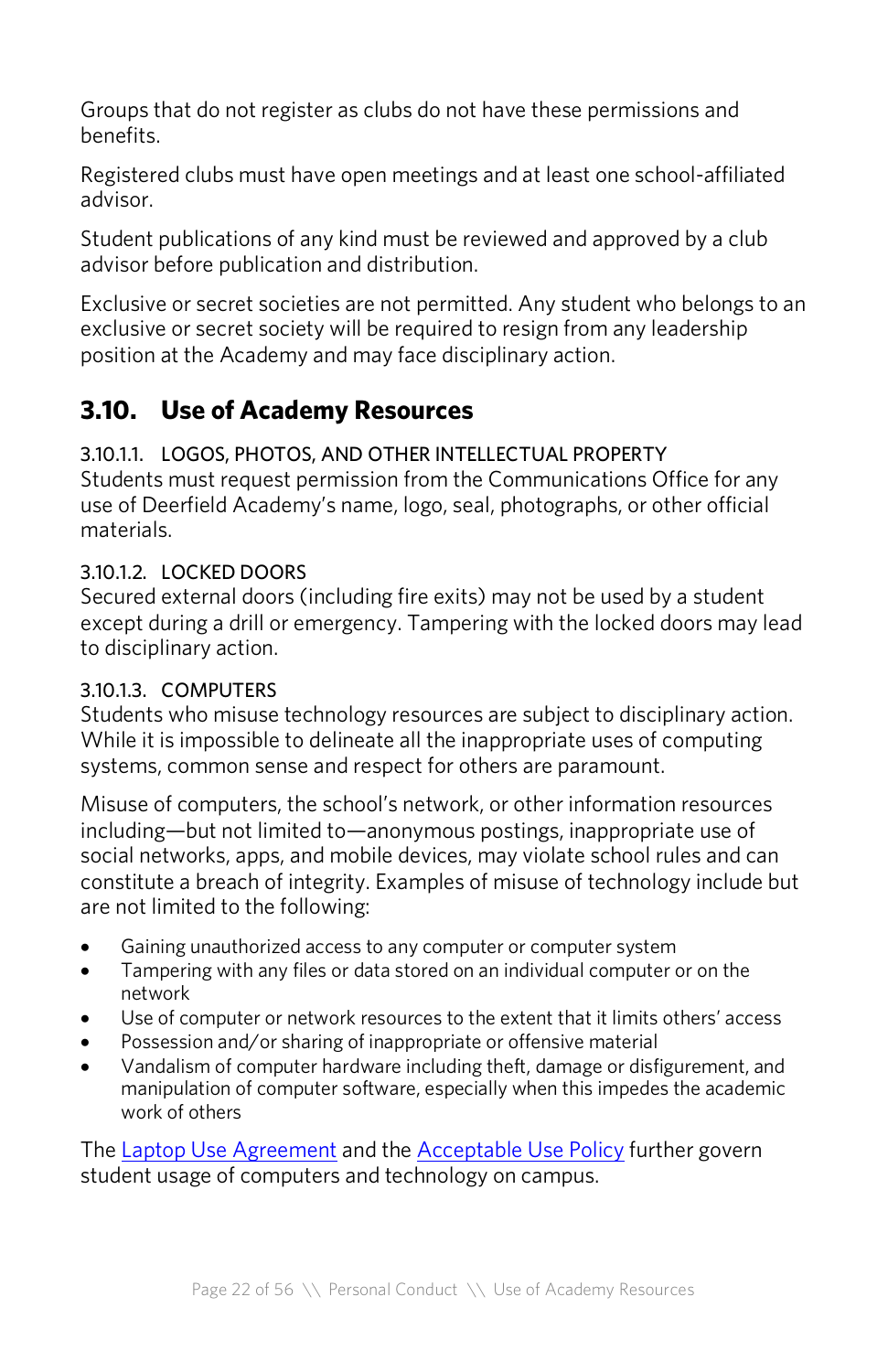#### 3.10.1.4. LIBRARY USE

In fairness to other users and out of respect for the institution, library materials must be recognized as common and vital property of an academic community. Hence, all rules concerning the checking out of circulating materials and limitations on journals, magazines, newspapers, and reference materials must be observed. Any action that unfairly limits access to library resources or any willful defacement or destruction of library materials is a breach of academic integrity.

### **3.10.2. Vandalism**

Purposeful destruction or damage to school property or the property of any individual will not be tolerated. Included in this rule is the expectation that students will respect others' personal space and belongings.

*Please note: Any postings on campus must include the name of the author and, if different, the person posting.*

# **3.11. Common Rooms and Shared Spaces**

Particularly in shared spaces, students should be aware of and receptive to the feelings and needs of others. Some activities can be isolating or offensive (regardless of intent) and may create an unwelcome or threatening environment. For example, misogynist themes and racially-charged language are pervasive in some video games and music. Requests from others to adjust behavior should be respected.

### **3.11.1. Empty or Open Rooms**

On occasion, dormitories may contain rooms that are unassigned, empty, or await the return of a student who is away. Such rooms are off-limits.

# **3.12. Dormitory Room Guidelines**

- The following items are not permitted in student rooms: refrigerators, televisions, projectors, 3D printers, laser cutters, offensive posters/pictures, references to drugs and alcohol, and pets (except fish).
- Furniture provided by the Academy must remain in student rooms; requests for removal may be made to the Student Life Office.
	- Desk chairs are an exception: they may be removed from student rooms if they are replaced with fire-code-compliant (see Section 5.10) alternatives. To request removal of an unused desk chair, contact the Student Life Office.
- Beds may not be dismantled nor may they be elevated on desks and bureaus.
- When rooms are unoccupied, all lights should be turned off.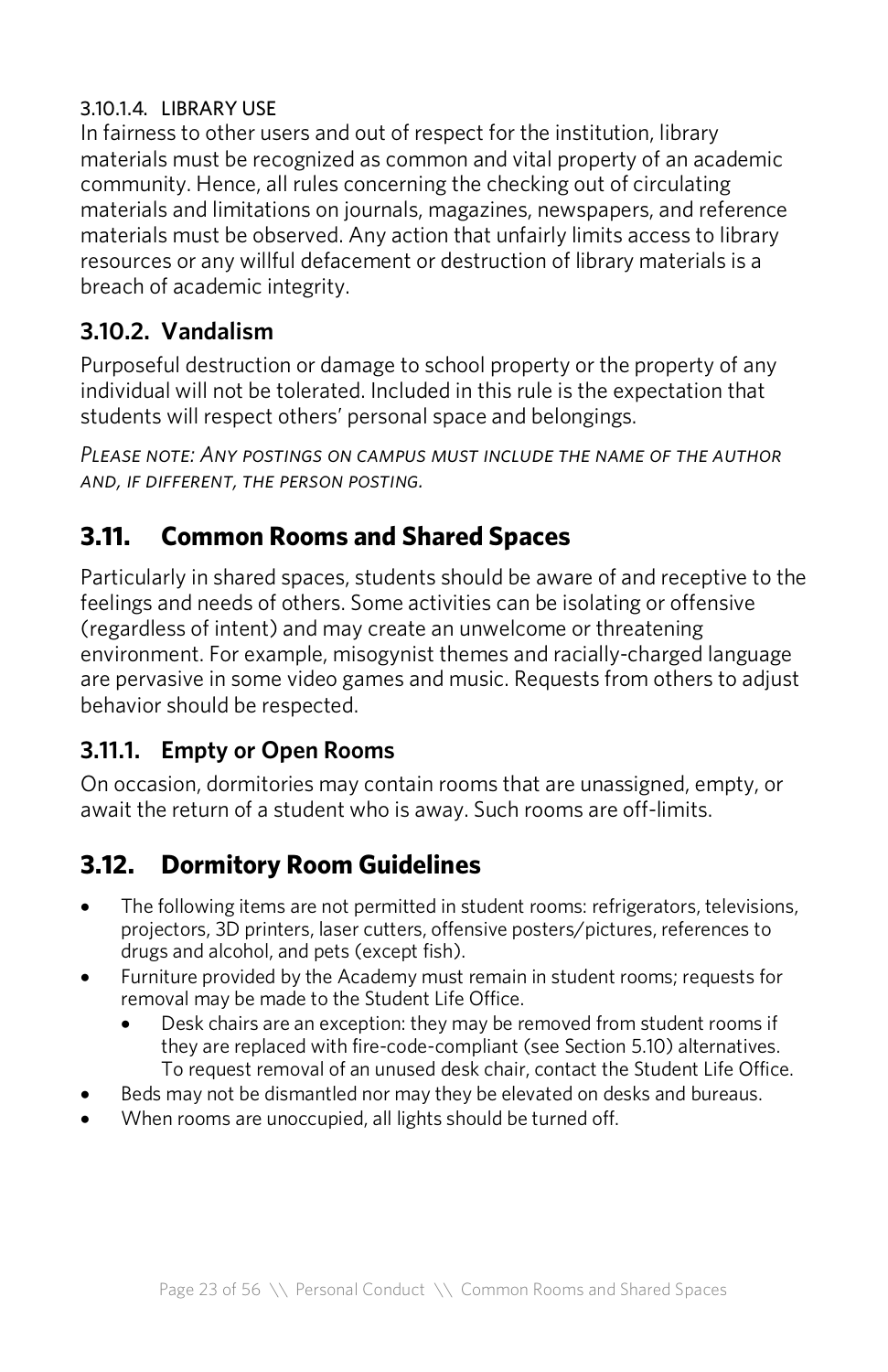# **3.13. Gaming Systems and Monitors**

- Ninth Graders must store gaming systems with faculty residents. Use is restricted to weekends, in common rooms only.
- Tenth Graders must store gaming systems with faculty residents. Use is restricted to weekends, in common rooms and individual dorm rooms.
- For Juniors and Seniors, possession of gaming systems in individual dormitory rooms is allowed but *strongly discouraged*, as it tends to prevent effective study habits for the student(s) who live(s) there
- All students should understand that possession of large monitors (beyond 27") and gaming consoles can turn dorm rooms into social spaces, inviting frequent distractions and difficult conversations with friends.

# **3.14. Guests, Service Providers, and Family Visits**

Students wishing to host guests who are unaffiliated with the Academy must first obtain permission from their Class Dean or the School Officer in Charge (SOC). Students are responsible for ensuring that their guests comply with Academy rules and guidelines.

Families visiting dormitories should contact Security (not faculty residents) for access; doors should not be propped or held open.

Service providers (e.g. cleaners, hair stylists, aestheticians, masseurs, photographers) are not permitted in dormitories at any time.

Students should notify Security if they observe unfamiliar persons inside dormitories.

# **3.15. End of Workday and Adult Availability**

Students should acknowledge that most Academy employees work Monday-Friday, from approximately 9am-4pm. Students should not expect responses to requests of administrative departments or other campus services outside of these times.

After 4pm, the Academy clearly defines which employees are on-duty and available to students. Students should consult the duty-rosters available on The Bulletin and should respect the boundaries of those employees who are not on duty.

At all times, the current School Officer in Charge (SOC) is listed on the duty roster and can be reached by email and phone. In addition, Security can be contacted at any time.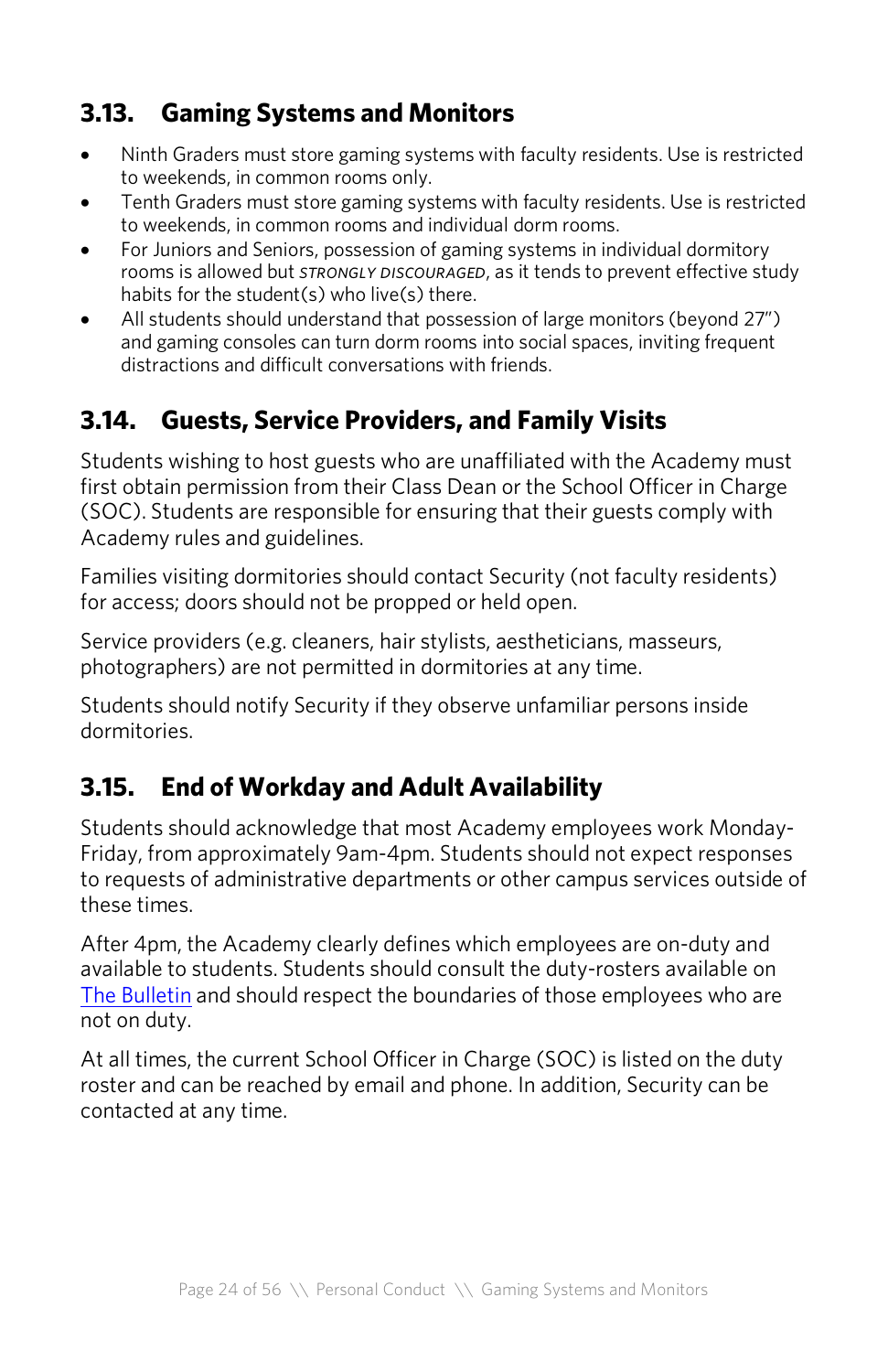# 4. LEAVING CAMPUS

# **4.1. Definition of Campus**

The Deerfield Academy campus includes the area bounded on the west by the Deerfield River, on the east by Routes 5&10, and extending north to Round Pond Road (the Large Loop) and south to Wells Cross Road.Non-employee private residences—even within these limits of campus—are considered "off campus."

Travel on Pine Nook Road to the Rock, and travel to Richardson's, Bittersweet Bakery Café, and to the Williams Sugar House via Wapping Road are considered "on-campus."

After 7:45 pm, students are not allowed on the Lower Level or in the Meadows.

# **4.2. Cars**

Boarding students are not permitted to operate motor vehicles unless accompanied by their parents/guardians or authorized by a Class Dean. Boarding students may not have cars on or near campus while school is in session.

A boarding student is not permitted to ride with a day student at any time, except as part of an approved overnight request. In addition, a boarding student may not ride with anyone who is under the age of 21, unless the student has received permission from parents/guardians as part of an approved overnight request.

Students may not ride bicycles on state or federal highways, including Routes 5 & 10, except when authorized by an employee, a dean or the Assistant Head of School for Student Life.

Ride sharing services (e.g. Uber, Lyft) prohibit riders under 18 as a matter of policy. Hitchhiking and train-hopping are prohibited.

# **4.3. Off Campus Sign-out**

### **4.3.1. Nearby Private Residences**

Visits to non-employee, non-day-student residences—no matter their proximity to campus—require signout, permission of the property owner, and class dean permission, for each visit.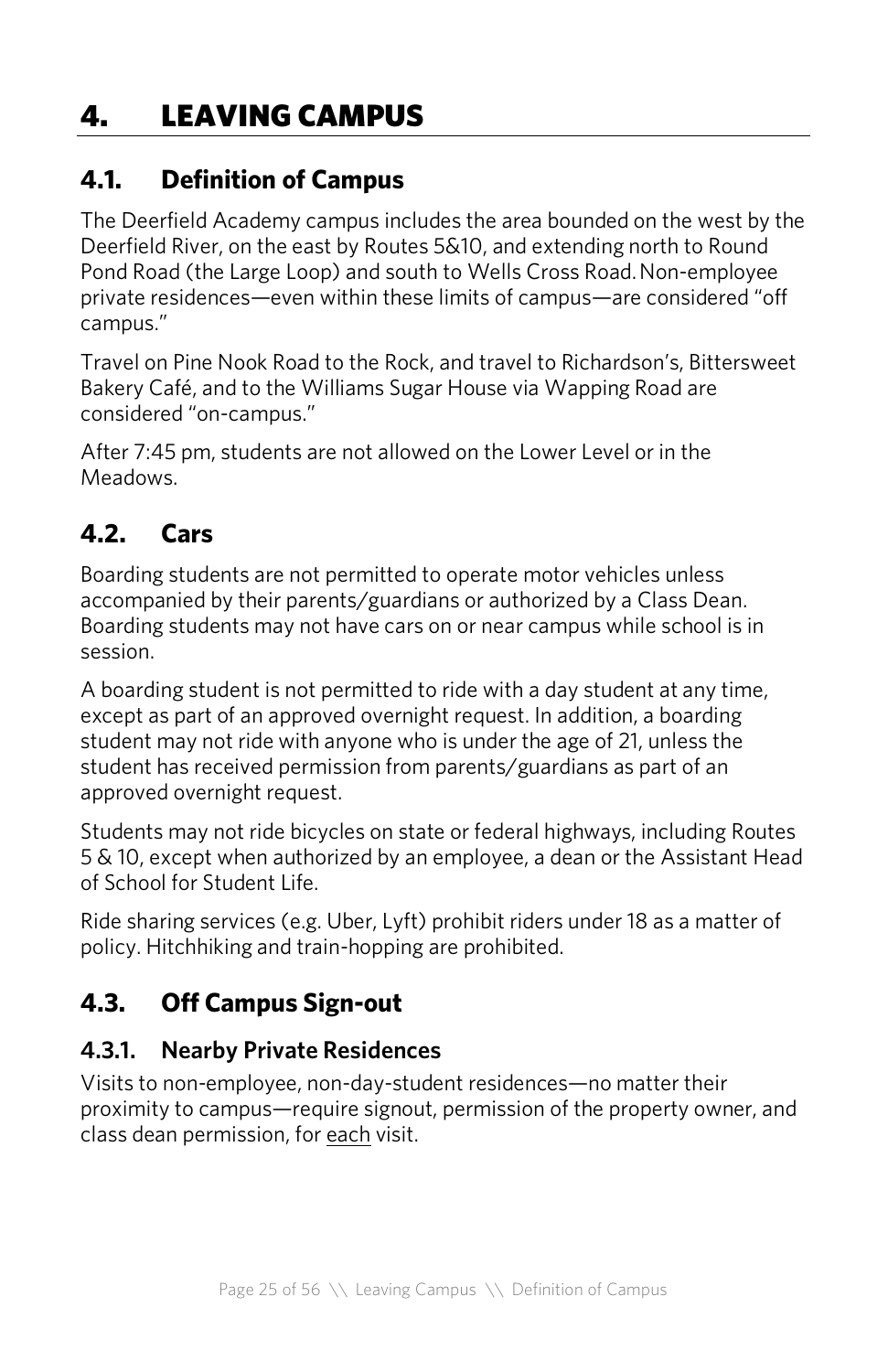# **4.3.2. Day Trips**

Students may travel to South Deerfield, Greenfield, Hadley, Northampton, or Amherst only after properly signing out online. For trips beyond those cities, advance approval from the SOC is required. A violation of off campus sign-out procedures is a breach of trust, and the revocation of sign-out privileges is the minimal response.

Students travelling on approved "Pursuit of Excellence" or college visits do not need to submit an additional signout off campus; off-campus signout is included in the appropriate Pursuit of Excellence and College Visit forms.

#### 4.3.2.1. STUDENT ACTIVITIES TRAVEL

Student Activities occasionally provides transportation for day trips to destinations such as Greenfield, Hampshire/Holyoke Malls, and the Salvation Army. For these trips, signout is required for all students, including day students.

### **4.3.3. Weekend/Overnight Trips**

Students must submit weekend/overnight plans by 10:15 pm on the Wednesday prior to departure. As in all situations, we expect and rely on the honesty of Deerfield students; providing travel information that is false, misleading, or intentionally incomplete is a breach of trust.

- Weekend/overnight requests are submitted and approved online; they may be retrieved for printing through DAinfo.
- Approved weekend slips must be affixed to students' dormitory room doors.
- Students who are away from campus for the weekend are due back for sit-down dinner on Sunday evening.

The above procedures still apply to students travelling on approved "Pursuit of Excellence" or approved college visits.

#### EXCEPTIONS AND LATE REQUESTS

- Students who submit their requests after the Wednesday deadline but before Friday at 9am will receive four APs.
- After 9am Friday, all requests for overnights should be submitted to the School Officer in Charge (SOC) at 413-772-9070. Five APs will be assigned.
- A student may not miss class in order to accommodate weekend travel plans. Special permission may be obtained from Class Deans if unusual circumstances warrant an exception.
- Permission to return late must be obtained from the Student Life Office prior to departure for the weekend

If students do not comply with the above procedures, they may be placed on restrictions, and/or their weekend privileges may be revoked.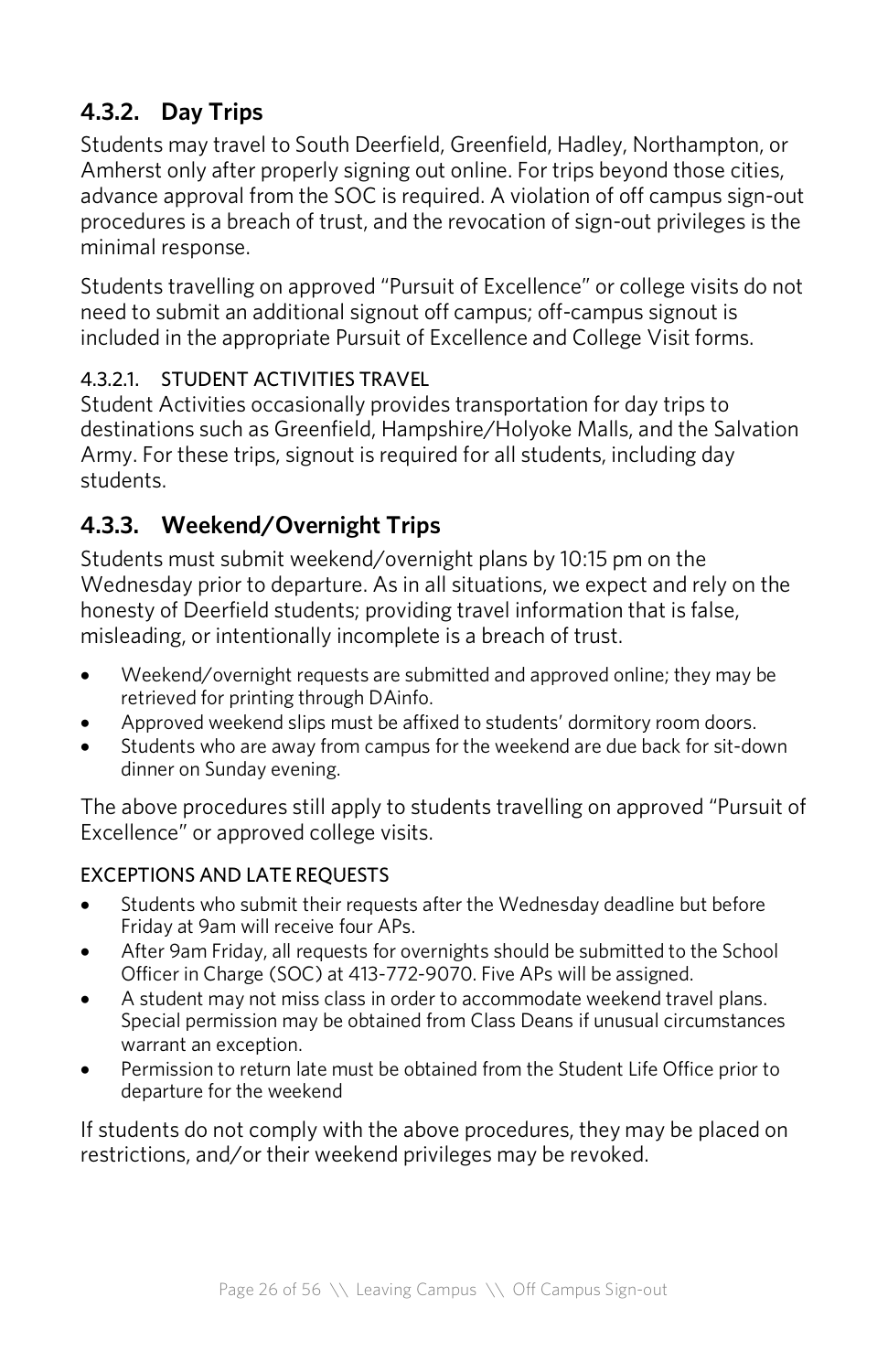### 4.3.3.1. PARENT/GUARDIAN PRE-APPROVAL

The Parent/Guardian Permissions and Release Form is used by the Student Life Office to confirm that a student has permission to leave campus for an overnight visit. During school vacations, when a student is required to leave campus, the Student Life Office assumes parent/guardian approval.

Every year all parents/guardians must fill out the Permissions & Release Form and return it to the Student Life Office. Until the Student Life Office has received a completed form, parent/guardian permission is needed for each overnight visit—even travel home. Such permission must be received by the Wednesday prior to scheduled departure. Parents/Guardians may change their children's Permission and Release Form at any time during the year by contacting the Student Life Office.

If deans are concerned about a student's weekend plans, they may require specific parent/guardian authorization.

#### 4.3.3.2. CLOSED WEEKENDS

There are designated closed weekends when all boarding students must remain on campus. These weekends are listed on the Deerfield Academy calendar. Please do not request travel/overnight exceptions on closed weekends.

#### 4.3.3.3. ALTERED PLANS

If plans change while away from campus—or if plans are cancelled—students must notify the SOC and/or request approval.

#### 4.3.3.4. APPROVED LATE RETURNS/EARLY DEPARTURES

When returning to campus after curfew, students should go directly to the Health Center for check-in and for an escort back to their dormitories by Security.

If students wish to depart from the dormitory before 5:30am, they should secure permission from their Class Deans.

#### 4.3.3.5. SWINGING DOOR

While on weekend leave, it is not appropriate for students to return briefly to campus and to leave again without first requesting permission from the SOC at 413-772-9070.

#### 4.3.3.6. HOTELS/MOTELS

Except during designated school vacations, a boarding student is not permitted to go to motels, hotels, or inns without adult supervision, even with parent/guardian permission.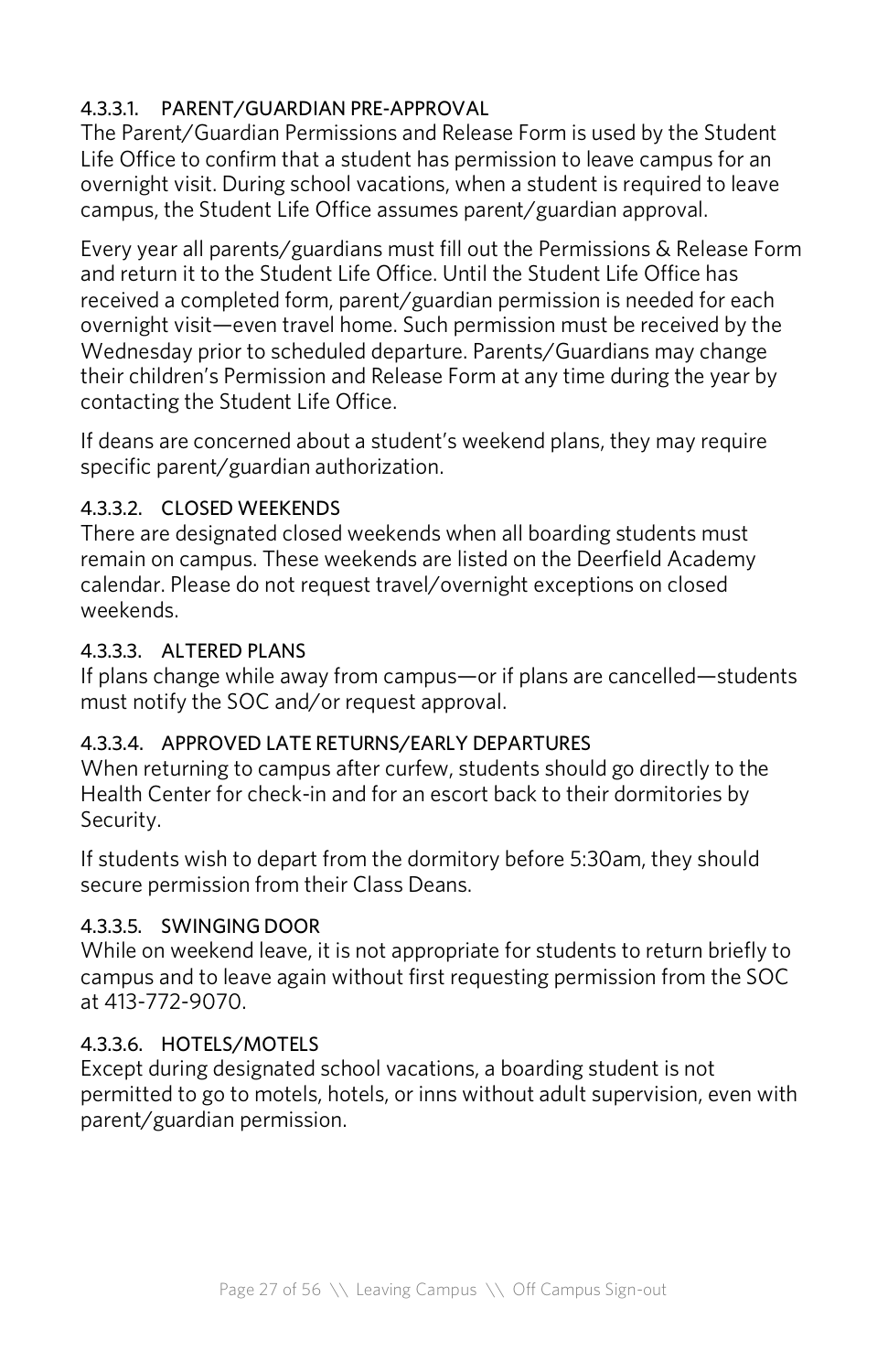# 5. HEALTH AND SAFETY

# **5.1. River Safety**

Access to the river is permitted only during daylight hours and at the discretion of Campus Security. The river may be declared "Off Limits" at any time via a notification placed at the top of the Bulletin.

Also:

- Check the Bulletin to ensure that the river has not been declared "Off Limits"
- Only competent swimmers should enter the water.
- Use the "buddy system" at all times.
- Be aware of water depths, floating and submerged debris, strong currents, and inclement weather.
- Wear life jackets when using watercraft.

# **5.2. Alerts**

All students must submit their mobile phone numbers for inclusion in the Academy's emergency notification system—and should store the Security phone number (413-772-9880) in their contact lists for quick access.

Upon receiving an emergency notification—via text, email, or any other medium—students must immediately comply with instructions and procedures.

Students should familiarize themselves with emergency procedures posted in all dormitories, classrooms, and campus buildings—and they should take note of the location of emergency equipment and exits.

In the event of an emergency, call Security 413-772-9880 first, before dialing 911.

# **5.3. Sexual Intimacy**

Students should treat one another with respect and exercise thoughtful and appropriate decision-making in all their relationships. Understanding the unique nature of our residential setting, we ask that students refrain from sexual intimacy.

Responses to incidents of consensual sexual intimacy—including undress are coordinated by the Student Life Office in conjunction with parents/guardians and the Health Center. The school may take action including, but not limited to, required counseling, meetings with advisors and discussions with parents/guardians. Repeated disregard for the Sexual Intimacy Policy may be grounds for a disciplinary response.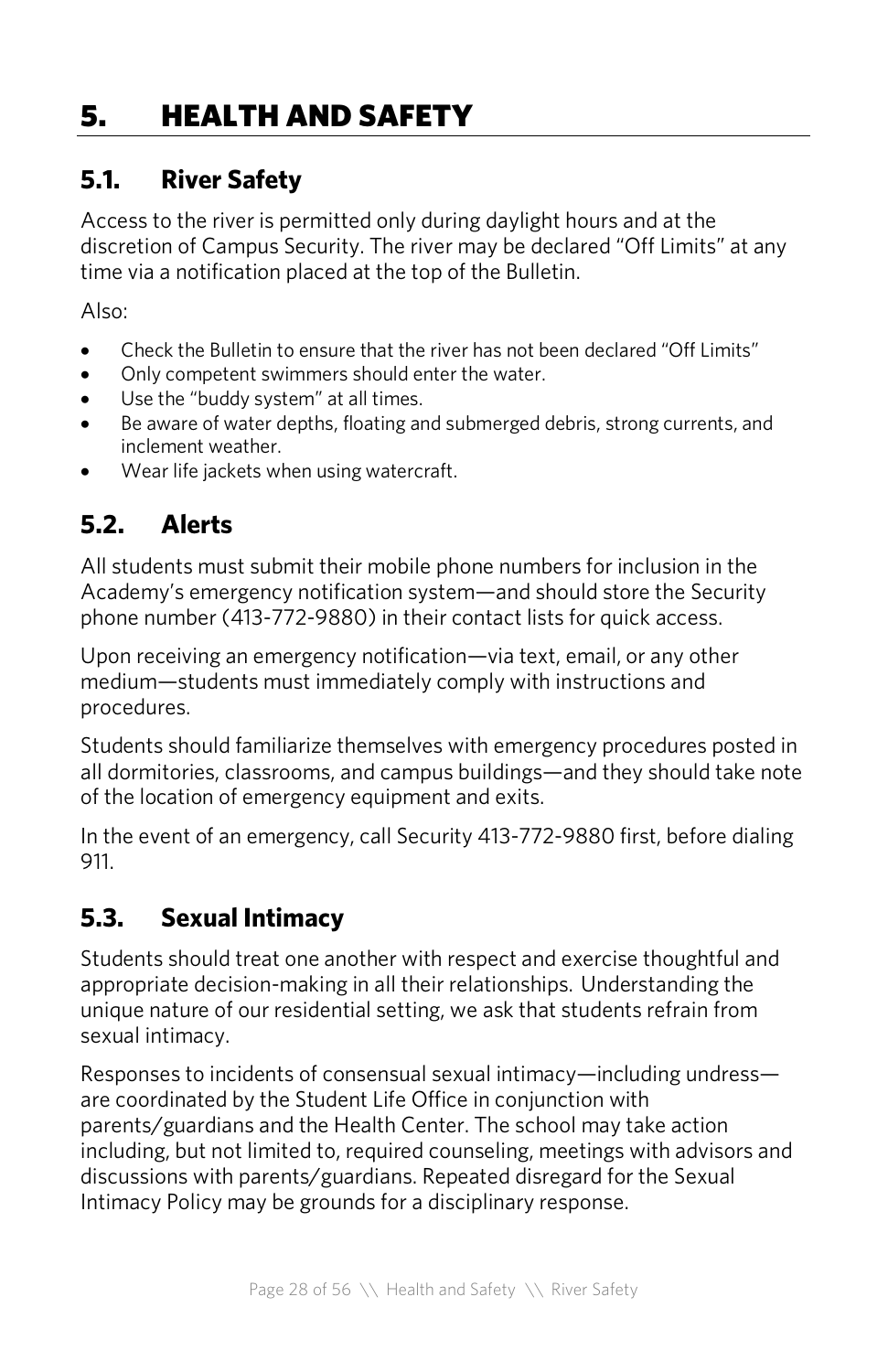We address issues of human sexuality through special programs in classrooms, in dormitories, and in one-on-one conversations. Students with questions or concerns are encouraged to have discussions with their families, school counselors, Health Center staff, and/or advisors.

# **5.4. Definition of Consent**

In any sexual activity, students are expected to adhere to expectations—and laws—regarding consent, which is defined as affirmative, unambiguous, verbal, and conscious agreement to engage in a specific sexual activity. "Yes means yes" is our recommended guideline. Consent must be offered throughout an encounter and can be revoked at any time. Consent to one act on one occasion does not constitute consent for that act at any time in the future. Consent cannot be obtained by threat, coercion, or force.

# **5.5. Statutory Rape, Unwanted Sexual Contact**

In Massachusetts, a person can consent to intercourse at age 16, and can consent to being touched in their private areas at age 14.(The state defines intercourse as the penetration of another's body cavity.) By law, students under those ages cannot consent to such activities. Students should be aware that underage sexual activity constitutes the crimes of Statutory Rape and/or Indecent Sexual Assault on a Child. It is never legal to engage in sexualcontact without another's full consent.

Any allegations of unwanted sexual contact and/orsexual contact involving underage students must be reported to the Assistant Head of School for Student Life or the Dean ofStudents. Anytimean employee of the Academybecomes aware, directly or indirectly, of an allegation of unwanted sexual contactand/or sexual contact between underage students, the state's mandated reporter law requires that the allegation be reported the Department of Children and Families. While anyone may do so, typicallythe Assistant Head of School for Student Lifewill lodge reportswiththe Department; other adults may also be obligated to make a report.

# **5.6. Sanctuary Policy**

Understanding the reluctance to ask for help when disciplinary measures could ensue, the Sanctuary Policy allows students to do so without invoking a disciplinary response. Helping a fellow student who has been compromised by the effects of alcohol or drugs may be life-saving.

The Sanctuary Policy is invoked when a student or a student's peer makes the request, either in person or with a telephone call to the Health Center. At any time, but especially after curfew, when dormitories are locked and alarmed, students may request Sanctuary for themselves or another student. Security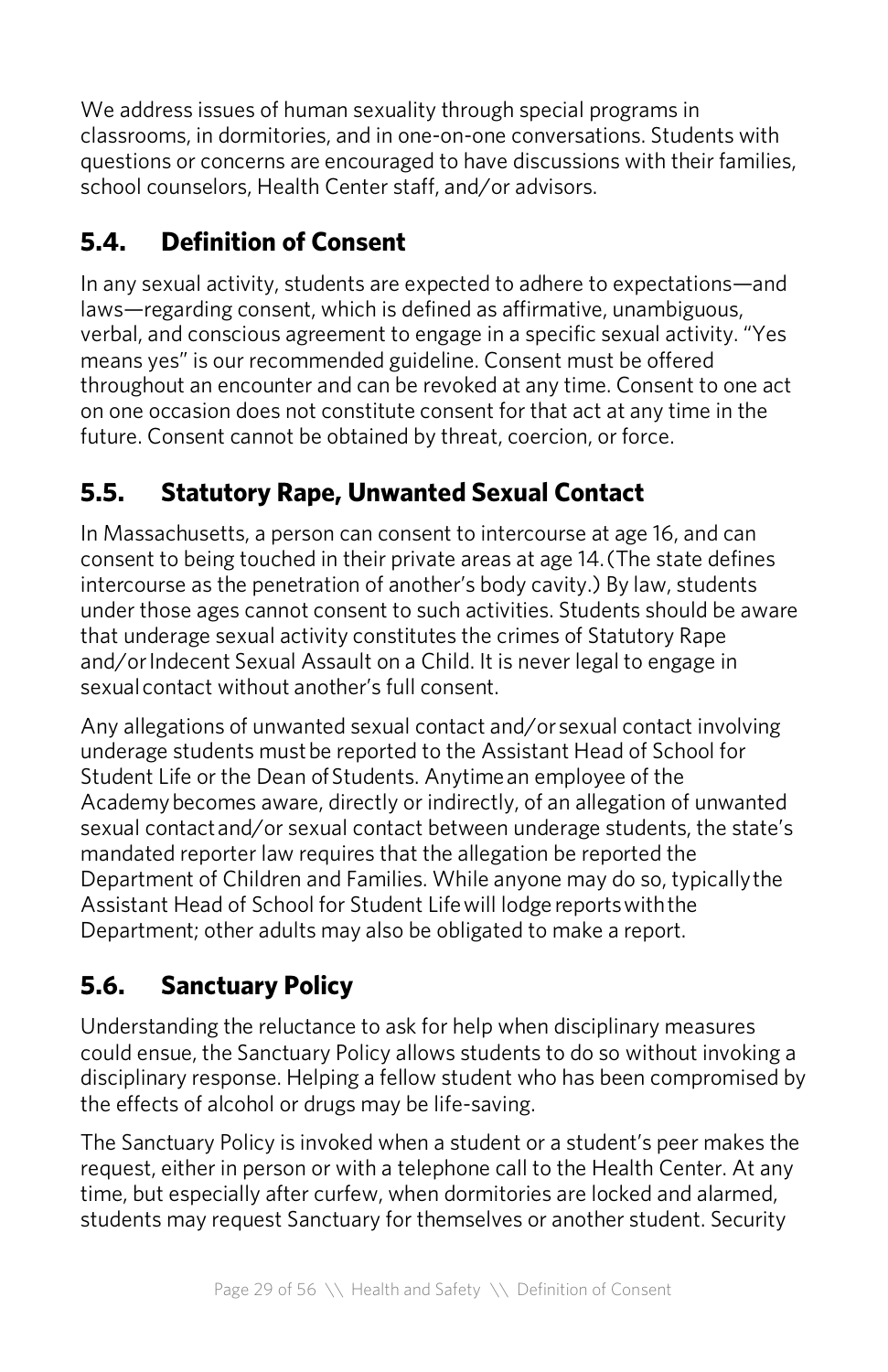will be asked to escort the student(s) to the Health Center. Even if an employee intervenes at some point after the initial phone call, Sanctuary will remain intact, and no disciplinary response will ensue.

If, during a Sanctuary admission, a student becomes unmanageable, disruptive, or threatening, that student may face a disciplinary response for their actions regardless of Sanctuary status.

Students who bring a fellow student to the Health Center for Sanctuary will not be liable for disciplinary action, and their identities will remain confidential.

Although no disciplinary action will result when students are granted Sanctuary, the Dean of Students will be notified. The Sanctuary event will not appear as part of the students' school records. Students will be required to inform their parents/guardians. In addition, they will undergo an assessment by a licensed, independent drug and alcohol counselor, at the parent's/guardian's expense. Two follow-up meetings with a member of thecounseling staffwill also be required.

If follow-up drug/alcohol assessments indicate that the student has a dependence on or addiction to alcohol or drugs, the primary and sole focus of intervention will be medical support and recovery. If the Health Center cannot support the students' medical needs and/or is significantly concerned about their health and safety within a boarding school environment, additional outside resources and/or a Medical Leave may be required.

### **5.6.1. Getting Help for Friends**

At *any* time, a student may identify to a dean any other students who may be struggling with drugs or alcohol—or who may otherwise be at risk. In this case, the students at risk would be admitted to theHealth Centerunder Sanctuary, without a disciplinary response.

# **5.7. Drug and Alcohol Testing**

To ensure the health and wellbeing of our students, the Academy reserves the right to require drug and alcohol testing. Any time such testing is required by the Academy, refusal to submit a specimen will be interpreted as a positive result. The cost of drug and alcohol testing is the financial responsibility of parents/guardians and will be billed to the student's account.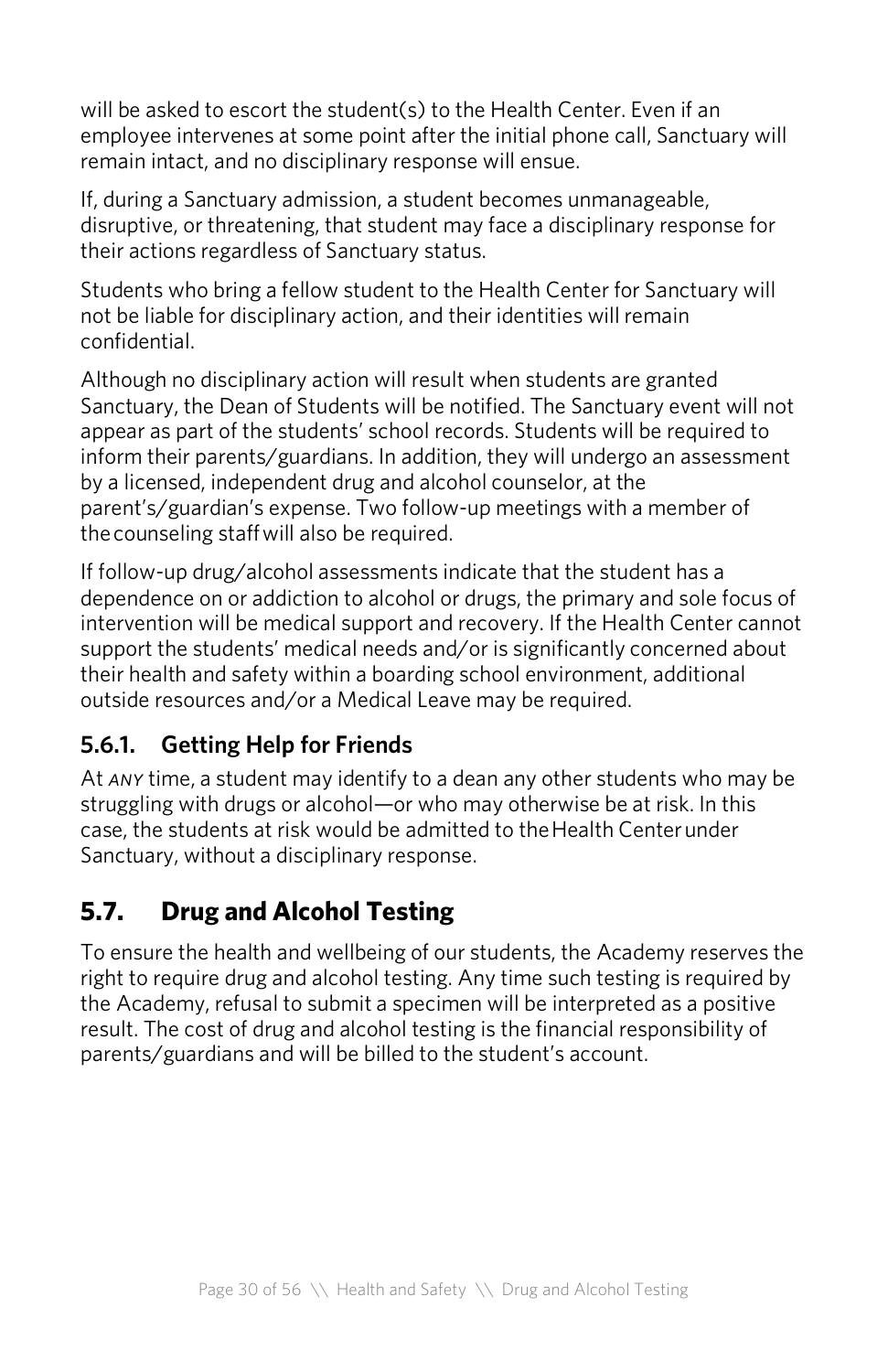#### DRUG TESTING FOR SUSPECTED USE

- When employees suspect that students, due to their behaviors or circumstances, have been drinking alcohol or using drugs, deans or their designees may administer a breathalyzer test or bring the students to the Health Center where a urine sample may be collected. Further, a test will be required any time a student is found in possession of a vaporizer or other drug-/tobacco-/nicotine- related paraphernalia.
- Testing does not require the consent of parents/guardians.
- Collection of urine samples will proceed in accordance with the Health Center policy for such sample collection. Urine samples will be sent to an outside laboratory for processing, and the results will be reported to the Director of Medical Services, who will then share them with the Dean of Students.
- If the testing laboratory reports that a specimen has been tampered with or substituted in any way, the test will be considered positive.
- A positive test for alcohol or drugs will be interpreted as evidence a major school rule violation, and the students will be subject to disciplinary proceedings.

#### PROSPECTIVE, RANDOM DRUG TESTING AFTER A DISCIPLINE EVENT

- Prospective, random drug testing is typically performed after a disciplinary event involving drugs and alcohol.
- Parents/Guardians and students are notified before prospective testing begins, but it does not require their consent.
- Health Center staff administer the testing. Collection of urine or Breathalyzer samples will proceed in accordance with Health Center policy, and results will be reported to the Director of Medical Services, who will then share them with the Dean of Students.
- If the testing laboratory reports that a specimen has been tampered with or substituted in any way, the test will be considered positive.
- A positive test for alcohol or drugs will be interpreted as evidence a major school rule violation, and the student will be subject to disciplinary proceedings.
- The duration of the prospective testing period will be determined by the Dean of Students.

#### DRUG TESTING DUE TO COMMUNITY CONCERN

- When a pattern of behavior or circumstances is observed that raises significant community concern that a student may be abusing drugs or alcohol, the Dean of Students may require drug or alcohol testing.
- Testing typically involves a baseline test for drugs and alcohol followed by prospective, random testing as described above.
- When testing is done due to community concern, a positive result on the baseline test will not be treated as a disciplinary event. However, evidence of continued use of drugs or alcohol on subsequent random testing will be considered a violation of a major school rule, and the student will be subject to disciplinary proceedings.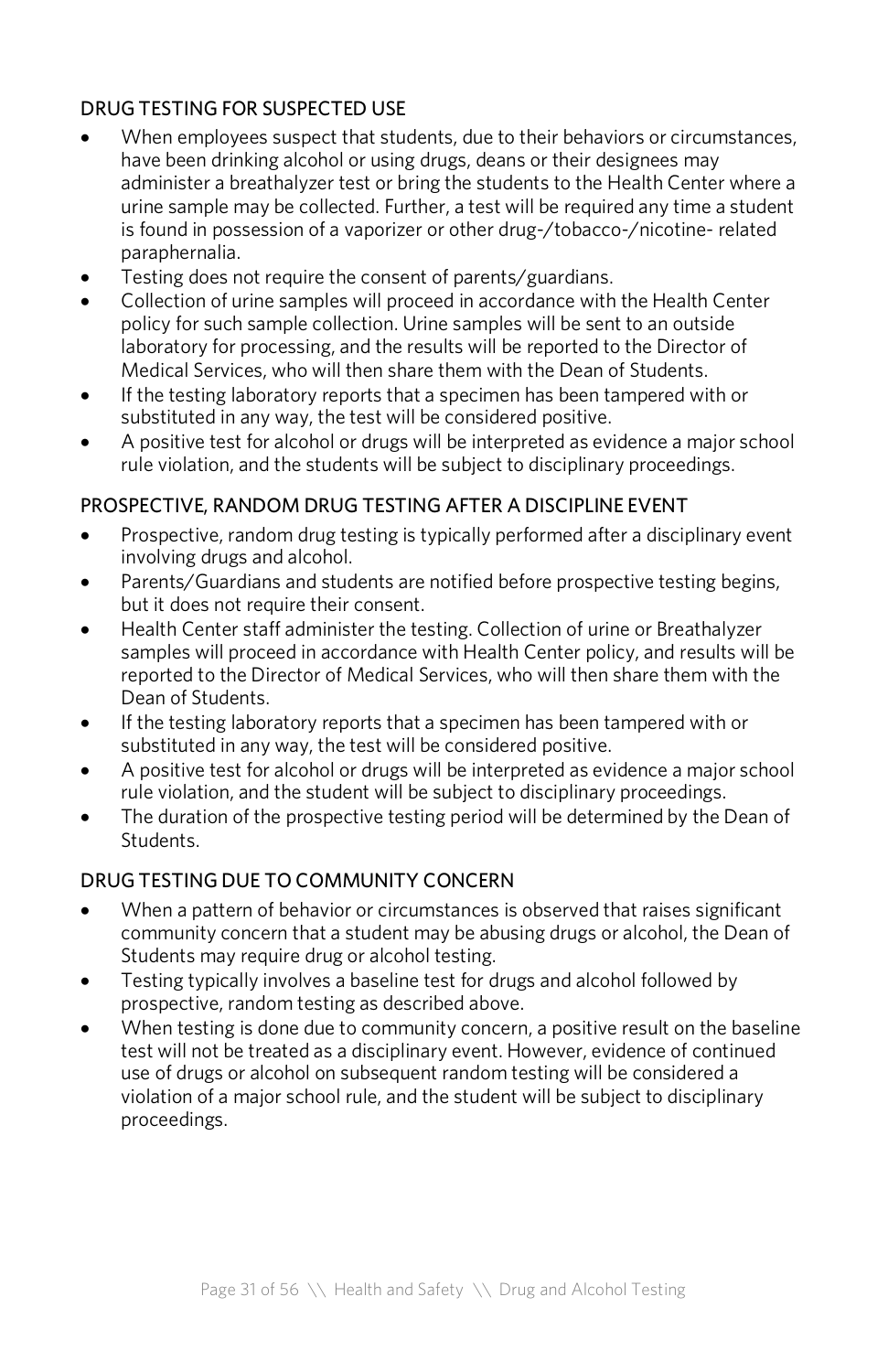#### DRUG TESTING FOR MEDICAL REASONS

- When, in the course of providing medical or mental health care to a student, the Health Center or Counseling staff becomes concerned about the possible abuse of drugs or alcohol, the Director of Medical Services may require testing for drugs or alcohol including a baseline test and prospective, random testing.
- Parents/Guardians will be notified of such testing, but it does not require their consent.
- The results of such testing will be confidential, and a positive test will not result in disciplinary proceeding.
- The response to a positive test will be medical. Recurrent positive test results consistent with continued abuse of drugs or alcohol will likely result in a Medical Leave.

# **5.8. Extended Leaves**

The Academy recognizes that there are occasions when a student may benefit from a leave from school to address a problem, while still remaining in good standing. Such a leave may be voluntary or required. A Voluntary Leave is initiated by a student or the family and must be approved by the Assistant Head of School for Student Life or the Dean of Students. A Required Leave is initiated by the Assistant Head of School for Student Life, the Dean of Students, or a designated representative.

Leaves may vary in length, though longer absences are more difficult to accommodate. For a leave, voluntary or required, return would not be automatic and would be subject to review based on criteria specified at the outset. In the case of an extended leave, repeating all or part of a school year may be necessary. It is not appropriate to use a leave of absence to postpone or otherwise interfere with any pending disciplinary proceedings.

The following descriptions outline typical forms of leave, although individual circumstances may require other responses:

### **5.8.1. Medical Leave**

Medical Leaves might include those for severe or prolonged illnesses, significant injuries, especially those requiring major surgery, or psychological problems, including severe depression, suicidality, or eating disorders. A Medical Leave can be voluntary or required.

The Director of Medical Services convenes a Leave Committee, consisting of theAssistant Head of School for Student Lifeorthe Dean of Students, Class Dean,Director of Studies, and the student's advisor, to determine the timing of and criteria for the student's return to school. While the student is on Medical Leave, the Director of Medical Services, psychologist and/or counselor will work with the family and, when appropriate, the student's healthcare providers at home. The Leave Committee will receive updates on the student's status while away on Medical Leave and, at the appropriate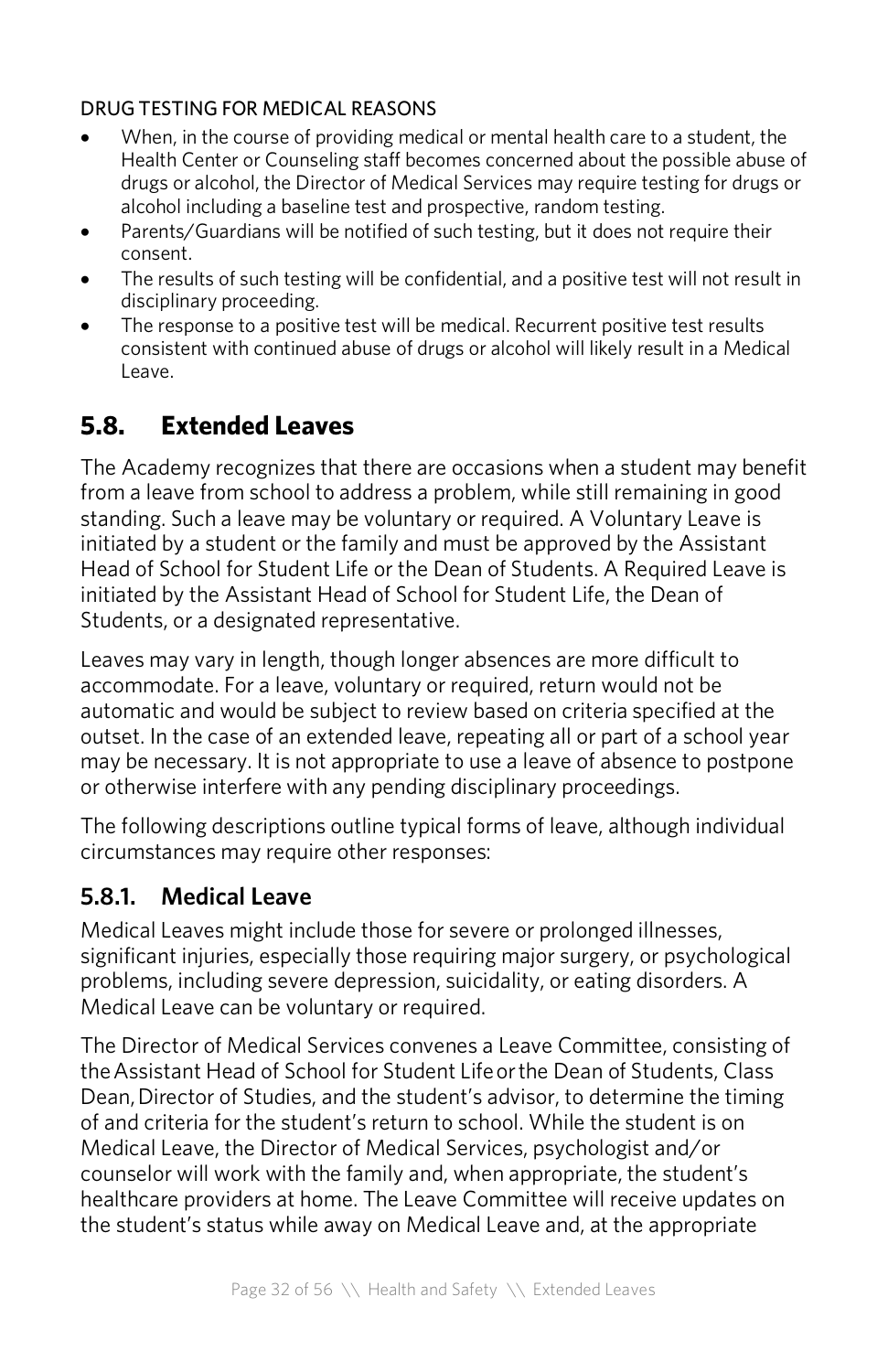time, will assess the readiness of the student to return from Medical Leave. Informed by a recommendation of the Leave Committee, the decision concerning the return from Medical Leave will be determined by the Director of Medical Services in consultation with the Director of Counseling and Assistant Head of School for Student Life or Dean of Students.

The degree of impact of a Medical Leave on a student's academic status will vary with the amount of class time missed, the timing in the academic calendar, and the point in the student's Deerfield career. The Academy will take steps to help the student make up missed work and, when reasonable and appropriate, to adjust expectations about the work necessary to complete a given course.

# **5.8.2. Personal Leave**

A Personal Leave may be granted at the request of the student and family or may be required by the Academy. The decision to allow or require a Personal Leave is made by the Assistant Head of School for Student Life or Dean of Students in collaboration with the Director of Studies, Director of Medical Services, and the student's advisor and teachers. At the start of the leave, criteria for return will be specified. Informed by a recommendation from this group, the decision concerning the return from Personal Leave will be determined by the Assistant Head of School for Student Life or Dean of Students and the Director of Studies.

# **5.9. Personal Property**

# **5.9.1. Automotive Registration**

Day students who drive to school must submit registration information to the Student Life Office for all vehicles being driven to campus. Cars should be parked in areas designated specifically for day student parking. Once parked, cars should not be moved until after the end of the academic day. Not parking in the designated area will result in APs; repeated parking violations will result in revocation of driving privileges and/or other disciplinary response.

### **5.9.2. Bicycles, Scooters, and other Personal Transportation Devices (PTDs)**

Any student who wishes to operate a powered or motorized personal transportation device—including ebikes, electronic scooters, one-wheels, and hoverboards—on campus must first receive approval from the Student Life Office.

Bike registration facilitates recovery if bicycles are lost or stolen. Bikes should be registered with the Security Office.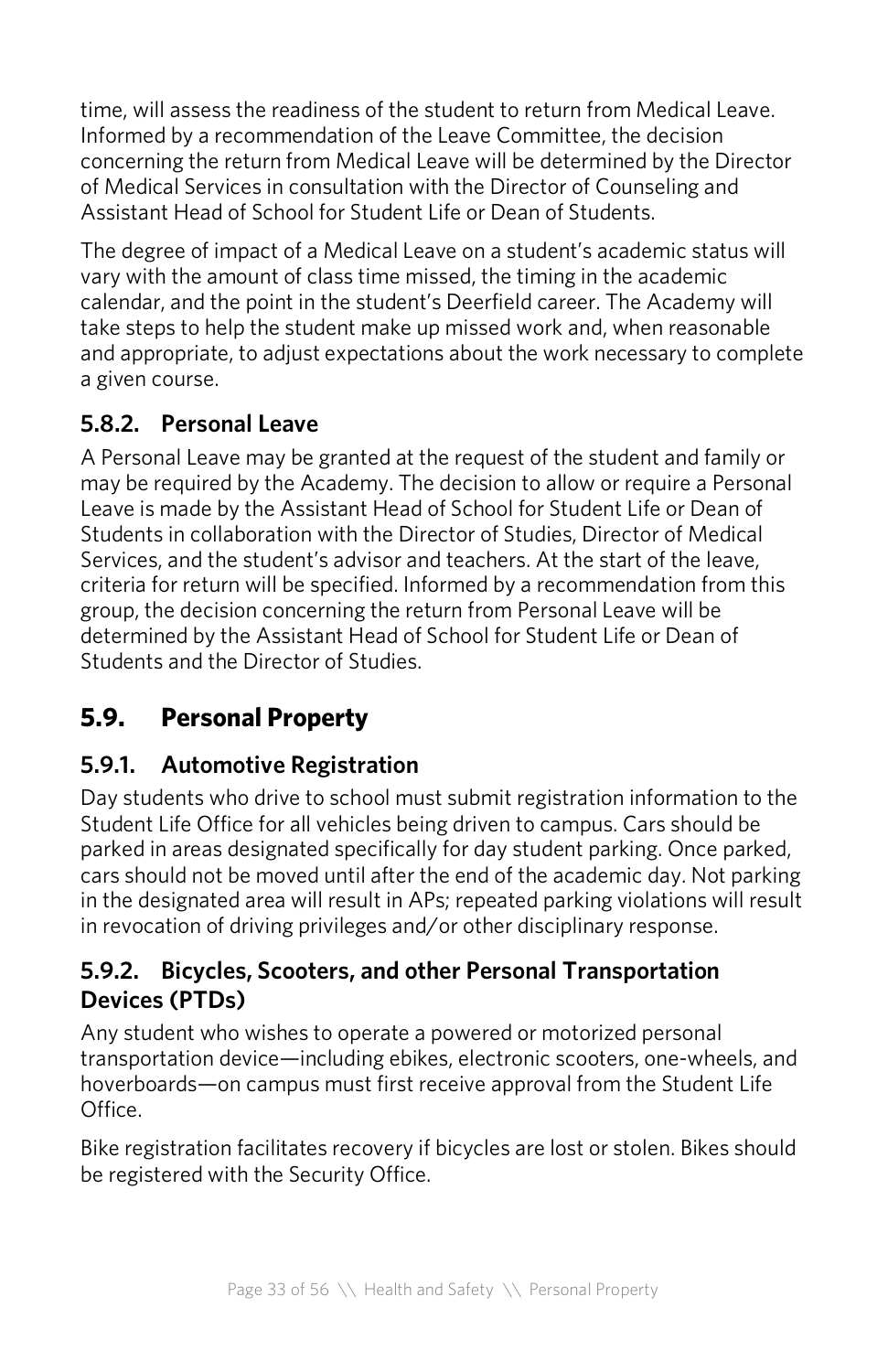### **5.9.3. Renters Insurance**

The Academy recommends that students arrange for insurance coverage through their family's policy for belongings such as bicycles, cameras, and electronic equipment. Deerfield Academy is not responsible for a student's personal belongings and does not carry any insurance policy that provides coverage for them.

# **5.10. Fire Precautions and Drills**

### **5.10.1. Fire Safety Procedures — Dormitories**

If students smell smoke or hear the fire alarm, they should follow the steps below:

- 1. Close windows, open shades, and turn on lights.
- 2. Feel door surfaces before opening. If the door is warm, do not open it: signal for help from the window. If the door is not warm, exit quickly.
- 3. Proceed immediately to the nearest exit.
- 4. Leave doors open. (An employee may close doors as they confirm the complete evacuation of each space.)
- 5. Sound alarm if needed.
- 6. Go directly to the designated gathering place for roll call and instructions.
- 7. Upon authorization from fire marshal or designee, students may return to the dormitory.

# **5.10.2. Fire Code**

Employees (and students) have the obligation to remove—and the right to request removal of—any decoration, furnishing, or other possession that appears to compromise the health or safety of anyone. This can include furniture in rooms or corridors that blocks sightlines or is arranged in such a way that it hinders direct and rapid egress. Each student may have:

#### WALL HANGINGS

- One bulletin board no larger than 2 feet x 3 feet.
- Four "uncovered" paper decorations (maximum size 2 x 3 feet). All other flammable materials (posters, prints, etc.) must be framed under Plexiglas or glass that is at least 1/16 of an inch thick.
- All nylon, plastic, and cloth wall hangings are prohibited unless framed and under glass or Plexiglas.
- Decorations in rooms may only be hung from vertical surfaces and may not be hung over windows or doorways.
- Nothing may be hung from sprinkler heads or piping.
- Flammable materials, even if fire treated or framed, are not permitted within two feet of any doorway.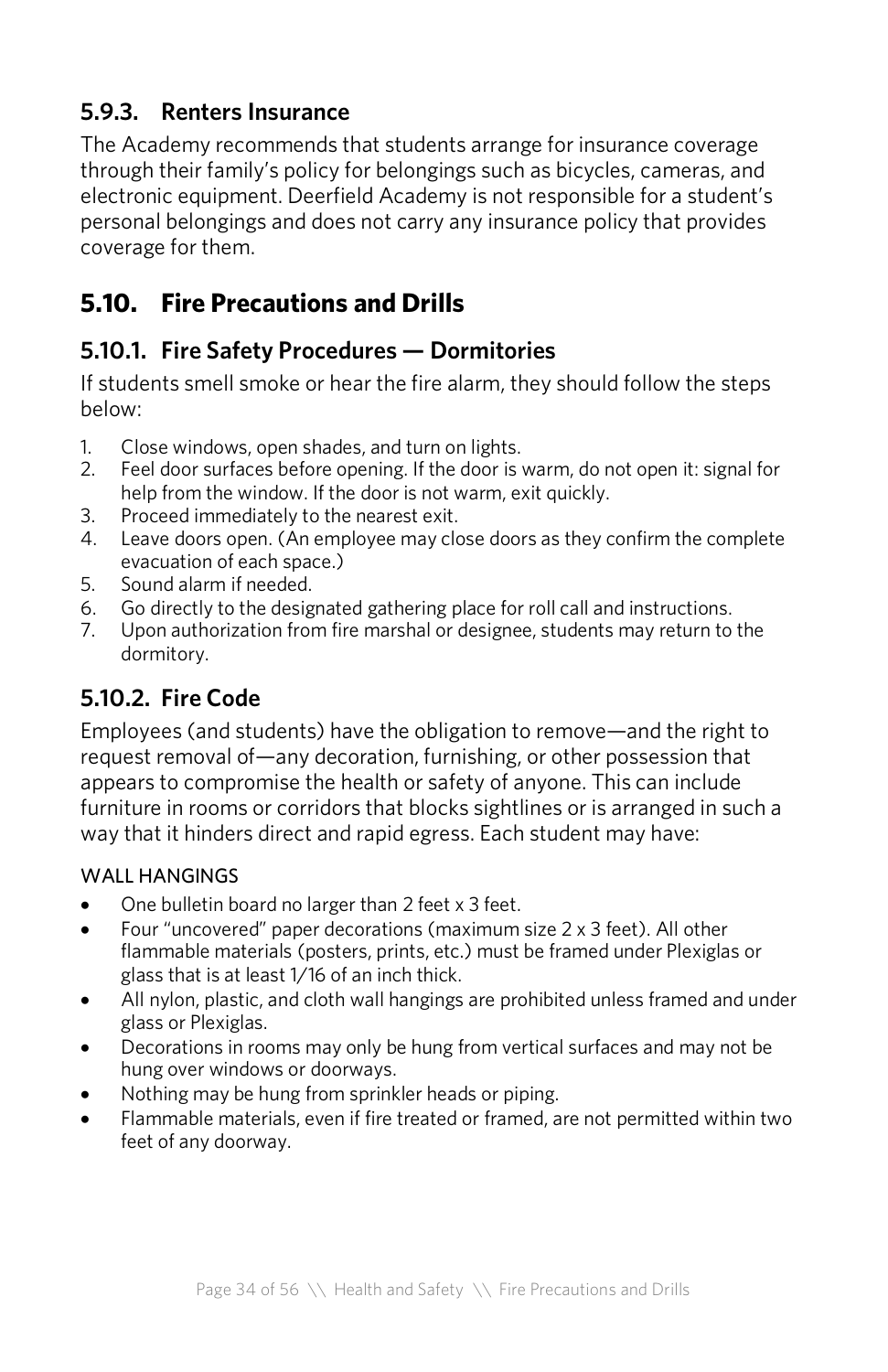#### FURNISHINGS

- One piece of stuffed, upholstered furniture (not including a padded desk chair) per room. Students found to be in violation of furniture limit restrictions will be charged for the removal and disposal of the extra furniture. Purchase of Fire Code Compliant desk chairs can be facilitated through Hitchcock House.
- All upholstered furniture, including desk chairs, must be in compliance with the State of California Bureau of Home Furnishings and Thermal Insulation Technical Bulletin Number 117. The following label must be affixed to any upholstered furniture for use in a Deerfield dorm: *NOTICE: THIS ARTICLE IS MANUFACTURED FOR USE IN PUBLIC OCCUPANCIES AND MEETS THE FLAMMABILITY REQUIREMENTS OF CALIFORNIA BUREAU OF HOME FURNISHINGS TECHNICAL BULLETIN 117*. Furniture without this tag will be removed and disposed of immediately by the Physical Plant and students will be charged for removal and disposal.
- Polystyrene (bean-bag) chairs are prohibited.

#### ELECTRICAL APPLIANCES

- Electrical appliances for cooking or heating (including sunlamps, hotpots, coffee makers, or space heaters) are not permitted in student rooms, corridors, bathrooms, or common rooms, unless approved by the Director of Safety and Security and the Dean of Students.
- Irons are permitted for use in common rooms only.
- Blow dryers and flatirons are permitted but should be unplugged immediately after use.
- No electrical string lights (i.e. holiday, decorative) of any kind are allowed.
- No lava lamps.
- Extension cords must be of heavy-gauge wire with a three-prong (grounded) plug and carry only one outlet. If additional outlets are needed, the use of a pre-wired multiple outlet strip with a circuit breaker is required.
- Halogen lamps and other high intensity lamps in excess of 100 watts are prohibited.

#### OTHER CONSIDERATIONS

- Bicycles and other personal belongings may not be stored in corridors or stairwells.
- Dormitory room doors must be unlocked when people are in the room.

#### PROCEDURES FOR FIRE CODE INSPECTIONS:

Designated fire code inspectors will visit student rooms and common areas regularly, but faculty residents bear principle responsibility for student adherence to the fire code. The procedure for reporting and following up on a violation is as follows:

- 1. When an inspector observes a fire code violation, the student receives a written warning, and a follow-up report is shared with the deans and resident faculty.
- 2. Upon notification, the student must correct the problem immediately. The faculty resident should confirm that the violation has been addressed.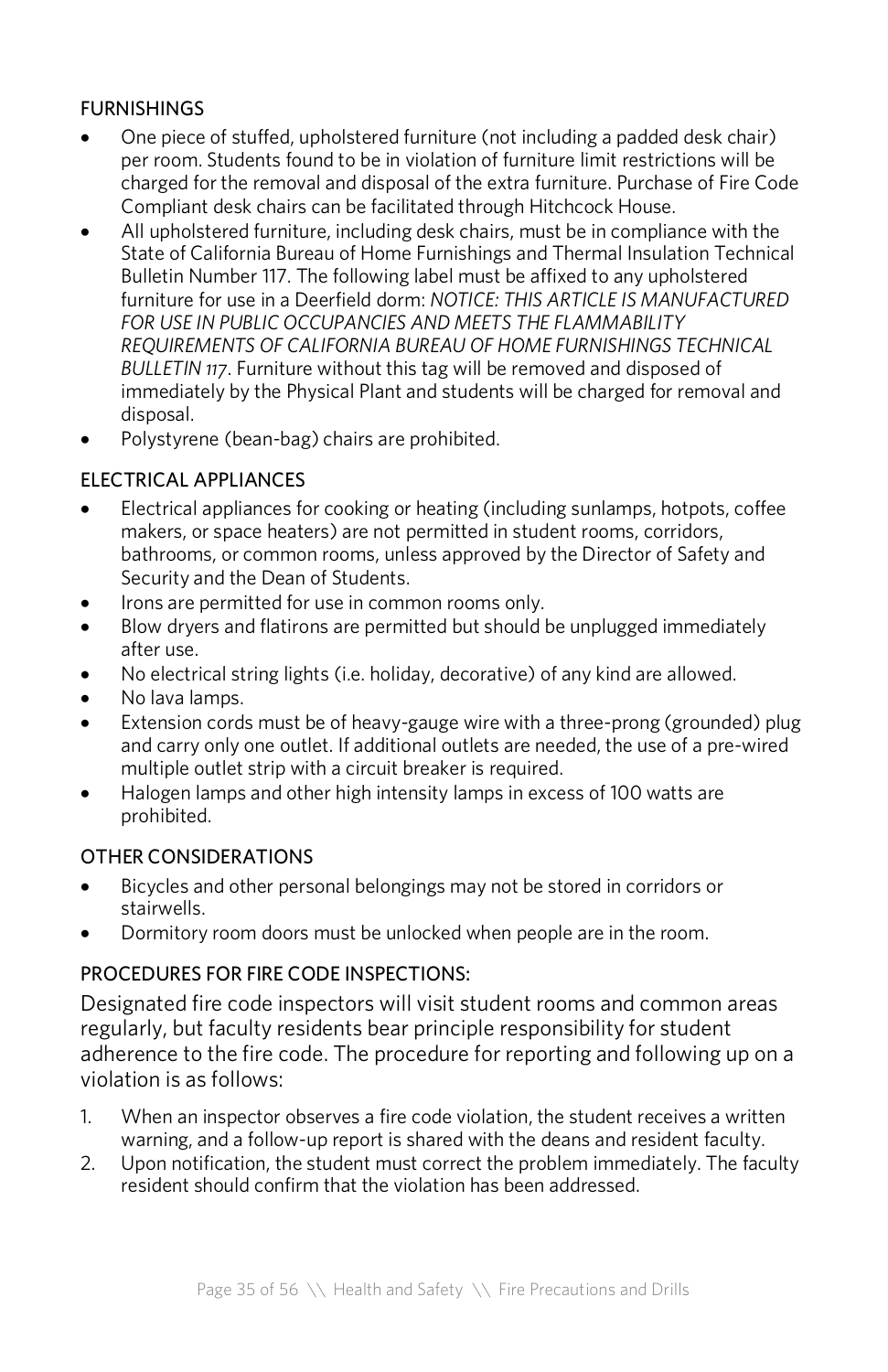3. For a repeat violation, the student receives APs that accumulate for each day that the violation continues. Ongoing violations may result in additional disciplinary action.

# **5.11. Anonymous Reporting**

Deerfield Academy encourages the reporting of any activity that employees, students or parents/guardians believe in good faith may violate any federal or state law or regulation. To encourage this reporting, the Academy and its Board promise that they will not take retaliatory action against anyone who submits a report in good faith. In addition, the Academy and its Board will not disclose the name of any individual who makes such a report except on a strict "needs to know" basis.

Call 866-427-8492 (24 hours a day, 7 days a week) to report questionable activity. This number is staffed by non-Academy personnel.Reports will be referred to the Chair of the Trustee Audit Committee who, along with the President of the Board, will investigate. Reports will be dealt with promptly and discreetly. The investigation of anonymous reports will necessarily be limited by the inability to consult with the individual who filed the report.

Please note that the Academy Mistreatment, Bullying, and Harassment (Section 8) lists additional reporting requirements and protections for those who report bullying and harassing behavior.

# 6. DISCIPLINARY PROCESS

Responses to infractions vary, but we expect students to understand that they are accountable for their actions.

# **6.1. Discipline Committee (Major Rule Violations)**

Though the Discipline Committee (DC) can serve a fact-finding function, it is not a court of law or a judicial mechanism. Rather, a hearing before the DC is an educational process meant to help students understand the rules, the reasons for them, the need for consequences when those rules are broken, and the opportunities for growth that can come from mistakes. The Discipline Committee is responsible for upholding the Academy's standards.

If a student is suspected to be in violation of a major school rule, a Discipline Committee is convened to hear the student's case. This Committee is composed of the following:

- Dean of Students, who chairs the committee and presents the case
- Class Dean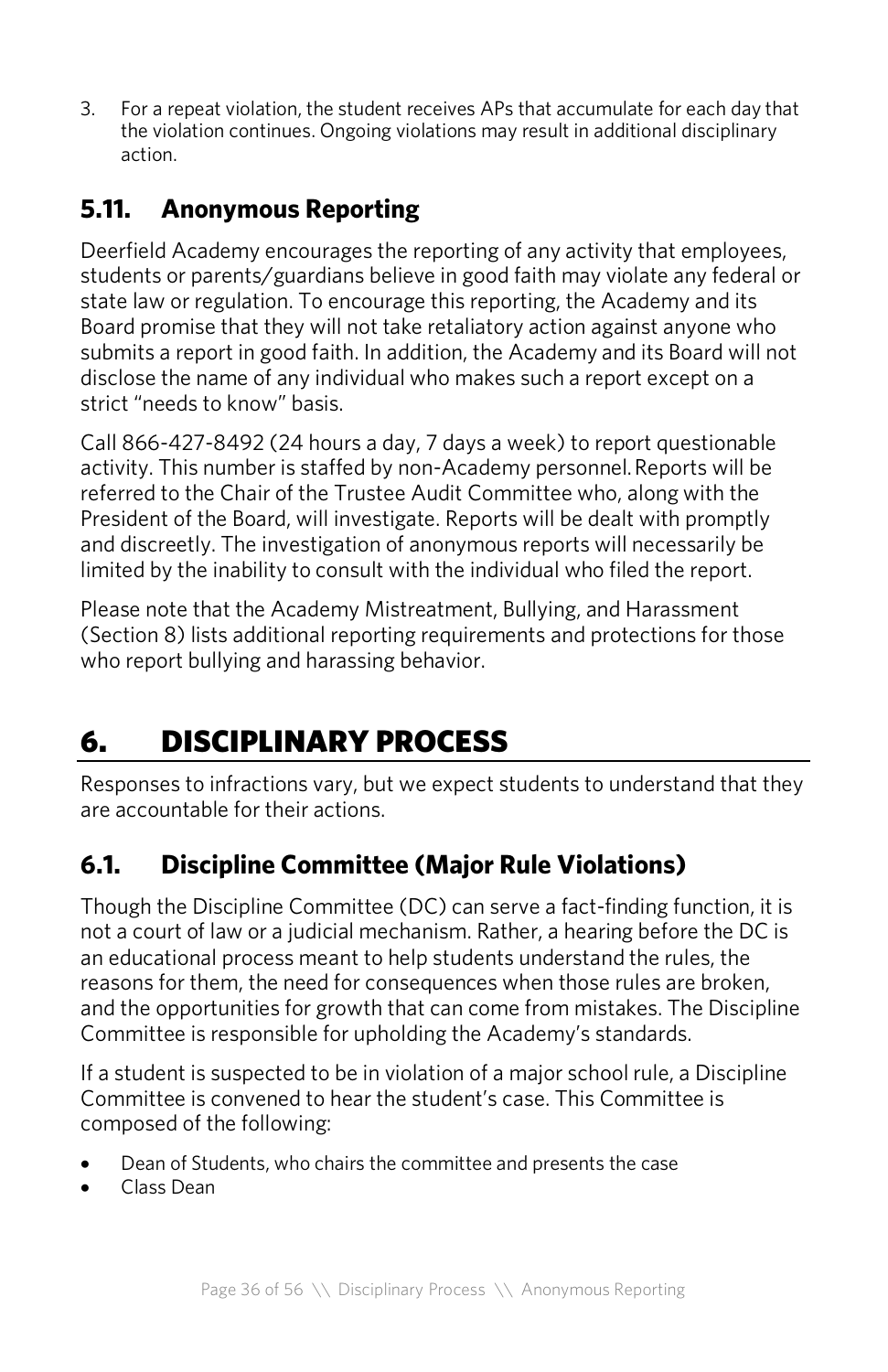- three students and two faculty members selected from a pool of DC/AHC representatives
- Students facing a DC may identify up to one student member of the pool whom they wish to exclude from selection.

The Dean of Students votes only in the case of a tie among the other members of the Committee. A student's advisor, though present throughout the hearing and deliberations, does not vote. Any students appearing before the Committee have the option of selecting a community member to serve as an advocate during the hearing. After the Committee has heard the facts, the student and advocate leave the hearing. Based upon clear and convincing evidence, and by majority vote, the Committee decides whether a major school rule has been broken. If so, the Committee then, again by majority vote, formulates a disciplinary response for consideration by the Dean of Students.

The Assistant Head of School for Student Life and/or the Dean of Students may alter this procedure and the constitution of the Committee when practical considerations—such as privacy, safety, or logistics—interfere.

# **6.2. Academic Honor Committee (Major Rule Violations)**

When faculty members suspect academic dishonesty, regardless of degree and/or nature, they must report it to their department chairs. If teacher and chair agree that a violation has occurred, the teacher informs the Academic Dean. The Academic Dean, at their discretion, may convene an Academic Honor Committee to consider the allegation and to hear the explanation of the student in question. The Academic Honor Committee is composed of:

- Academic Dean, who chairs the committee and presents the case
- Director of Studies
- three students and two faculty members elected from a pool of DC/AHC representatives

The Academic Dean votes only in the case of a tie. A student's advisor, though present throughout the hearing and deliberations, does not vote. Additionally, the classroom teacher or Department Chair may be present for the hearing to help the Committee understand the disciplinary context. Any students appearing before the Committee have the option of selecting a community member to serve as an advocate during the hearing. After the Committee has heard the facts, the student and advocate leave the hearing. Based upon clear and convincing evidence, and by majority vote, the Committee decides whether a major school rule has been broken. If so, the Committee then, again by majority vote, formulates a disciplinary response for consideration by the Academic Dean.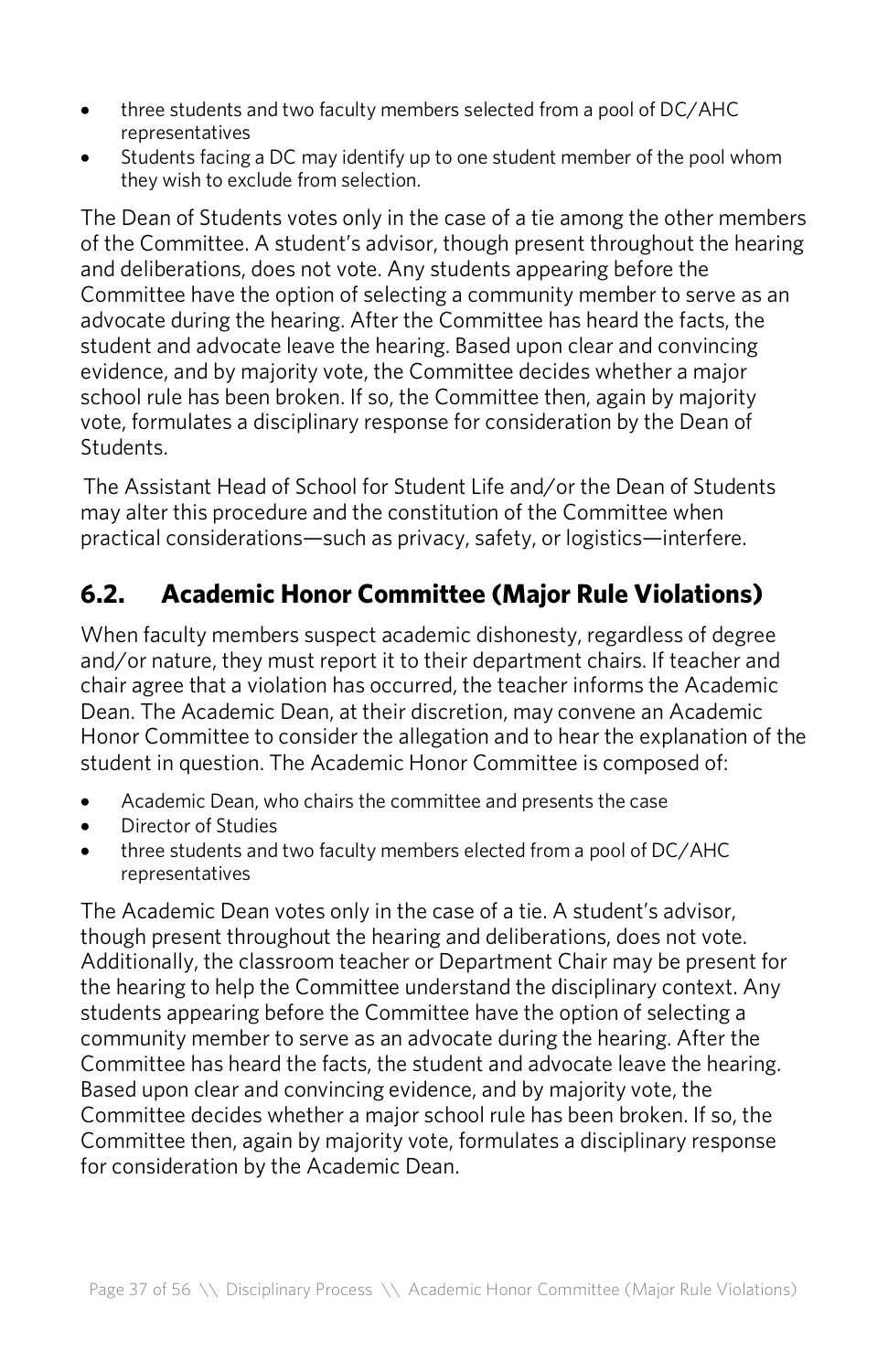The Assistant Head of School for Student Life and/or Academic Dean may alter this procedure and the constitution of the Committee when practical considerations—such as privacy, safety, or logistics—interfere.

# **6.3. Sexual Misconduct Response Committee (SMRC)**

If a student is suspected to be in violation of the sexual misconduct policy, a Sexual Misconduct Response Committee is convened to hear the case. The SMRC is composed of the following:

- Dean of Students, who chairs the committee and presents the case
- Class Dean
- Three trained faculty members

The Dean of Students votes only in the case of a tie among the other members of the Committee. At the request of the student, the advisor may be present throughout the hearing and deliberations, but they do not vote. Any students appearing before the Committee also have the option of selecting a community member to serve as an advocate during the hearing. Advocates who attend a hearing must agree that all matters discussed there are confidential.

When facts are in dispute—or when the Assistant Head of School for Student Life and Dean of Students determine it appropriate—the Academy may engage a third party. In such instances, the third party's findings are reviewed in the hearing by the SMRC.

After the Committee has heard the facts, the student and advocate, if present, leave the hearing. Based upon clear and convincing evidence, and by majority vote, the Committee decides whether the sexual misconduct policy has been violated. If so, the Committee then, again by majority vote, formulates a disciplinary response for consideration by the Dean of Students and the Assistant Head of School for Student Life.

The Assistant Head of School for Student Life and/or the Dean of Students may alter this procedure and the constitution of the Committee when practical considerations—such as privacy, safety, or logistics—interfere.

### **6.3.1. Interim Measures**

In the time between a report of sexual misconduct and the SMRC hearing, the Dean of Students or Assistant Head of School for Student Life may establish and implement "interim measures" for the parties involved. These measures may include—but are not limited to—adjustments to daily schedules, course changes, and other requirements designed to protect complainants without assuming guilt.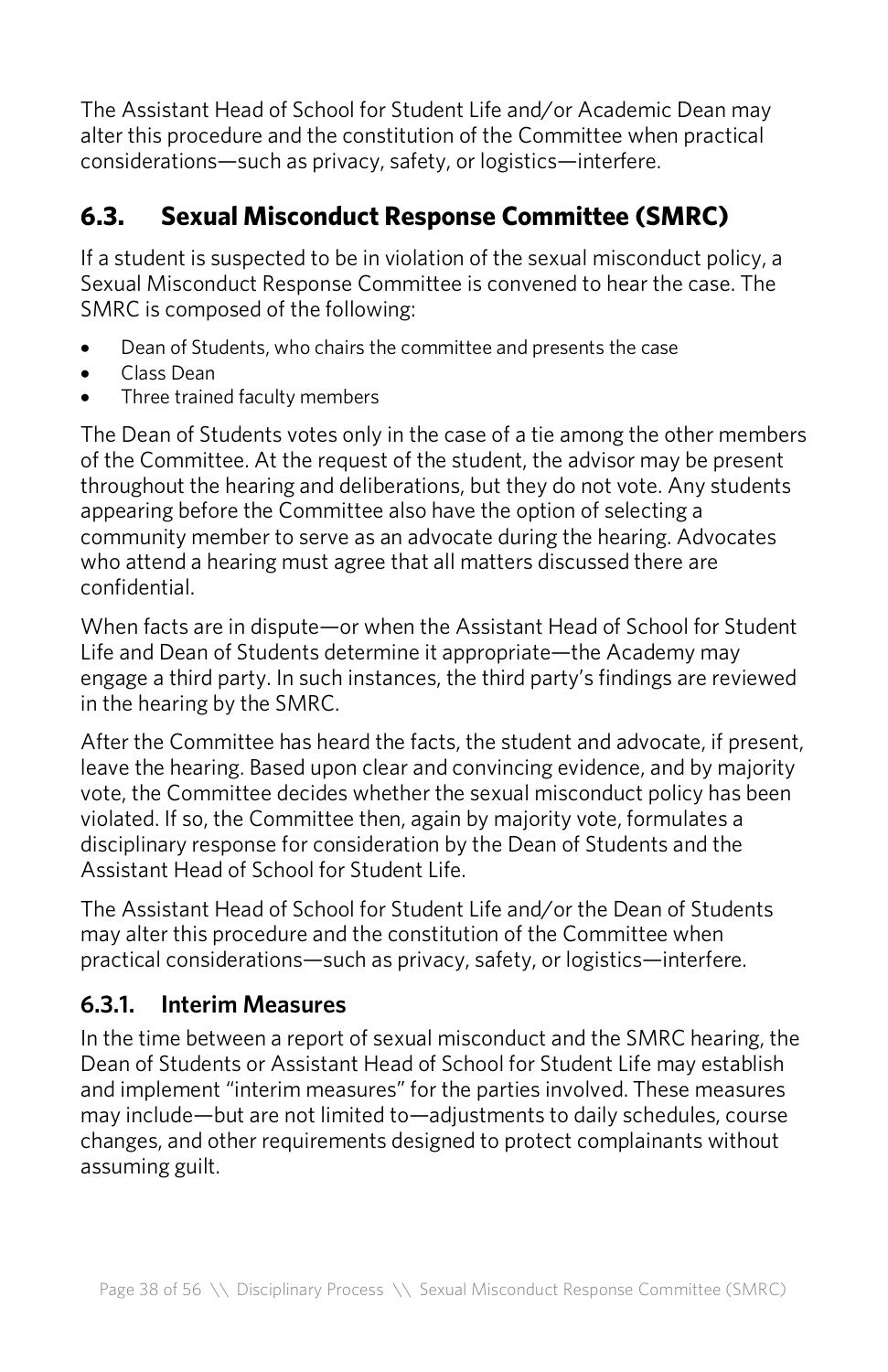# **6.4. "16 Day" Rule**

Seniors forfeit the privilege of being on campus during graduation weekend if they…

- are found to have violated a major school rule during the final weeks before graduation; traditionally this interval has been 16 days, but the exact duration is at the discretion of the Dean of Students.
- have not fulfilled the academic requirements for graduation by the deadline for submission of senior spring term grades. In the case of a borderline failure that might be remedied by a make-up exam or exercise, the student will return to campus for the ninth-, tenth-, and junior exam period to complete said work.

In such cases, the student must depart campus by 5 pm on the Friday and Commencement Weekend.

In the 48 hours preceding Commencement, time constraints may preclude the convening of a Discipline Committee; in such circumstances an ad hoc group identified by the Dean of Students will be called to determine whether a major school rule has been violated.

In addition, the Head of School, at their discretion, may choose to delay the awarding of diplomas to students having been found in violation of the 16-day rule.

# **6.5. Walking Privileges at Commencement**

Seniors who fail to meet their academic obligations during spring term may lose the privilege of walking at graduation.

At spring midterm, a committee—comprised of the Dean of Students or Class Dean, Academic Dean's Office representative, and members of the Curriculum Committee—convenes to evaluate seniors. Concerns may include:

- Accumulation of AP's (Level 2 Sanctions or above)
- Lack of community engagement, or failure to meet expectations in residential life and/or daily commitments
- A drop of five or more points in a student's cumulative average
- A drop in course average of ten or more points in a single year-long course
- Any grade below 70%
- Employee concerns

If that committee identifies serious concerns, a formal communication is sent to the student and parents/guardians, setting expectations that must be met for the student to walk at Commencement.

The committee convenes again in the last week of the term and makes a recommendation to the Head of School. Seniors who have not fulfilled the academic requirements for graduation by the deadline for submission of senior spring term grades must depart campus by 5pm on the Friday of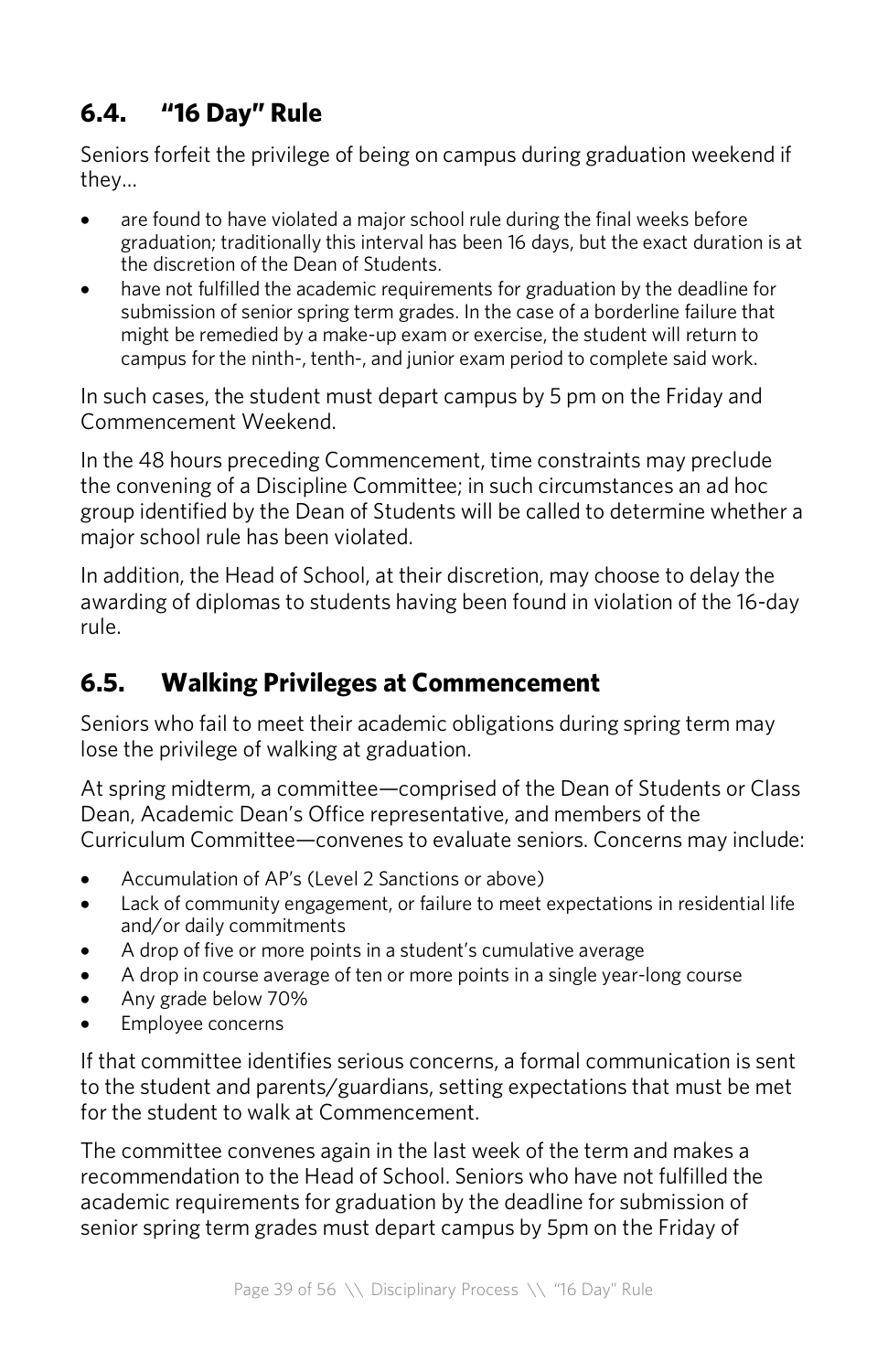Commencement Weekend. In the case of a borderline failure that might be remedied by a make-up exam or exercise, the student will return to campus for the ninth- tenth-and junior exam period to complete said work.

# **6.6. Academic Standing**

The Academic Standing Committee meets at the end of each term to review the records of those students who have experienced academic difficulties. It is co-chaired by the Director of Studies and composed of the Head of School, Academic Dean, Assistant Academic Dean, Class Deans, Dean of Students, Assistant Head of School for Student Life, Director of College Advising, Dean of Admission and Financial Aid, Director of Inclusion and Community Life, Director of Medical Services, Director of Counseling, Director of Information Technology, and Chairs of every academic department. The Academic Standing Committee recommends ways to help students strengthen their performance and determines how individual course failures may be addressed. The Academy, at the recommendation of the Academic Standing Committee, reserves the right to dismiss a student at any time for academic reasons.

# **6.7. Accountability Points (APs)**

The Accountability Point values include *but are not limited to* the following:

- Lost key (not keycard): 7
- Academic obligation: 4
- Academy Event: 4
- Cocurricular obligation: 3
- Sit-down meal: 2
- Sunday sit-down dinner: 3
- Waiting on table responsibility: 3
- School Meeting or other required meeting: 2
- Absence from a specially-scheduled assessment or standardized test: 4
- Failure to register cell phone number with Student Life Office: 3
- No show for vacation charter bus reservation: 2
- Failure to respond to email: 1
- Fire code violation: 1(first offense), 3 (subsequent offenses)
- Dress code violation: 1
- Tardiness to a class: 1 or more

The failure to meet other obligations (e.g. handing in a required form, returning equipment, reporting for a work assignment, etc.) may also result in the assignment of APs. Additional Accountability Points may be assigned at the discretion of employees, who are encouraged to address students directly about expectations for behavior.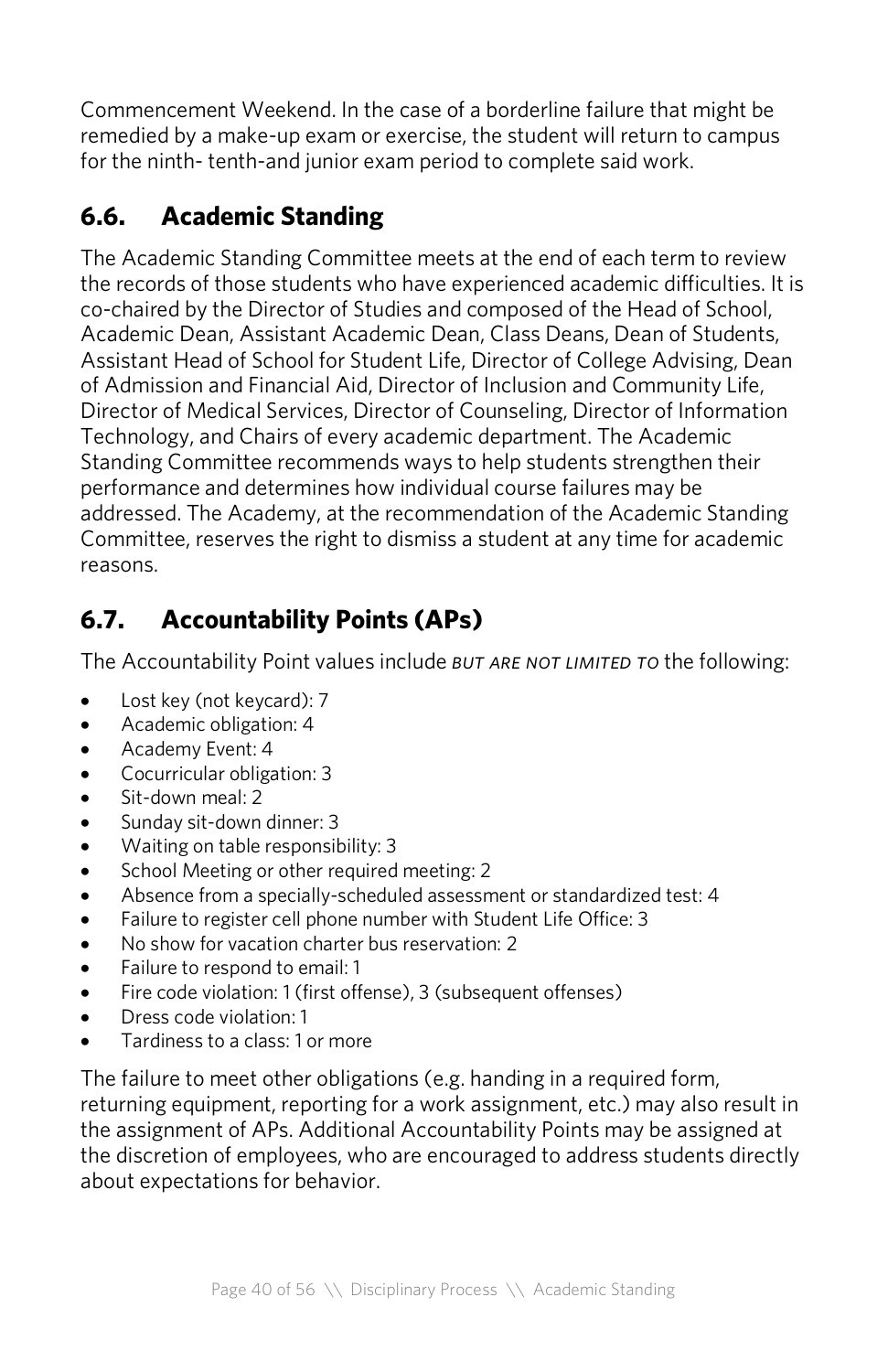Students, advisors, and faculty residents (including associates) are notified when APs are assigned. Students are allowed three class days to contest APs with their Class Deans.

Repeated or excessive accumulation of APs may be treated as a violation of a major school rule and escalated to the Disciplinary Committee for response.

#### 6.7.1.1. SANCTIONS

APs are totaled daily. At the end of each term AP totals reset to zero; Sanctions, however, carry over to the succeeding term when appropriate.

### LEVEL I — 12-16 APS PER TERM FOR NON-SENIORS — 17-21 APS FOR SENIORS

Students who reach Level I Sanctions are required to attend study hall on Friday from 7:30-10:30 pm for two consecutive weekends. Parents/Guardians receive a copy of the Level I Sanction memorandum.

### LEVEL II — 17-24 APS PER TERM FOR NON-SENIORS — 22-29 APS FOR SENIORS

Students who reach Level II Sanctions receive an additional two weekends of Friday study hall (to commence after the Level I Sanction is over). Parents/Guardians receive a copy of the Level II Sanction memorandum. Inseason varsity athletes who reach Level II Sanctions are required to meet with the Director of Athletics and their coaches to review their status.

### LEVEL III — 25+ APS PER TERM FOR NON-SENIORS — 30+ APS FOR SENIORS

Students who reach Level III Sanctions meet with their Class Deans to examine the problem, form a solution, and set limits for the remainder of the term. Upon reaching Level III Sanctions, in-season varsity athletes will not participate in—or dress for—the next game on the team schedule. Further, students will be subject to the following limits:

- Required weekend study halls and/or work hours
- Two weeks' early check-in for boarders (early departure for day students): 7:45 pm Sunday–Thursday, 8 pm on Saturday
- Loss of off-campus travel and sleepover privileges for two weeks.
- Ten hours of work detail

For additional support, counseling may be required. Students who fail to meet obligations after reaching Level III Sanctions will be liable for further discipline, up to and including dismissal. Students who accumulate Level III APs for a second time will face a Discipline Committee hearing.

# **6.8. Loss of Leadership Positions**

Student leaders should be aware that they set an example for the community. Student leaders found in violation of a major school rule will likely lose their leadership positions. Leadership positions affected by this rule include—but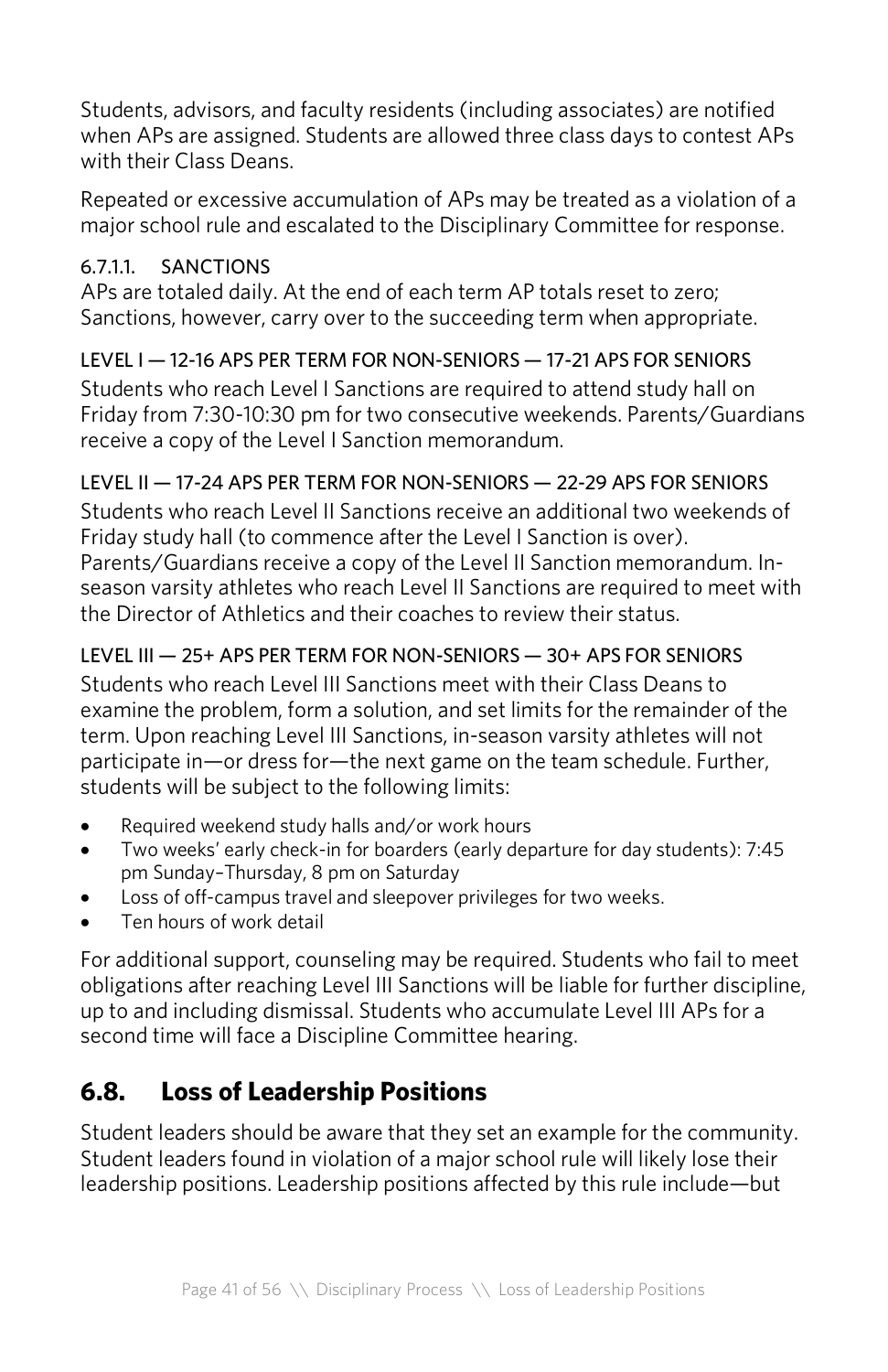are not limited to—proctors, peer counselors, team captains, club heads, student council members, cheerleaders, Captain Deerfield, etc.

# **6.9. Loss of Other Privileges**

At any time, and at their discretion, employees may remove privileges or assign duties from/to students in their charge as a form of heuristic discipline. Examples of this include:

- Confiscation of cell phone
- Loss of off campus privileges
- Loss of overnight privileges
- Loss of dormitory visitation privileges
- Assignment of additional waiting responsibilities
- Assignment of dormitory cleanup responsibilities
- Requirement for early check-in
- Loss of privileges to study outside the dormitory
- Assignment of Friday restrictions

# **6.10. Appeal Process**

If students feel that the disciplinary process was procedurally flawed or that new and salient information has come to light, they may—within seven days ask the Assistant Head of School for Student Life to initiate an appeal. If one is granted, the Discipline Appeal Committee will be convened. That committee is composed of four faculty DC/AHC members, four senior student DC/AHC members, the student's advisor and the Assistant Head of School for Student Life, who chairs the hearing. The appeal procedure is the same for both Discipline Committee and Academic Honor Committee hearings, and the Assistant Head of School for Student Life determines the school's response based on the Committee's recommendation.

### **6.11. Head of School Discretion**

At any time, the Head of School—in consultation with the Assistant Head of School for Student Life—may respond to inappropriate behavior by immediately dismissing a student or by imposing a lesser disciplinary response.

# 7. DISCIPLINARY RESPONSES

Most responses will include restorative practices, a plan designed to restore the student's place in the Deerfield community; these practices are determined by the members of the DC on a case-by-case basis.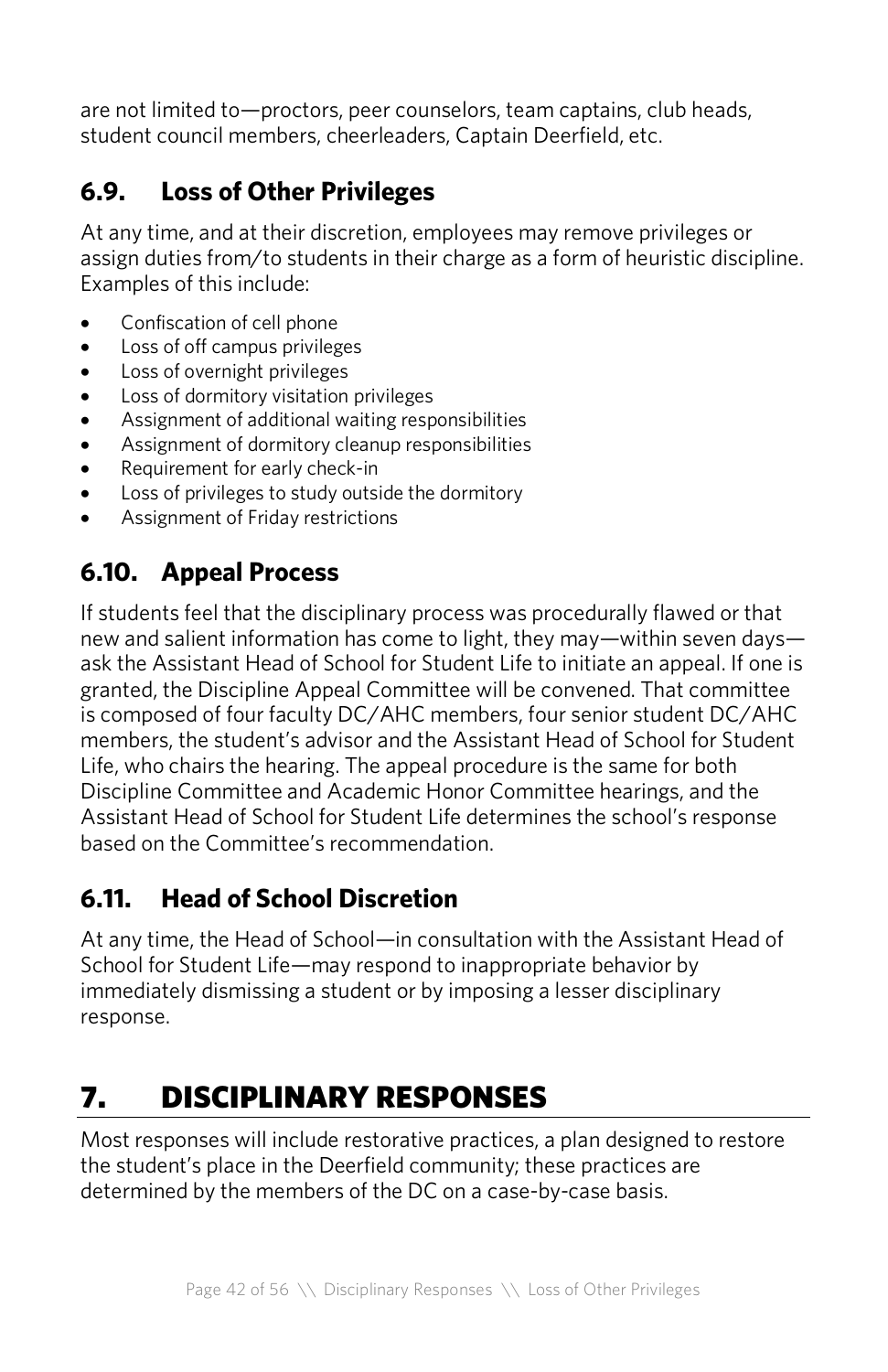The manner in which students comport themselves—the accountability and honesty they show during the investigation and disciplinary process—will be weighed in determining the appropriate disciplinary response.

# **7.1. Letter of Reprimand**

With or without the recommendation of the Discipline Committee, a dean may issue a Letter of Reprimand in response to a student's minor mistake or misbehavior. A copy is placed in the student's file. A subsequent violation of the same or related rule would likely result in a hearing of the Disciplinary Committee and an elevated disciplinary response.

# **7.2. Disciplinary Warning**

At the recommendation of the Discipline Committee, or at the discretion of a dean, a student may be placed on Disciplinary Warning for a violation of a major rule with significant mitigating circumstances, for a serious lapse of judgment, or for a series of lesser infractions. Students remain on Disciplinary Warning through graduation; a repeated violation of the same or related rule(s) would likely result in dismissal from the Academy.

# **7.3. Disciplinary Probation**

At the recommendation of the Discipline Committee, a student may be placed on Disciplinary Probation for the violation of a major rule or for an accumulation of minor infractions. Students on Probation may choose to meet with a probation advisor, who can help them learn from their mistakes and develop the skills necessary to prevent recurrence. Through their behavior while on Probation, students must demonstrate that they have met the Academy's expectations for citizenship.

Disciplinary Probation typically includes suspension. During suspensions, students forfeit the privilege of participation in all facets of school life.

Students remain on Disciplinary Probation through graduation. Violation of any major school rule during Probation would likely result in dismissal from the Academy.

# **7.4. Enrollment Review**

During Student Review, faculty may name students for Enrollment Review consideration. With the recommendation of the Discipline Committee or at the discretion of the Assistant Head of School for Student Life and the Dean of Students, a student may also be placed on Enrollment Review at any point in the year for a repeated and ongoing failure to meet Deerfield's expectations. A Review Committee (the adults in the community who work most closely with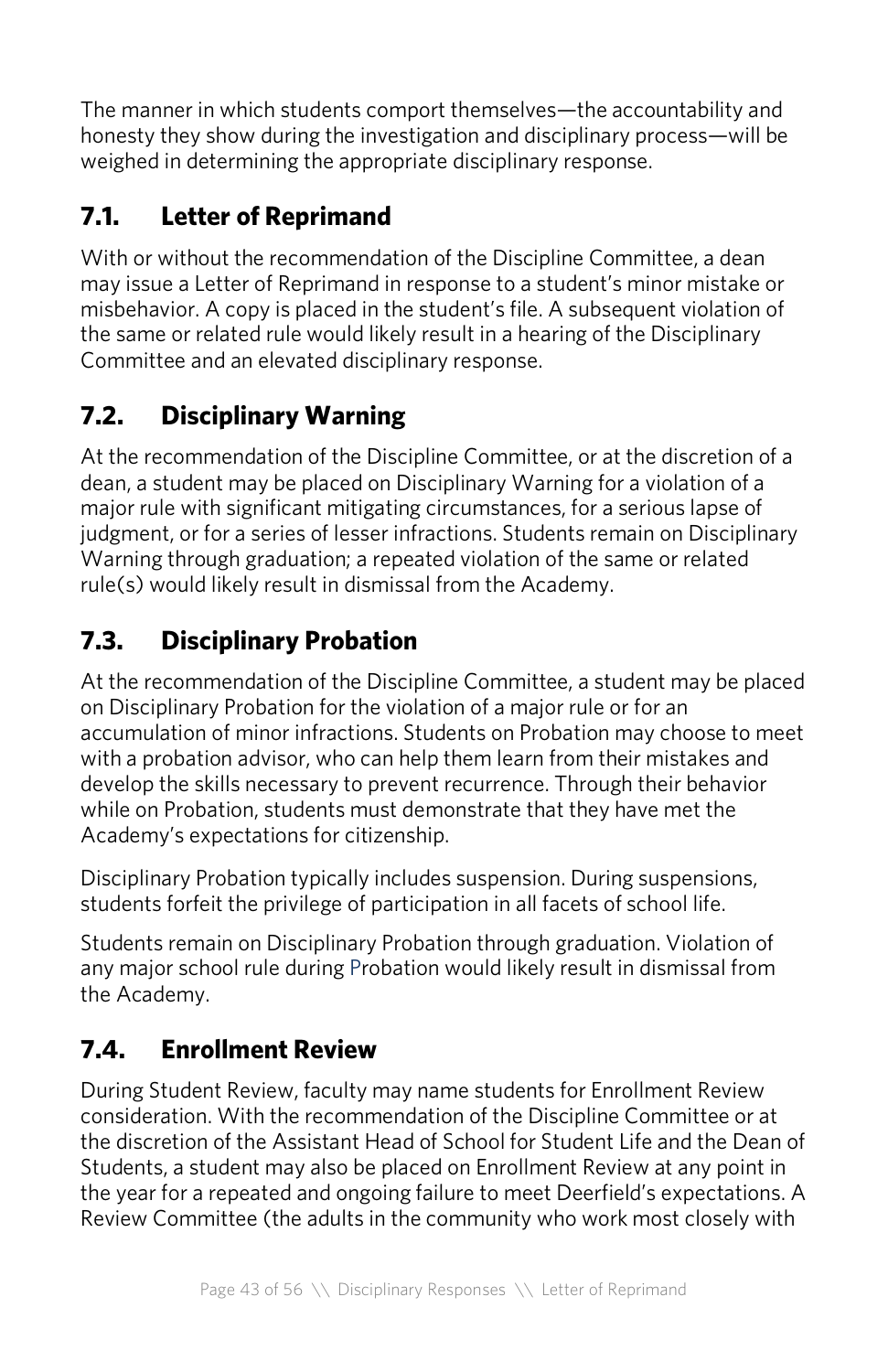the student) is formed to monitor the student during this time. The specific nature of the concerns will determine the exact composition of the group; typically, some or all of the following adults are included: classroom teachers, faculty resident and/or advisor, cocurricular supervisor, Academic Dean, and Class Dean. The duration of a student's time on Enrollment Review may vary but will be no less than two complete terms.

The progress of students placed on Enrollment Review will be discussed by the full faculty at the end of each term. At the end of two complete terms, the Review Committee will make a recommendation for further action to the Assistant Head of School for Student Life and the Dean of Students.

As with Probation, a student on Enrollment Review is asked not only to change the negative behaviors and attitudes that caused concern but also to actively, positively, and demonstrably contribute to the school community. Failure to respond to this requirement will result in the student's dismissal. Similarly, students who violate a major school rule while on Enrollment Review will likely be dismissed.

# **7.5. Cocurricular Response to Major Rule Violations**

When found in violation of a Major School Rule, in-season athletes may immediately resume practice, but will not compete in—or dress for—the next game on the team schedule. Students involved in other cocurriculars may be subject to similar restrictions.

# **7.6. Drug and Alcohol Assessment**

A drug and alcohol assessment by a licensed, independent drug and alcohol counselor is required after a disciplinary event involving drugs or alcohol. The drug and alcohol counselor typically comes to campus to speak with the student. A written report is generated. Follow-up meetings with a member of the counseling staff are required to discuss and/or implement the recommendations of the assessment. The written report is shared with parents/guardians.

A drug and alcohol assessment is also a requirement after a Sanctuary admission to the Health Center (see Sanctuary Policy).

From time to time, the counseling staff or a dean may have concerns about a student and require an alcohol/drug assessment even if a violation of a school rule concerning alcohol or drugs has not been documented.

Whenever a drug and alcohol assessment is required by the Academy, compliance with all assessment recommendations is mandatory. The cost of testing/assessment is the financial responsibility of the parents/guardians and will be billed to the student's account.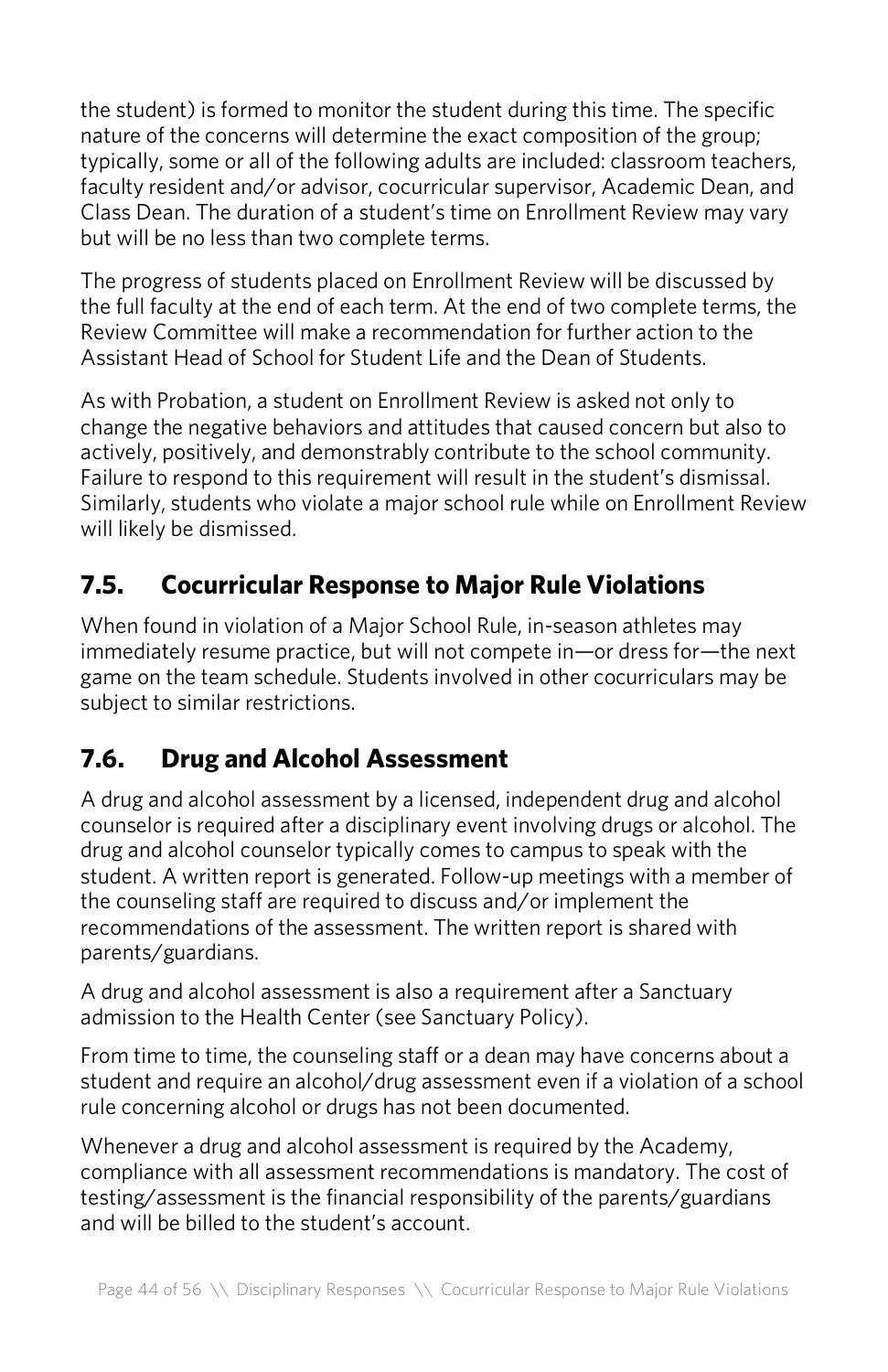# **7.7. College Notification**

College notification requirements apply to any students who have been placed on Disciplinary Probation and/or Suspension at any time during their high school careers. The College Advising Office helps students manage the process of disciplinary reporting to colleges, universities, and scholarship agencies; practices are outlined in the Deerfield School Profile provided to all such institutions. College Advisors partner with and advise students in the college notification process.

Observance of the college notification policy is a matter of honesty.

# **7.8. Returning to Campus**

Students who withdraw (facing disciplinary action) or are dismissed may not return to campus for one calendar year, except with the explicit permission of the Dean of Students.

# 8. MISTREATMENT, BULLYING, AND HARASSMENT

All students at Deerfield should feel safe. When that is not the case, they should seek out *any trusted adult (*advisor, faculty resident, cocurricular supervisor, teacher, counselor, etc.), who can offer support and guidance on available steps to address the mistreatment—regardless of its nature—and help make it stop.

The trusted adult to whom a student discloses mistreatment may be able to maintain the student's privacy; in some cases, however, employees are required to report the behavior directly to the Department of Children and Families or to a member of the Student Life Office, who will then file the report.

If students feel that they are being bullied or harassed by another student in any way:

- 1. Safety is a primary concern: if any student feels in jeopardy, they should go to a safe place and/or contact Security.
- 2. If able, address the situation immediately—verbally or in writing: communicate that the behavior is unwelcome and must cease immediately.
- 3. Students should talk to someone they trust beyond friends, such as a faculty resident, advisor, teacher, coach, proctor, peer counselor, a member of the Student Life Office staff, or the Head of School.
- 4. In addition, students may find it helpful to write down what happened. Students should be as specific as possible, recording direct quotations, actions and witnesses.
- 5. Our Sexual Misconduct Response Resource offers a list of resources for victims.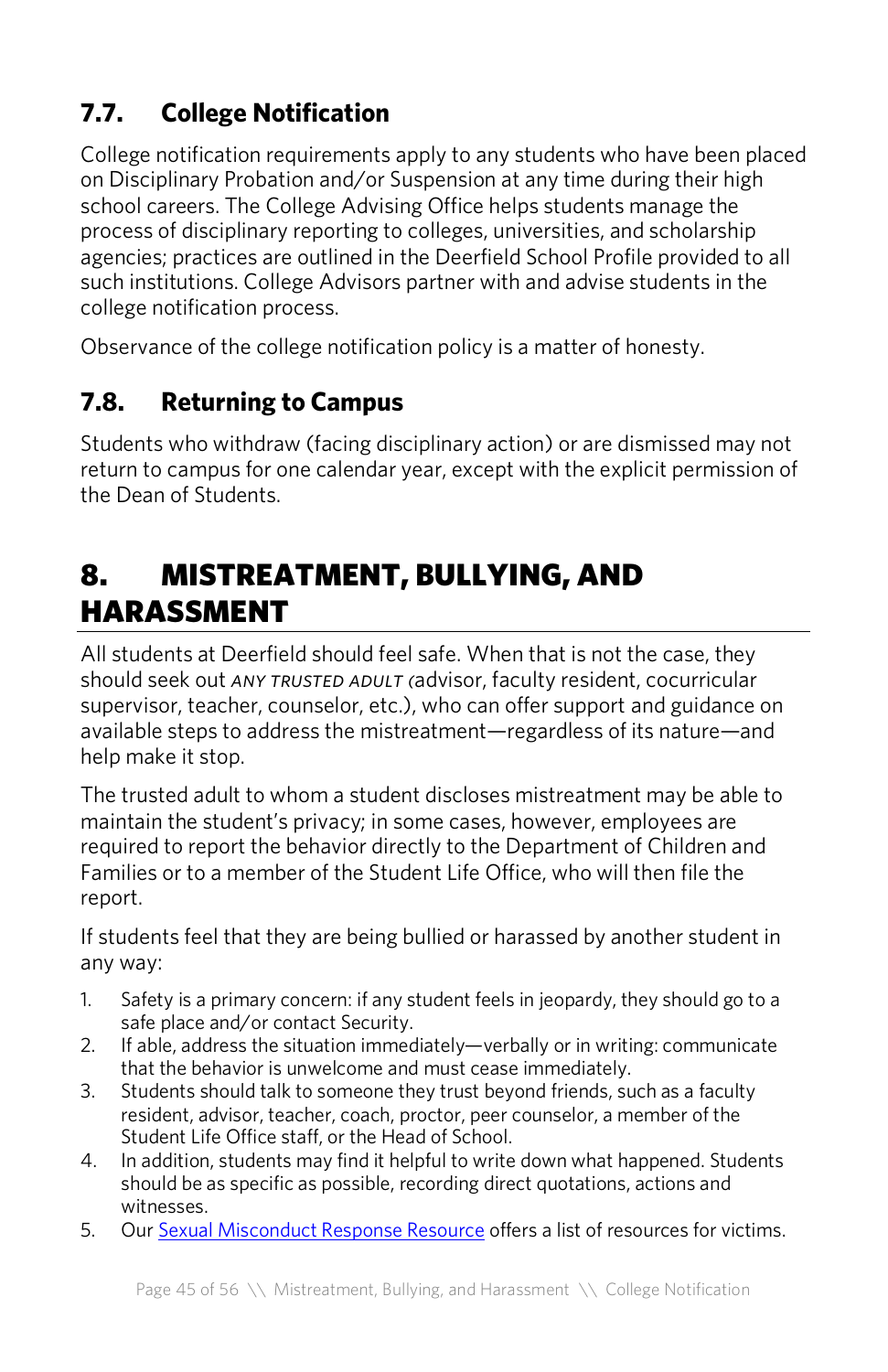Further responses vary depending on source of the bullying or harassment:

- For bullying/harassment from another student, refer to Section 8.1: Responding to Bullying/Harassment from a Peer.
- For bullying/harassment from an employee of the Academy, refer to Section 468.2: Responding to Bullying/Harassment from an Employee.

# **8.1. Responding to Bullying/Harassment from a Peer**

When facing bullying/harassment from a peer, students have two options to pursue:

- Collaborate with a member of the Community Conduct Committee, which provides a forum to speak about possible responses to harassment or other kinds of mistreatment. This panel consists of faculty members who help students reach an outcome that addresses the situation. This process may—but does not necessarily—preclude the usual disciplinary process and response.
- Report the situation to the Student Life Office, at which time a Discipline Committee may be convened to hear the allegations. In some cases, the Head of School, Assistant Head of School for Student Life, Dean of Students, or Class Dean may choose to form an ad hoc committee (including at least one member of the Community Conduct Committee) to hear the allegations and to assist in formulating a response. This ad-hoc process may—but does not necessarily preclude the usual disciplinary process and response.

With additional questions about the Community Conduct Committee, please contact one of the Committee chairs, Dr. Brown or Mr. Pitcher.

# **8.2. Responding to Bullying/Harassment from an Employee**

If a student believes that an employee is basing decisions or actions on whether or not a student participates in sexual or intimate conduct, they should *immediately confide in another adult* or report the issue directly to the Assistant Head of School for Student Life, the Dean of Students, the Dean of the Faculty, or the Head of School, who will initiate an investigation.

After investigation, the school will take action in substantiated cases of harassment. Depending on the circumstances and the severity or repetition of the offense, the response may range from Reprimand up to and including Termination of employment. Disciplinary actions from the Academy do not preclude responses from civil, legal, or other authorities, including law enforcement.

Deerfield seeks to assure any individuals who raise substantiated complaints that they will not be subject to any further forms of harassment. Therefore, the school will also take action in cases of retaliation toward someone making a complaint about harassment. Depending on the circumstances, the response may range from Reprimand up to Termination of employment.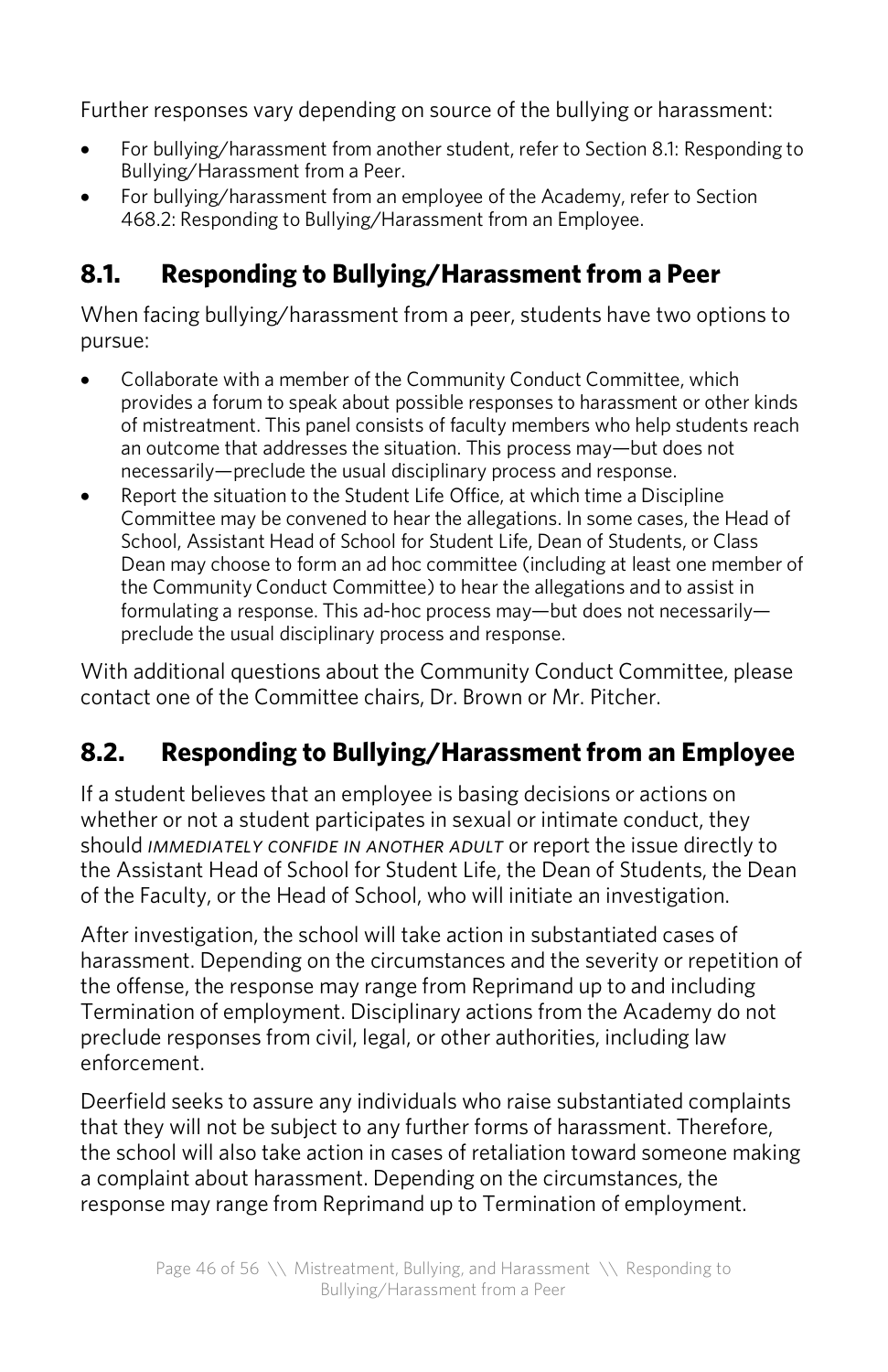Disciplinary actions from the Academy do not preclude responses from civil, legal, or other authorities, including law enforcement.

# **8.3. Anti-Bullying and Anti-Harassment Policy**

# **8.3.1. Goals**

Deerfield is committed to a safe learning environment, free from all forms of bullying and harassment, where community members treat one another with respect. Our Anti-Bullying and Harassment Policy is central to these efforts. It is designed to promote learning, eliminate all forms of violent, harmful, and disruptive behavior, and to enable students to achieve their personal and academic potential.

Deerfield recognizes that certain students may be more vulnerable to bullying, harassment, hazing, or teasing based on actual or perceived characteristicsincluding race, color, religion, age, ancestry, national origin, sex, sexual orientation, socio-economic status, academic status, gender identity, gender expression, genetic information, physical appearance, disability, or any other classification protected under state or federal law—or by association with a person who has or is perceived to have these characteristics. Trained student leaders and in-dorm residential advisors are uniquely positioned to identify and support these members of the school community. All community members will take specific steps to foster a safe, supportive environment. Deerfield will provide students with the knowledge, skills, and strategies to prevent and respond to bullying, hazing, harassment, and teasing.

In addition, the Commonwealth of Massachusetts has specific standards: Chapter 269 of the General Laws, Section 17-19 mandates the reporting of cases of hazing. From Massachusetts General Laws, Chapter 269:

*Whoever is a principal organizer or participant in the crime of hazing, as defined herein, shall be punished by a fine of not more than three thousand dollars or by imprisonment in a house of correction for not more than one year, or both such fine and imprisonment.*

*The term ''hazing'' shall mean any conduct or method of initiation into any student organization, whether on public or private property, which willfully or recklessly endangers the physical or mental health of any student or other person. Such conduct shall include whipping, beating, branding, forced calisthenics, exposure to the weather, forced consumption of any food, liquor, beverage, drug or other substance, or any other brutal treatment or forced physical activity which is likely to adversely affect the physical health or safety of any such student or other person, or which subjects such student or other person to extreme mental stress, including extended deprivation of sleep or rest or extended isolation.*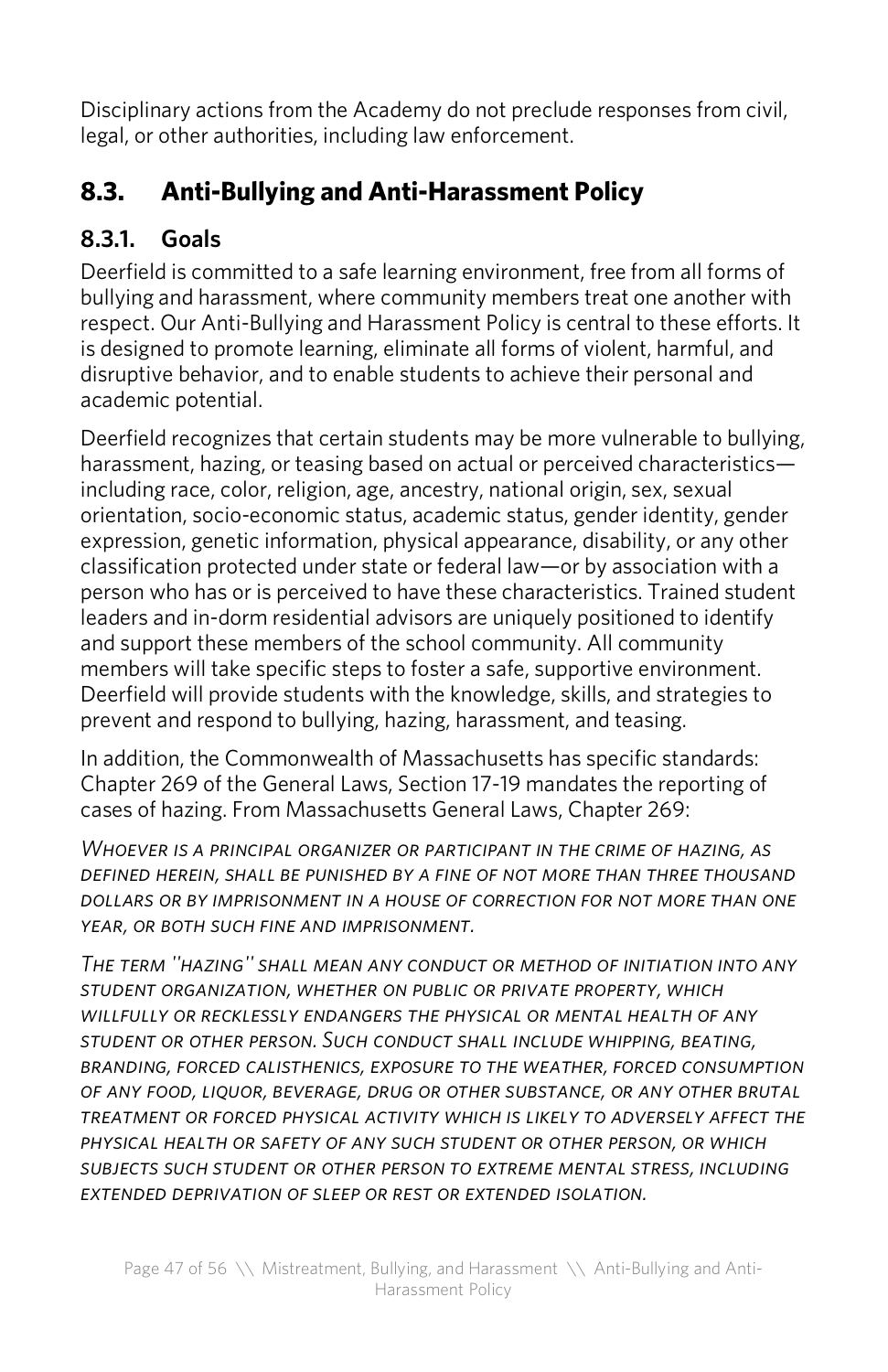*Notwithstanding any other provisions of this section to the contrary, consent shall not be available as a defense to any prosecution under this action.*

*Whoever knows that another person is the victim of hazing and is at the scene of such crime shall, to the extent that such person can do so without danger or peril to himself or others, report such crime to an appropriate law enforcement official as soon as reasonably practicable. Whoever fails to report such crime shall be punished by a fine of not more than one thousand dollars.*

Deerfield will promptly investigate all reports and complaints of hazing, bullying and harassment and will attempt to end that behavior and prevent its recurrence. These actions may include referral to a law enforcement agency.

### **8.3.2. Application**

This policy applies to all students, employees, independent contractors, school volunteers, parents and legal guardians of students, and to Deerfield visitors. It applies to conduct that occurs on school premises or in schoolrelated activities and school-related transportation.It does not apply to conduct that occurs exclusively between employees of Deerfield.

### **8.3.3. Disciplinary and Corrective Action**

Violators of this policy will be subject to disciplinary and/or corrective action designed to end the conduct, prevent its recurrence and to protect the target from future hazing, harassment, bullying, and retaliation.

# **8.4. Definitions**

### **8.4.1. Sexual Misconduct**

Sexual misconduct is a broad category of prohibited behaviors that includes but is not limited to—sexual harassment, unwanted touching, and any other nonconsensual sexual behavior.

### **8.4.2. Sexual Harassment**

The offending behavior is uninvited and/or unwanted. It can be subtle and ambiguous as well as direct and overt. It is *NOT* social or courting behavior. Sexual harassment may include:

- Inappropriate personal questions;
- Sexually stereotyped or sexually charged insults, humor or verbal abuse;
- Sexually explicit or suggestive remarks about a person's physical attributes, clothing or behavior;
- Leering at or ogling a person's body;
- Unwelcome touching;
- Any demeaning sexual propositions;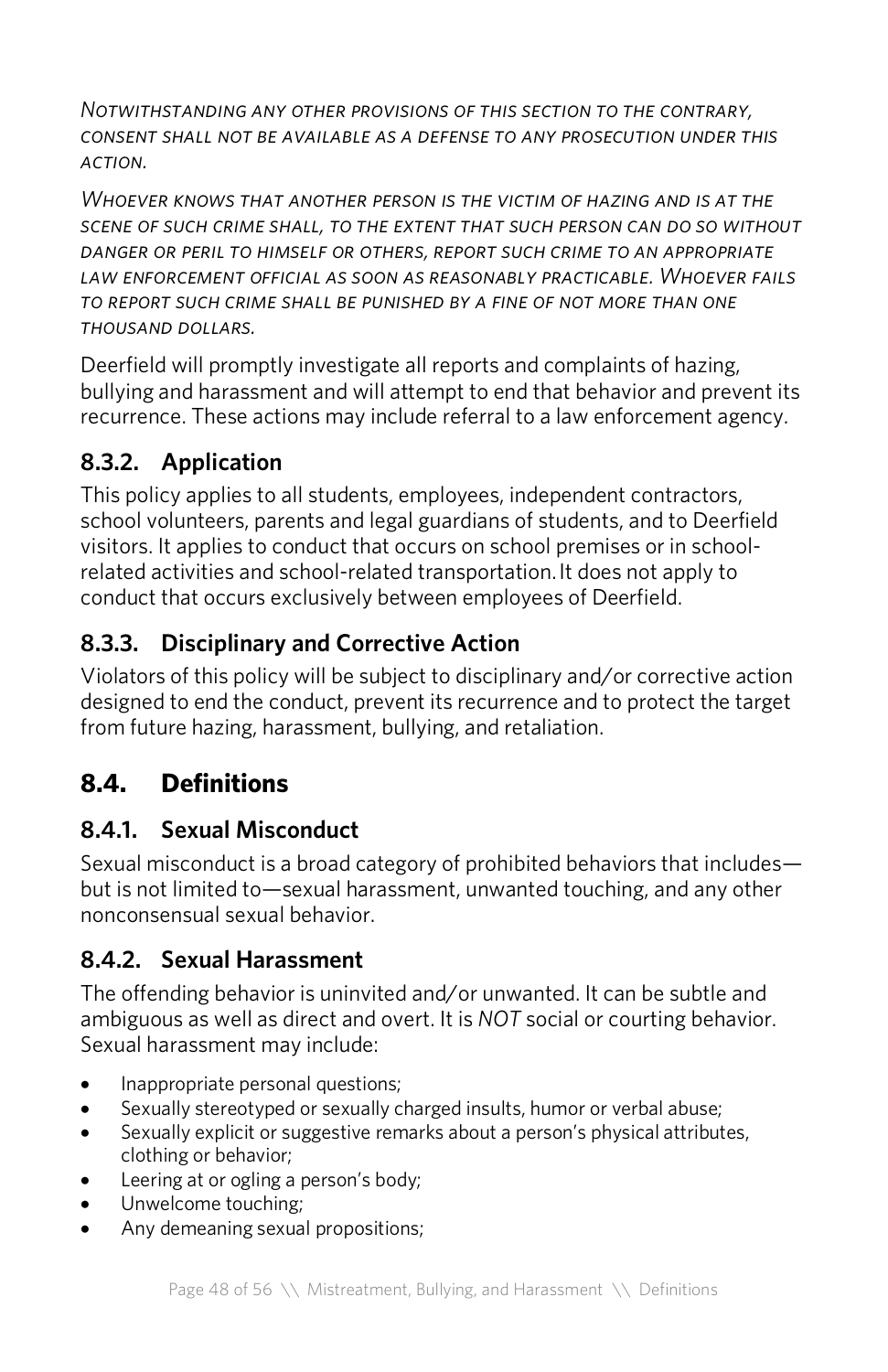- Pressure exerted for sexual activity or for a relationship that takes on a sexual or romantic coloring, exceeding the limits of a healthy adult-student or studentstudent friendship;
- Physical assault, or any coerced sexual relations.

# **8.4.3. Harassment and Hazing**

Harassment is any abuse of an individual or group based on race, color, religion, age, ancestry, national origin, sex, sexual orientation, socio-economic status, academic status, gender identity, gender expression, genetic information, physical appearance, disability, or any other classification protected under state or federal law. It includes both easily-identified acts of oral, written, or physical abuse as well as other less-obvious but equallydamaging forms of harassment, such as remarks of "humor" or any behavior that contributes to the creation of a hostile environment in which to live and learn.

Any incidents involving sexual or any other harassment, racial, religious, or ethnic intolerance, physical injuries or threats, and fighting will be dealt with as disciplinary matters. Furthermore, the community does not tolerate humiliating or potentially harmful "rites of passage" or "initiations," and such behaviors will be treated as disciplinary matters.

# **8.4.4. Bullying**

Any written or verbal expression, physical acts or gestures directed at another person to intimidate, frighten, ridicule, humiliate, or cause harm where the conduct is not related to the person's membership in a protected class (e.g., race, sex). Bullying may include—but is not limited to—repeated taunting, threats of harm, verbal or physical intimidation, cyber-bullying, pushing, kicking, hitting, spitting, or taking or damaging another's personal property. Bullying is a form of aggression that involves a power imbalance between the bully and victim, where the bully has actual or perceived physical, social, and/or psychological power over his/her/their target(s). Bullying generally involves a pattern of conduct that is directed at a victim, rather than a single isolated incident. Bullying behavior may also constitute a crime.

# **8.4.5. Cyberbullying**

Bullying through the use of technology or any electronic communication. It includes—but is not limited to—any transfer of signs, signals, writing, images, sounds, data, or intelligence of any nature transmitted virtually through electronic means. Cyber-bullying can occur via e-mail, internet communication, social media app, instant message, or any other electronic or network system. It also includes (i) the creation of a web page or blog in which the creator assumes the identify of another person or (ii) the knowing impersonation of another person as the author of posted content or messages, if the creation or impersonation creates any of the conditions noted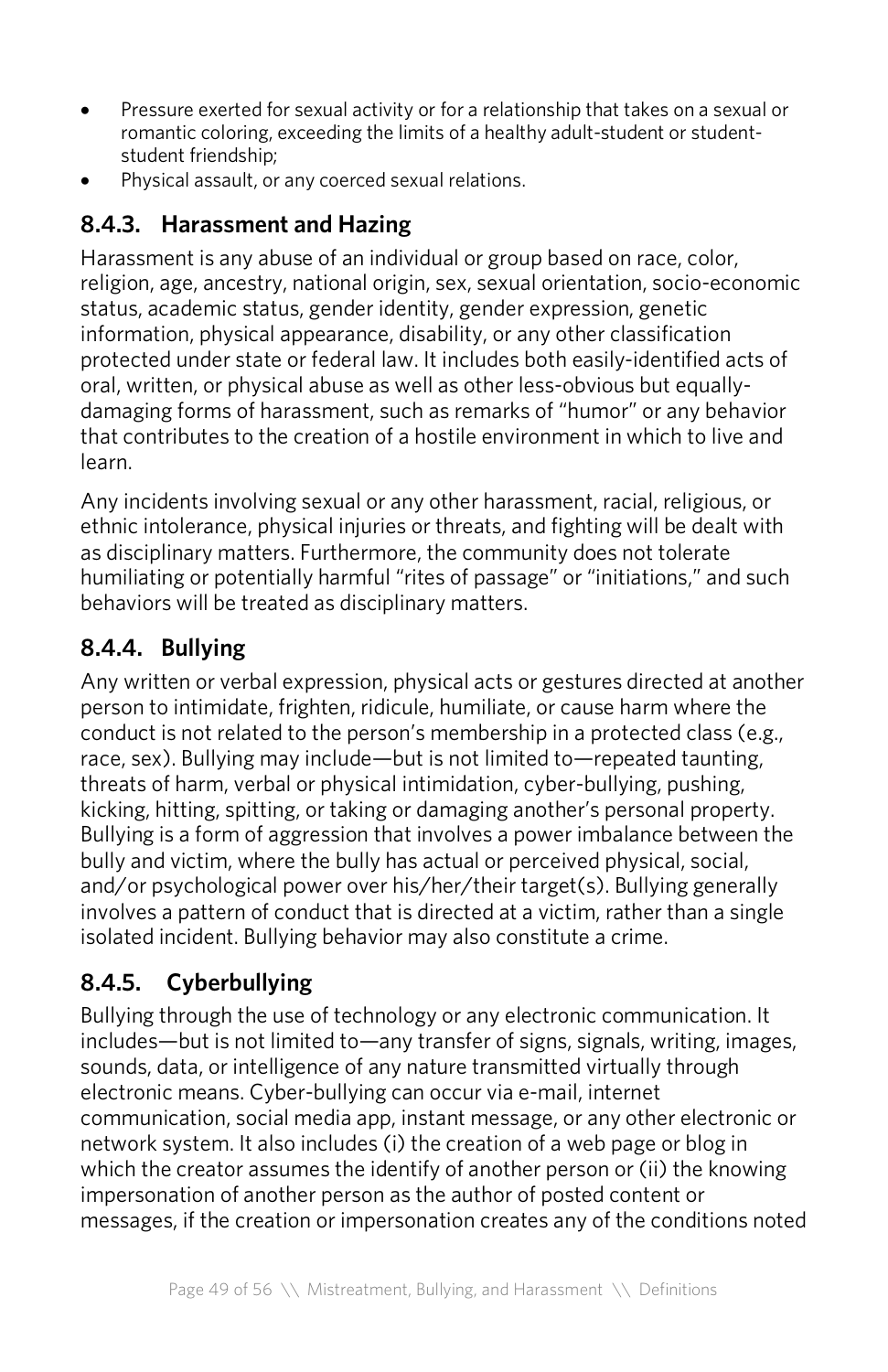in the definition of bullying. Cyber-bullying also includes the electronic distribution to more than one person—or posting of material on an electronic medium accessible by one or more persons—if the distribution or posting creates any of the conditions noted in the definition of bullying.

# **8.4.6. Discrimination**

Respect for the rights of all and for the differences among us is essential for the health of the Deerfield community. Discrimination against others has no place here. If members of the Deerfield community experience or witness any discrimination by students or employees, they should report the incident to an employee or the Student Life Office. Such incidents violate the ideals of Deerfield and may be include a disciplinary response.

# **8.4.7. Retaliation**

Any form of intimidation, reprisal, or harassment by a school community member directed against another school community member for reporting or filing a complaint, for aiding or encouraging the filing of a report or complaint, for cooperating in an investigation under this Policy, or for taking action consistent with this Policy.

### **8.4.8. Target**

A person who complains about conduct covered by this Policy; the alleged victim of the conduct.

### **8.4.9. Reporter**

A person reporting an incident who is a third party and not the victim of the alleged policy violation

# **8.5. Responsibilities**

To comply with this policy, all school community members must:

- Ensure that they do not haze, bully, or harass another person on school grounds or in a school-related activity;
- Ensure that they do not retaliate against any other person for reporting or filing a complaint, for aiding or encouraging the filing of a report or complaint, or for cooperating in an investigation ofhazing, bullying, or harassment; and
- Cooperate in the investigation of reports or complaints.

All school employees, independent contractors, and school volunteers must also

- Respond appropriately and intervene, if able to do so safely, when witnessing hazing, bullying, or harassment on school grounds or in a school-related activity;
- Cooperate with Deerfield's efforts to prevent and respond effectively to hazing, bullying or harassment; and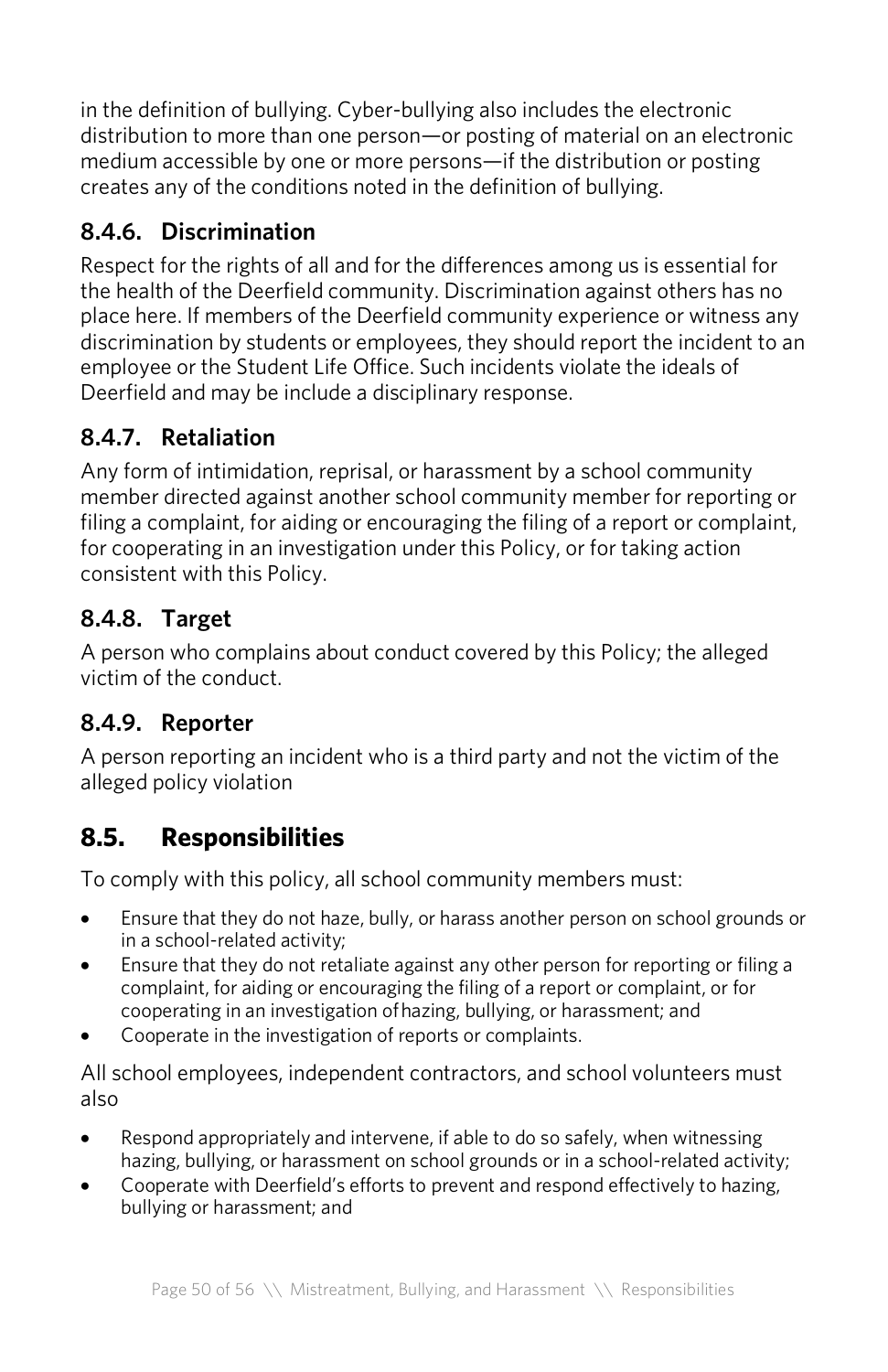• Promptly report to a Designated School Official all information they know about possible hazing, bullying, or harassment occurring on school grounds or in a school-related activity

# **8.6. Protection Against Retaliation**

Deerfield will take appropriate steps to protect from retaliation any person who takes action consistent with this Policy or who reports, files a complaint of, or cooperates in an investigation of a violation of this Policy. Threats or acts of retaliation—whether person-to-person, by electronic means, or through third parties—are serious offenses that will subject the violator to disciplinary and/or other corrective action.

# **8.7. Reporting and Resolution Process**

### **8.7.1. Designated Officials for Reporting/Designated School Officials**

The Assistant Head of School for Student Life, Dean of Faculty, Dean of Students, and Class Deans are responsible for receiving reports and complaints of violations of this Policy and sharing them with the Head of School.

### **8.7.2. Reporting Procedures**

- Any Deerfield employee, independent contractor, or school volunteer who becomes aware or has a reasonable belief that hazing, bullying, harassment, or retaliation has occurred on school property or in a school-related activity must promptly report the alleged incident(s) to a Designated School Official.
- Any student or other person (who is not a school employee, independent contractor, or school volunteer)who becomes aware or has a reasonable belief thathazing, bullying, or harassment has occurred on school property or in a school-related activity is strongly encouraged to promptly report the incident(s) to a Designated School Official. In situations where a student or other person does not feel comfortable reporting the incident to a Designated School Official, he/she/they may report it to a trusted school employee, who must then promptly share the report with a Designated School Official.
- Parents and/or legal guardians are notified of any report involving their children.

### **8.7.3. Investigation Process**

After a Designated School Official receives a complaint or report, they or their designee must investigate to determine if the allegations can be substantiated and whether to resolve the complaint through Formal or Informal Proceedings, including referral to the Community Conduct Committee, the Sexual Misconduct Response Committee, or the Discipline Committee.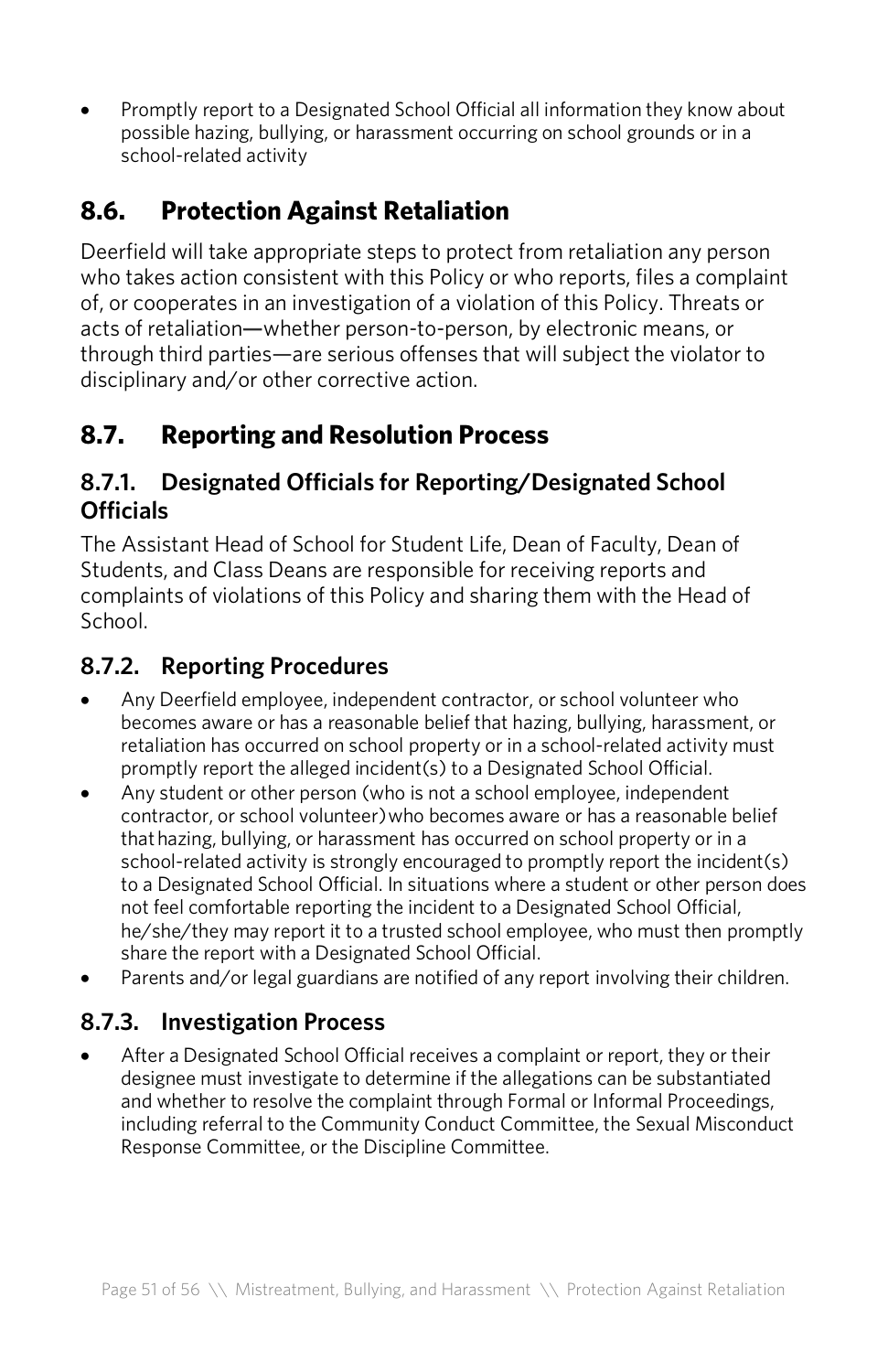- The nature and duration of an investigation will depend on the circumstances, including the type, severity, and frequency of the alleged conduct. The goal of an investigation is to obtain an accurate and complete account of all incidents and circumstances deemed relevant to the allegations of the complaint. No complaint is considered frivolous; on the other hand, culpability is never presumed. These procedures are intended to protect the rights of a victim and the rights of a wrongfully accused individual.
- When a violation of the Policy has been reported by a third party and the alleged victim fails to cooperate with the investigation, or denies the incident occurred, disciplinary and corrective action may be precluded, or limited, depending on the circumstances and the availability of information from other sources.
- Any person who makes knowingly false charges or brings a malicious complaint is subject to disciplinary and/or corrective action.
- Allegations that appear to place the target or any other person at physical risk; (2) result in a criminal charge; (3) involve a referral to the Department of Social Services; will likely result in a Formal Proceeding under Section 8.7.5.

### **8.7.4. Informal Proceedings**

Although Informal Proceedings may also include disciplinary action, their primary focus is resolution through non-disciplinary corrective action.

Upon the initiation of an Informal Proceeding, the Dean of Students will, in a timely manner, meet separately with the target and the subject of the complaint. He will contact their parent(s) or guardian(s) to tell them about the nature of the complaint, the Informal Proceeding process and to explain the prohibition against retaliation.

The Dean of Students will explain that the investigation will be kept as confidential as possible but that Deerfield cannot promise absolute confidentiality and may not be able to withhold the target's identity from the subject of the complaint, since such an assurance could interfere with school's ability to enforce its Policy, conduct a fair and thorough investigation, and impose disciplinary and corrective action.

If appropriate, after adequate investigation, the Dean of Studentswill propose a resolution and discuss it with the target, or he will refer the matter to the Community Conduct Committee.

A designated faculty member will monitor the situation and will follow up with the target to determine whether there are further incidents or concerns.

If at any time after resolution the faculty member determines that the problem is not corrected, Deerfield may commence a Formal Proceeding.

File Retention: For as long as all parties involved are associated with Deerfield Academy, the Dean of Students will maintain a confidential file with information obtained through inquiry and investigation and with the resolution, if any.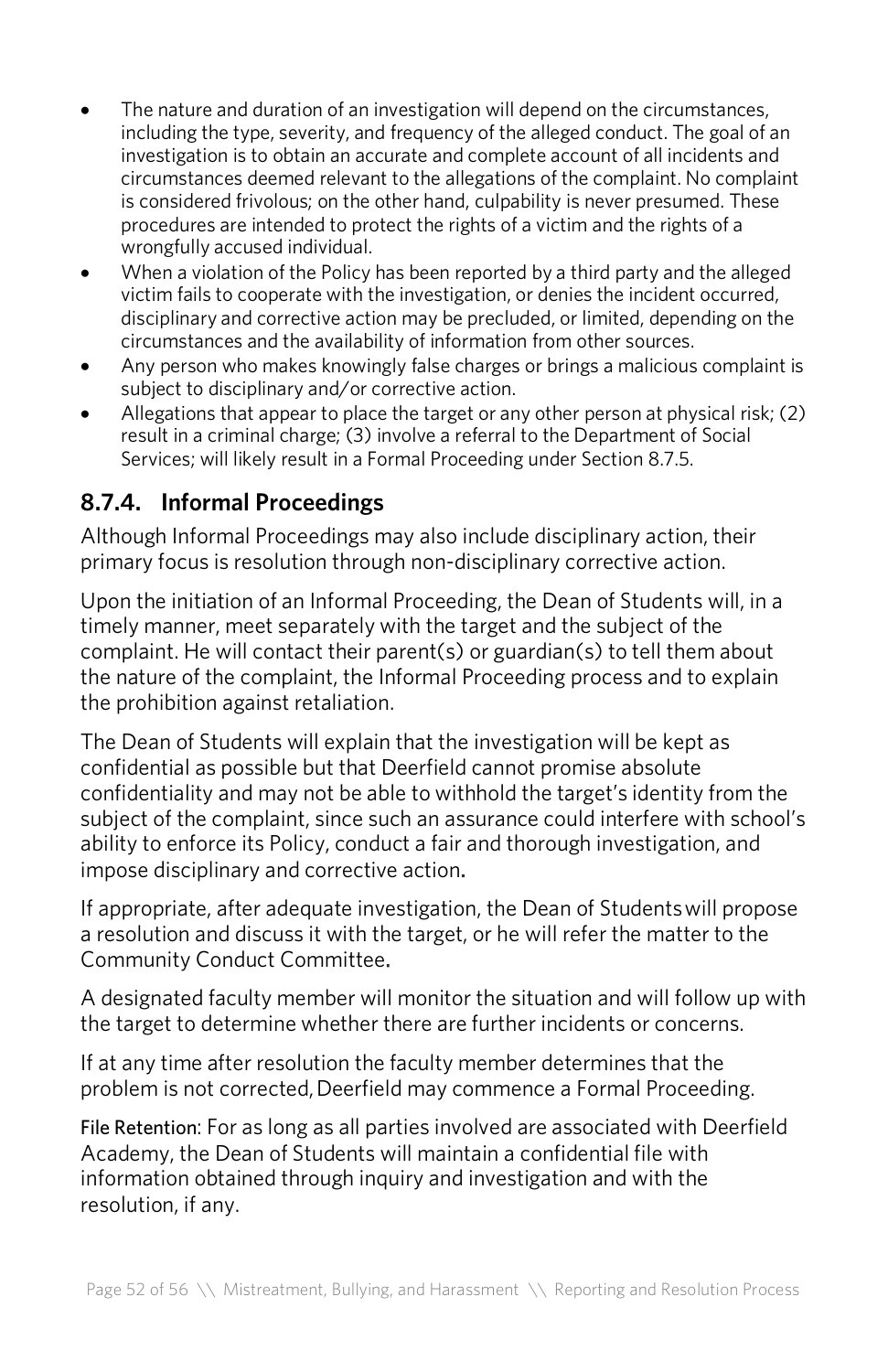### **8.7.5. Formal Proceedings**

Formal proceedings typically involve a disciplinary and/or corrective action.

Upon the initiation of a Formal Proceeding, the Dean of Students will, in a timely manner, meet separately with the target and the subject of the complaint. He will contact their parent(s) or guardian(s) to tell them about the nature of the complaint, the Formal Proceeding process and to explain the prohibition against retaliation.

The Dean of Students will explain that the investigation will be kept as confidential as possible but that Deerfield cannot promise absolute confidentiality and may not be able to withhold the target's identity from the subject of the complaint, since such an assurance could interfere with school's ability to enforce its Policy, conduct a fair and thorough investigation, and impose disciplinary and corrective action.

If the complaint is substantiated, the Dean of Students will decide, based on his investigative findings, on the appropriate action. In Formal Proceedings, he will refer the matter to the Disciplinary Committee or the Sexual Misconduct Response Committee for findings and disciplinary or corrective recommendation. In this instance, the processes set forth in Section 6 shall govern the proceedings.

The Dean of Students, the Disciplinary Committee, or the Sexual Misconduct Response Committee will determine whether a particular action or incident constitutes a violation of this Policy. The determination will be based on all the facts and surrounding circumstances, including the context, nature, frequency and severity of the behavior, how long the conduct continued, where the incident(s) occurred, the number of persons involved in the wrongful conduct, the ages of and relationships between the parties, past incidents or patterns of behavior, whether the conduct adversely affected the education or school environment of the victim or other school community member, and other factors that might be applicable.

Disciplinary and corrective action concerning a student may include—but is not limited to—an apology to the victim; awareness training (to help students understand the impact of their behavior); participation in empathy development program; cultural diversity, anti-harassment, anti-bullying, or intergroup relations training; mandatory counseling; a written warning; classroom or dorm transfer; short-term or long-term suspension; exclusion from participation in school-sponsored functions, and/or extracurricular activities; limiting or denying access to a part or area of a school;, expulsion; and/or, referral to law enforcement.

The Dean of Students will oversee the imposition any disciplinary or corrective action.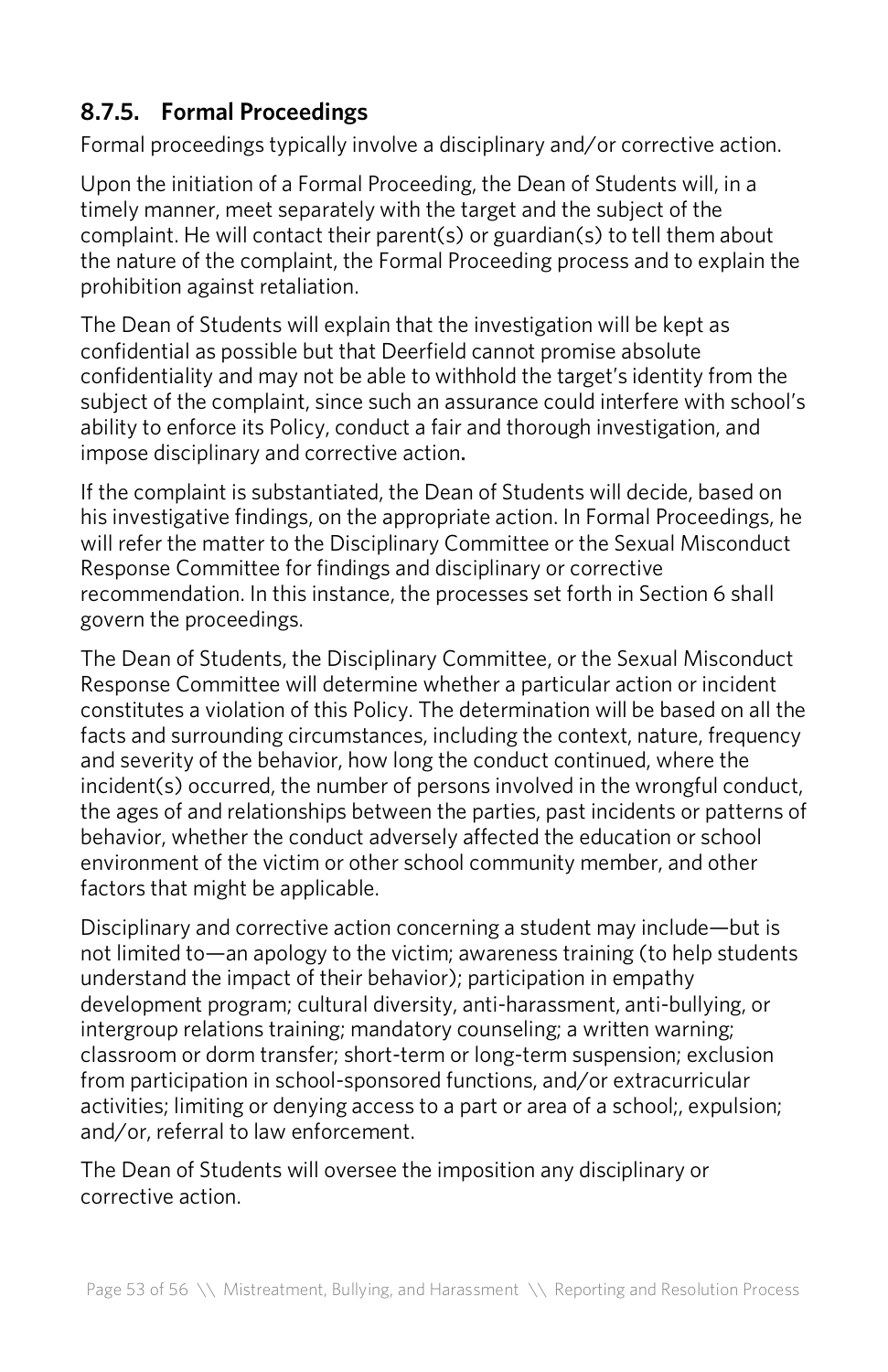A report of the incident and its resolution will be placed in the violator's student file.

The Dean of Students will monitor the situation closely to ensure that the corrective action imposed has been effective.

File Retention: In a confidential file, Deerfield will maintain the original complaint statement, investigatory interview notes and reports, findings made, the results of the investigation, including any decision for action, and other relevant investigatory materials for five years after the parties have disassociated themselves with Deerfield.

Nothing in this Policy limits Deerfield from taking immediate interim disciplinary action as set forth in the school's disciplinary code, policies, or practices.

Any right of appeal from a disciplinary decision is governed by the Student Handbook.

# **8.7.6. Action Concerning Other School Community Members**

Corrective action concerning any other school community member, including visitors and students' parents and legal guardians may include—but is not limited to—a warning, counseling, employment termination, exclusion from the campus and limiting or denying the parent, guardian, or visitor access to school premises or school-related activities or other sanctions that are warranted under the circumstances.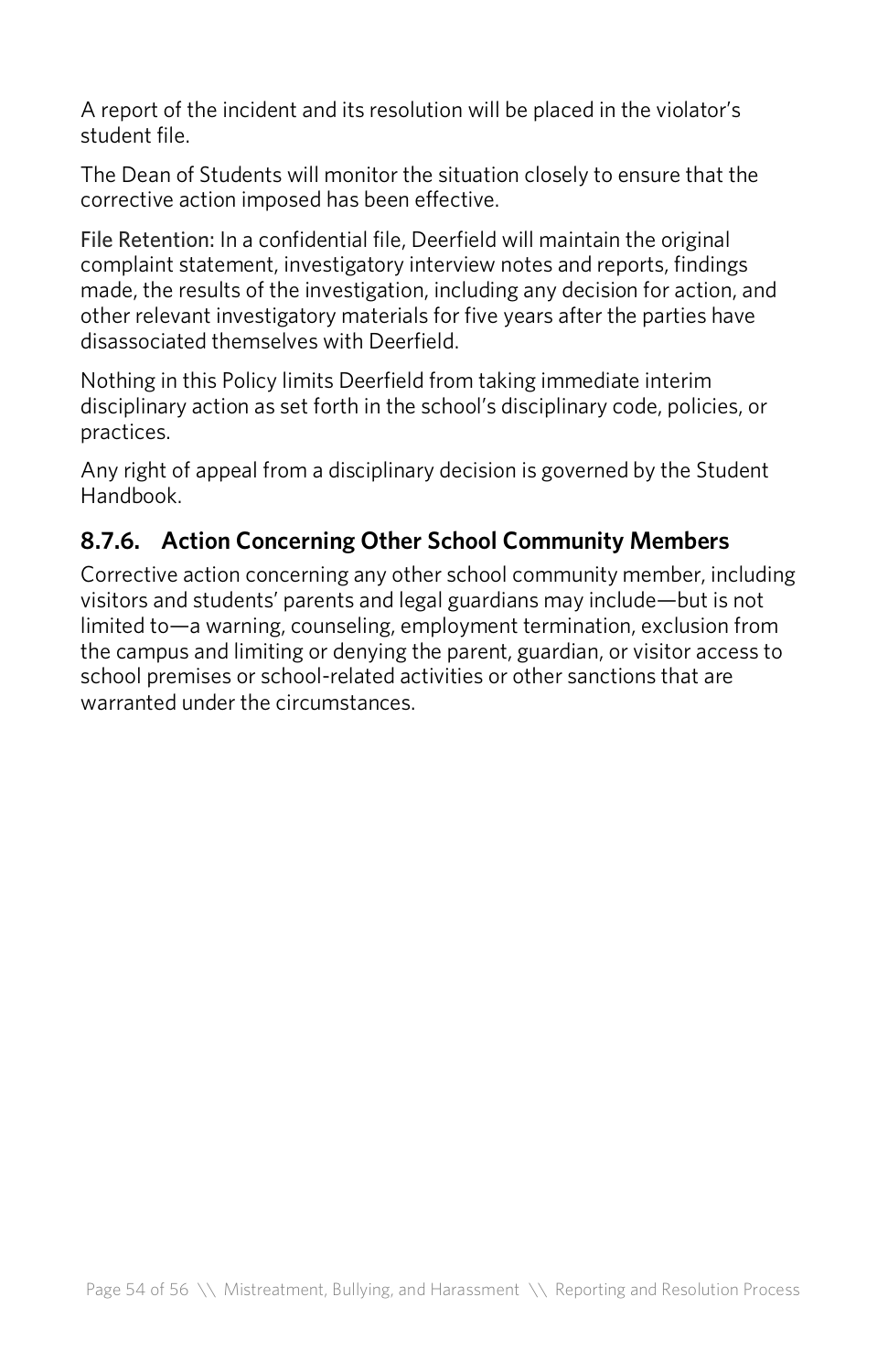#### *SCOPE, JURISDICTION, AND REPORTING*

*Simply stated, these rules apply during the entire duration of enrollment at Deerfield: from the first moment students arrive on campus until they depart aftergraduation, online and offline. A student's behavior should never jeopardize the welfare or reputation of the Academy or other Deerfieldstudents.* 

*At all times during enrollment—including school trips, during personal travel, and during vacation periods—students are expected to behave in a manner consistent with school rules and policies. School disciplinary procedures may be applied if the Academy is presented with information that students have violated school expectations while away; such infractions may result in disciplinary action up to and including suspension or expulsion.*

*Students should note that faculty and staff are obligated to report rule violations and student misconduct—regardless of circumstance or method of discovery.* 

*These rules are not a legal contract, nor do they grant any additional rights or guarantees.*